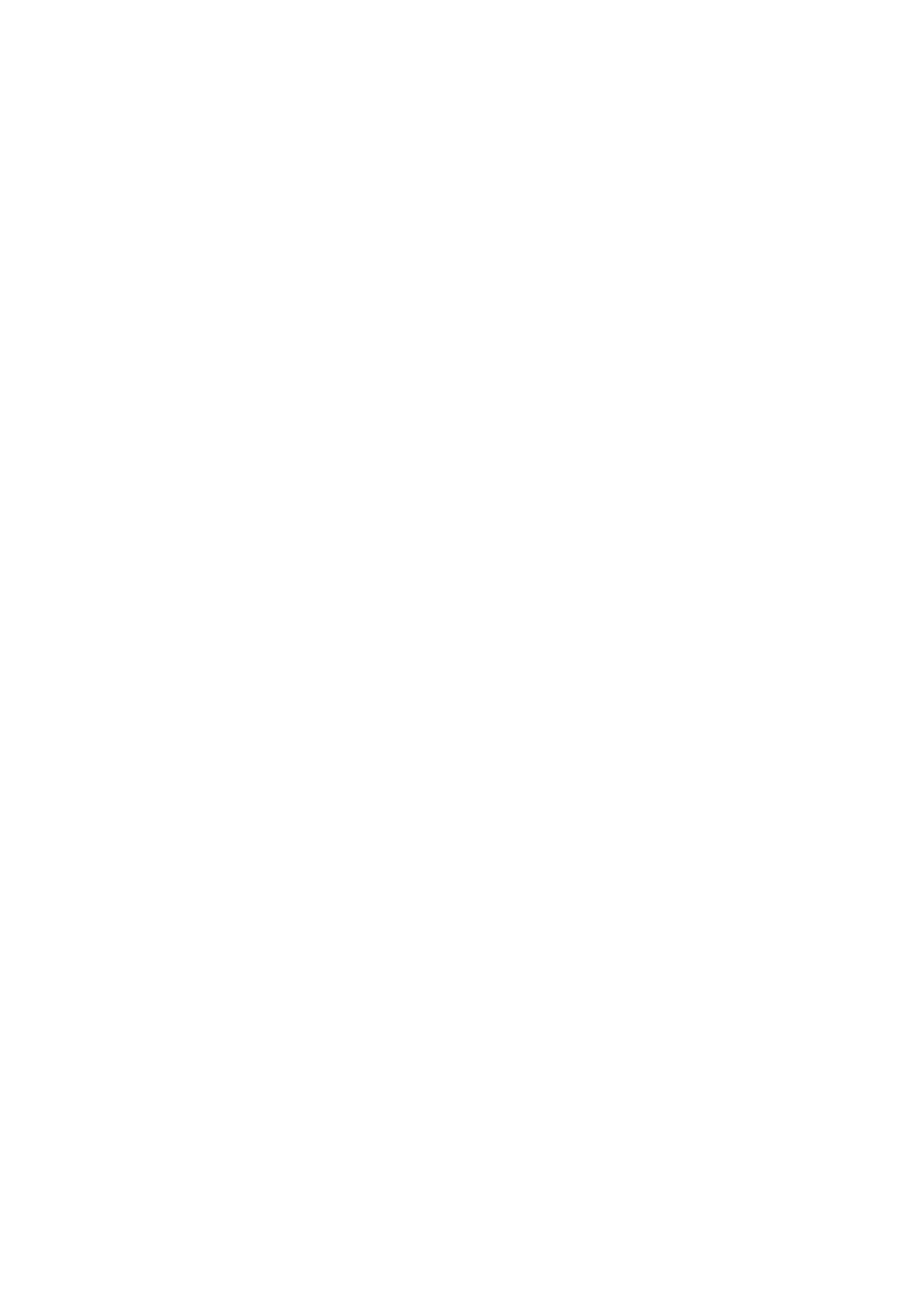#### Abstract

The duration of video playlists, might be a problem when watching on mobile devices, while on the go. We are exploring the problem of how to reduce the size of a video playlist, while maintain the important parts of the videoclips in the playlist. We have designed algorithms that automatically can cut down a playlist by cutting the duration of clips or sometimes even removing clips. We have shown that our algorithm is better than a naive solution that just cut at the end. Furthermore we have looked at playlist cutting for Davvi. This means playlist cutting for the soccer domain. We have created a hint based cutting algorithm that uses domain knowledge to achieve good results compared to the other algorithms available.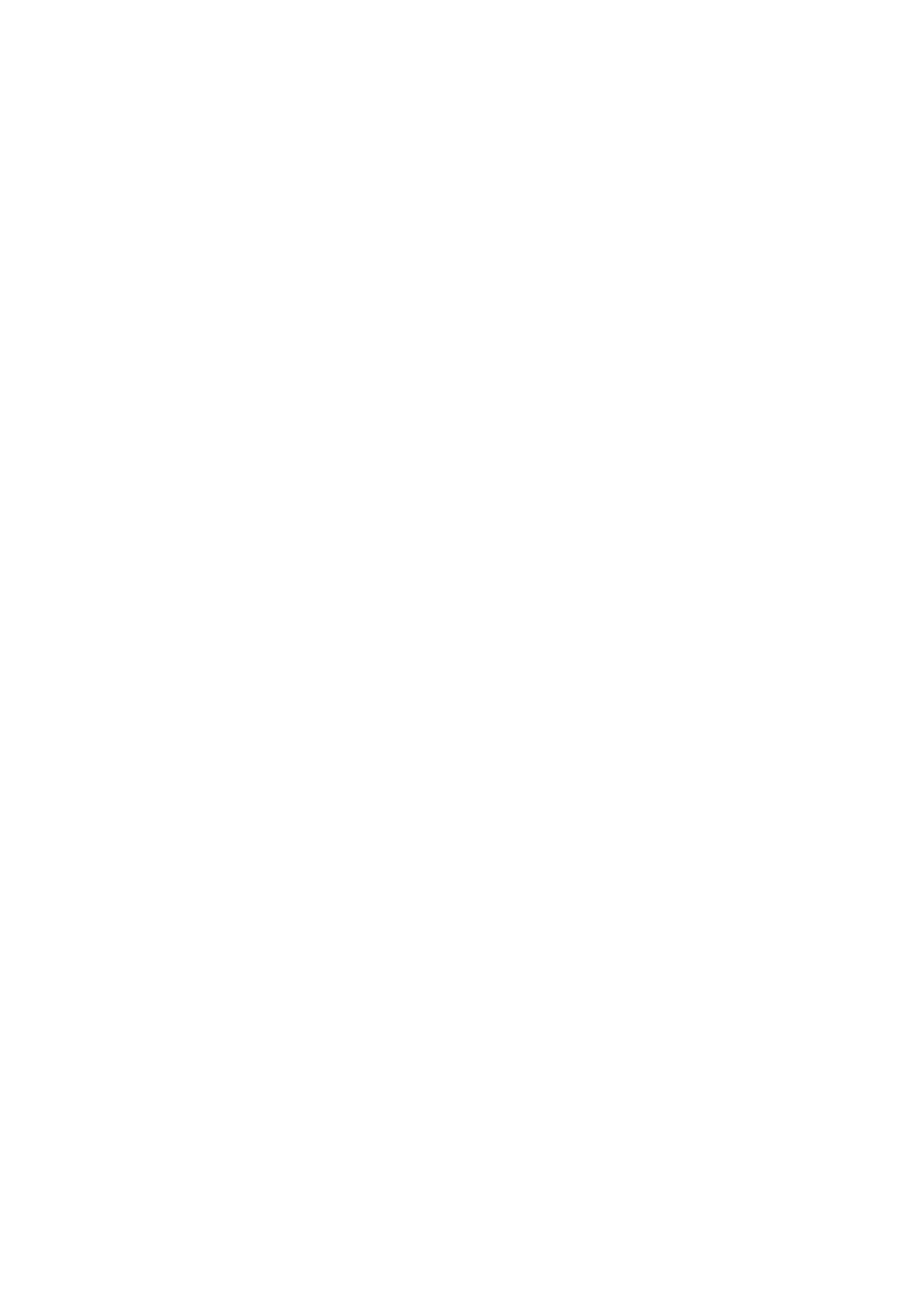#### Acknowledgements

First, I would like to thank Håvard D. Johansen, my advisor during this thesis. His guidance and feedback has been invaluable, while working on this thesis.

Thanks to Professor Dag Johansen, for his lecture on how to write a master's thesis, and for his inspiring lectures over the years.

I would also like to thanks the rest of the staff at the Computer Science Department, for all the support and help over the years, and Jan Fulgesteg in particular for all the help during my time as a student.

Special thanks to friends and family.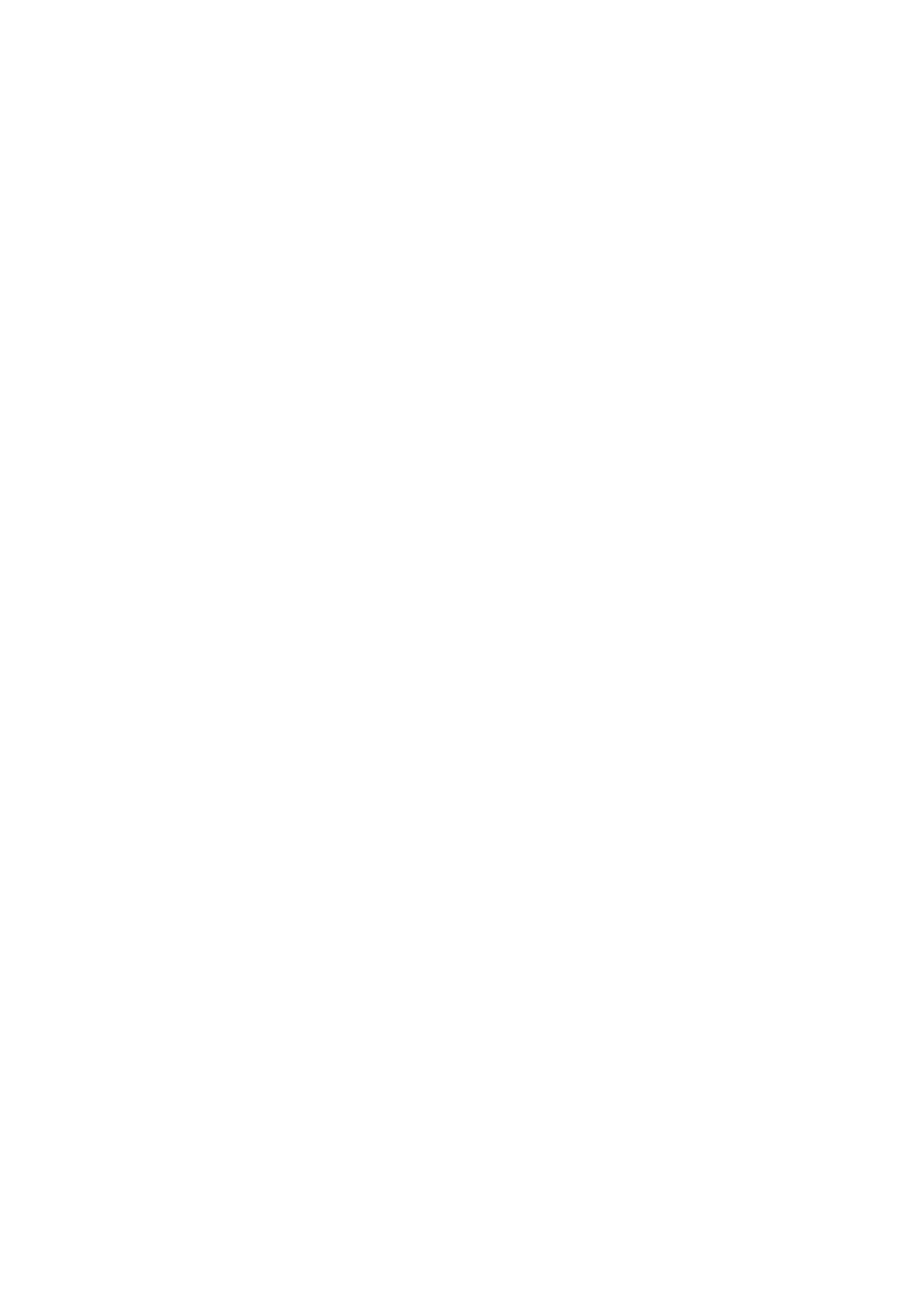## **Contents**

| Bibliography<br>$\mathbf{i}$      |                                                  |                                                                      |                |  |
|-----------------------------------|--------------------------------------------------|----------------------------------------------------------------------|----------------|--|
| List of Figures<br>iii            |                                                  |                                                                      |                |  |
| 1                                 | Introduction                                     |                                                                      |                |  |
|                                   | 1.1                                              | Davvi                                                                | $\overline{2}$ |  |
|                                   | 1.2                                              |                                                                      | 3              |  |
|                                   | 1.3                                              | Interpretation, Scope and Limitations                                | $\overline{4}$ |  |
|                                   | 1.4                                              |                                                                      | 5              |  |
|                                   | 1.5                                              |                                                                      | 5              |  |
| $\mathbf{2}$<br><b>Background</b> |                                                  |                                                                      | 7              |  |
|                                   | 2.1                                              | Video Encoding and Cutting Video Clips $\ldots \ldots \ldots \ldots$ | 7              |  |
|                                   | 2.2                                              |                                                                      | 8              |  |
|                                   |                                                  | 2.2.1                                                                | 9              |  |
|                                   | 2.3                                              |                                                                      | 10             |  |
|                                   | 2.4                                              |                                                                      | 12             |  |
|                                   | 2.5                                              |                                                                      | 12             |  |
| 3                                 | <b>Natural Rating Model for Videoclips</b><br>13 |                                                                      |                |  |
|                                   | 3.1                                              |                                                                      | 13             |  |
|                                   | 3.2                                              |                                                                      | 14             |  |
|                                   | 3.3                                              |                                                                      | 17             |  |
|                                   | 3.4                                              |                                                                      | 20             |  |
|                                   | 3.5                                              |                                                                      | 22             |  |
| 4                                 |                                                  | Cutting Algorithms for Davvi based System                            | 23             |  |
|                                   | 4.1                                              | Playlist, Videoclip and Rank Model                                   | 23             |  |
|                                   |                                                  | 4.1.1                                                                | 23             |  |
|                                   |                                                  | 4.1.2                                                                | 24             |  |
|                                   | 4.2                                              | Naive Cutting Algorithms for Davvi                                   | 25             |  |
|                                   |                                                  | 4.2.1                                                                | 25             |  |
|                                   |                                                  | Uniform Start & End Cut<br>4.2.2                                     | 26             |  |
|                                   |                                                  | 4.2.3                                                                | 27             |  |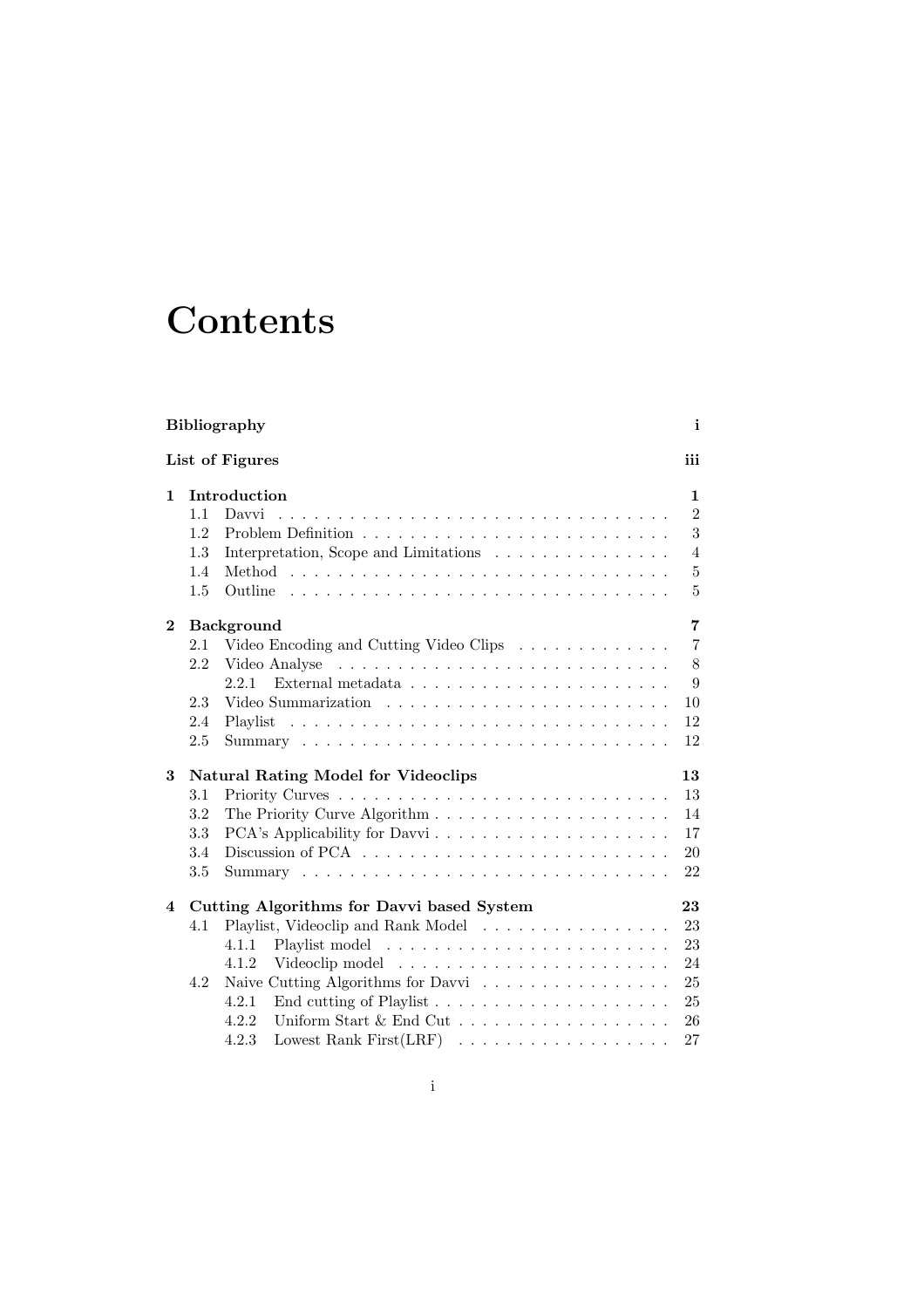|    | 4.3                             | 27<br>Behavior study of Naive Cutting Algorithms                                                                              |  |  |  |  |  |  |
|----|---------------------------------|-------------------------------------------------------------------------------------------------------------------------------|--|--|--|--|--|--|
|    |                                 | 28<br>Normal Distribution of Videoclip Length<br>4.3.1                                                                        |  |  |  |  |  |  |
|    |                                 | 29<br>Exponential Distribution of Videoclip Length<br>4.3.2                                                                   |  |  |  |  |  |  |
|    | 4.4                             | Evaluation of Results from Simulations<br>30                                                                                  |  |  |  |  |  |  |
|    | 4.5                             | 33                                                                                                                            |  |  |  |  |  |  |
| 5. | 35<br><b>Hint-Based Cutting</b> |                                                                                                                               |  |  |  |  |  |  |
|    | 5.1                             | 35                                                                                                                            |  |  |  |  |  |  |
|    | 5.2                             | 37                                                                                                                            |  |  |  |  |  |  |
|    | 5.3                             | 40                                                                                                                            |  |  |  |  |  |  |
|    | 5.4                             | 42                                                                                                                            |  |  |  |  |  |  |
| 6  | Case Study<br>43                |                                                                                                                               |  |  |  |  |  |  |
|    | 6.1                             | 43                                                                                                                            |  |  |  |  |  |  |
|    |                                 | 43<br>611                                                                                                                     |  |  |  |  |  |  |
|    |                                 | 44<br>Server Side received and servers and servers servers and servers and servers and servers are served and server<br>6.1.2 |  |  |  |  |  |  |
|    | 6.2                             | 48                                                                                                                            |  |  |  |  |  |  |
|    | 6.3                             | 48                                                                                                                            |  |  |  |  |  |  |
| 7  | <b>Concluding Remarks</b><br>49 |                                                                                                                               |  |  |  |  |  |  |
|    | 7.1                             | 50                                                                                                                            |  |  |  |  |  |  |
|    | 7.2                             | 51                                                                                                                            |  |  |  |  |  |  |
|    |                                 |                                                                                                                               |  |  |  |  |  |  |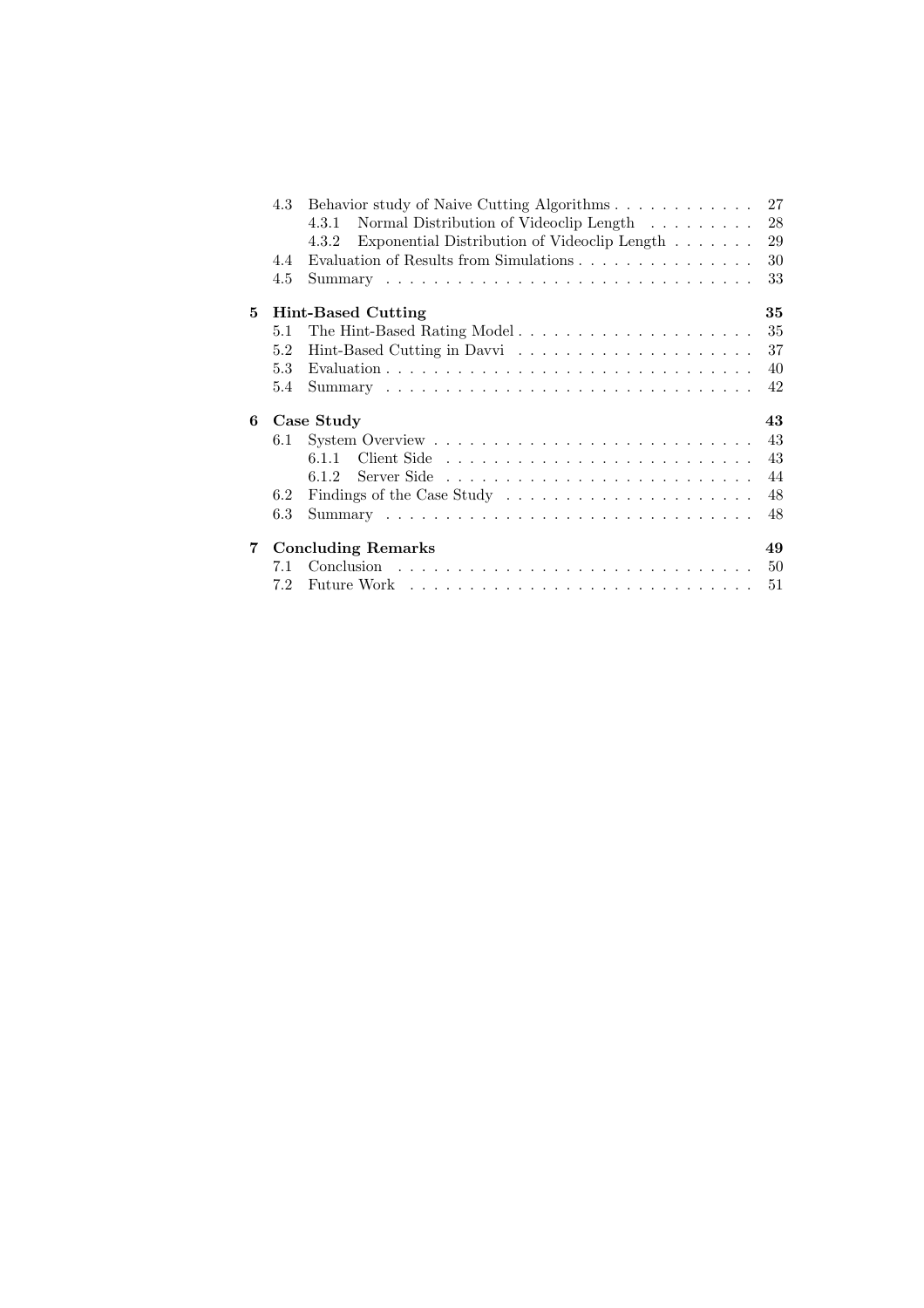# List of Figures

| 2.1 | MPEG2 format Structure                                                                                                                           | 8  |
|-----|--------------------------------------------------------------------------------------------------------------------------------------------------|----|
| 3.1 | Natural rating model vs current state of $art. \ldots \ldots \ldots \ldots$                                                                      | 14 |
| 3.2 | Priority Curve Algorithm Phase Overview.                                                                                                         | 15 |
| 3.3 |                                                                                                                                                  | 16 |
| 3.4 |                                                                                                                                                  | 17 |
| 3.5 | Shows how dummy blocks have be added at the start of the video-                                                                                  |    |
|     |                                                                                                                                                  | 18 |
| 3.6 | Priority curve based on one data point per videoclip $\ldots \ldots$                                                                             | 21 |
| 3.7 | Videoclips with just one and two data points. $\ldots \ldots \ldots$                                                                             | 22 |
| 4.1 | This figure contains the three simulation graphs with fixed rank<br>as the videoclips are cut down in size. $\ldots \ldots \ldots \ldots \ldots$ | 29 |
| 4.2 | This figure contains the three simulation graphs with increasing                                                                                 |    |
|     | rank as the videoclips are cut down in size. $\ldots \ldots \ldots \ldots$                                                                       | 30 |
| 4.3 | This figure contains the three simulation graphs with decreasing<br>rank as the videoclips are cut down in size. $\ldots \ldots \ldots \ldots$   | 31 |
| 4.4 | This figure contains the three simulation graphs with fixed rank<br>as the videoclips are cut down in size, and exponential distribu-            |    |
|     | tion on length. $\ldots \ldots \ldots \ldots \ldots \ldots \ldots \ldots \ldots \ldots$                                                          | 32 |
| 4.5 | This figure contains the three simulation graphs with increasing<br>rank as the videoclips are cut down in size, and exponential dis-            |    |
|     |                                                                                                                                                  | 33 |
| 4.6 | This figure contains the 3 simulation graphs with decreasing rank<br>as the videoclips are cut down in size, and exponential distribu-           |    |
|     | tion on length.                                                                                                                                  | 34 |
| 5.1 | Going from a priority curves model to a hint model. $\dots \dots$                                                                                | 36 |
| 5.2 | Hint based Cutting, UniformStart&End, and End Cutting with<br>Random data.<br>.<br>.                                                             | 38 |
| 5.3 | Hint based Cutting, UniformStart&End, and End Cutting with                                                                                       |    |
|     | ideal random data.<br>.                                                                                                                          | 39 |
| 5.4 | Hint based Cutting 50% correct, UniformStart&End, and End                                                                                        |    |
|     | Cutting with ideal random data. $\ldots \ldots \ldots \ldots \ldots \ldots$                                                                      | 40 |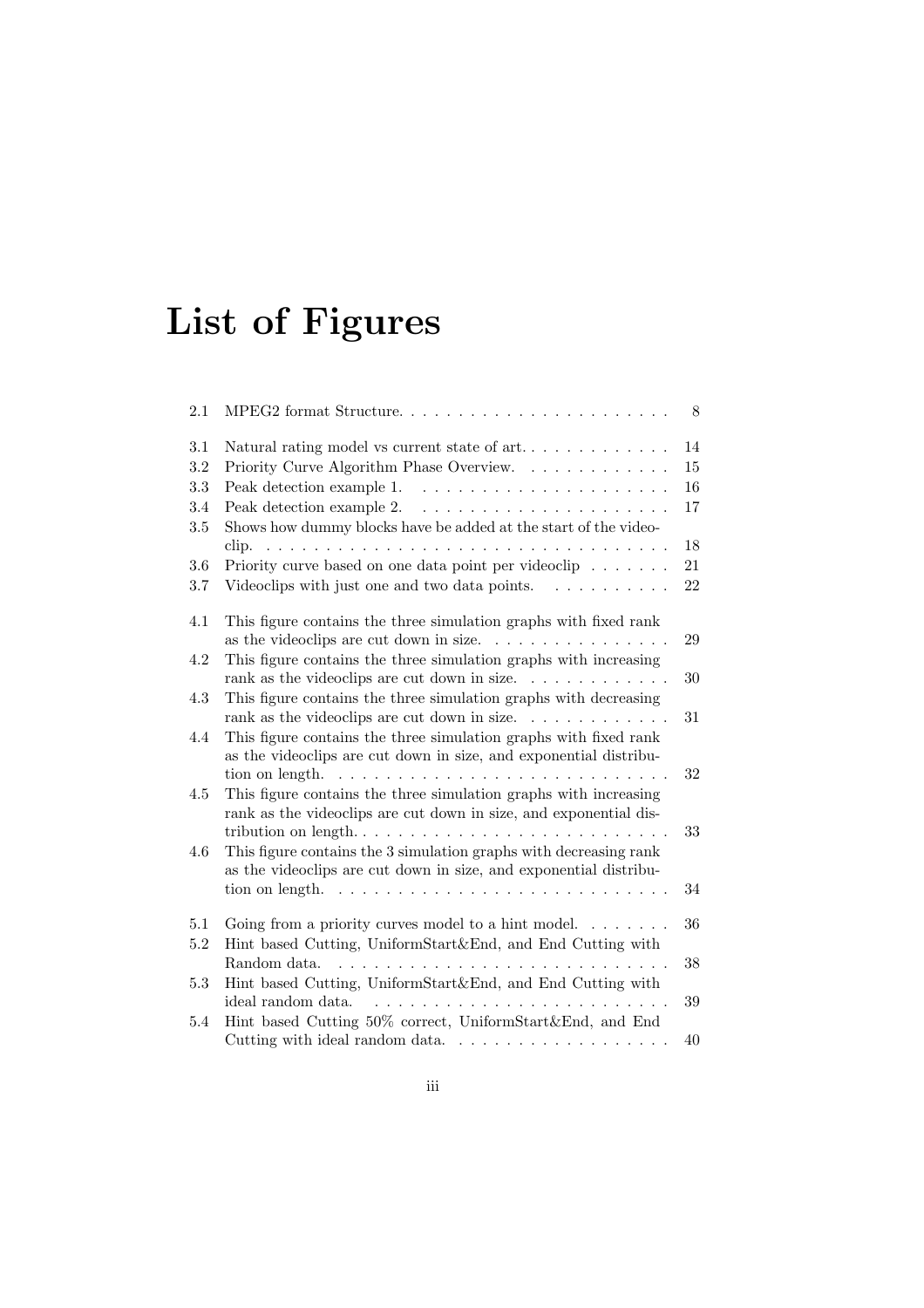| 5.5 This figure shows an extended hint model, that goes from 3 to 5                     |  |
|-----------------------------------------------------------------------------------------|--|
| types of importance curves. $\dots \dots \dots \dots \dots \dots \dots \dots \dots$ 41  |  |
|                                                                                         |  |
|                                                                                         |  |
| 6.3 SMIL playlist before cutting algorithm has been run 47                              |  |
| 6.4 Clipbegin and Clipend added in SMIL playlist after cutting algo-                    |  |
| rithm has been run. $\ldots \ldots \ldots \ldots \ldots \ldots \ldots \ldots \ldots 47$ |  |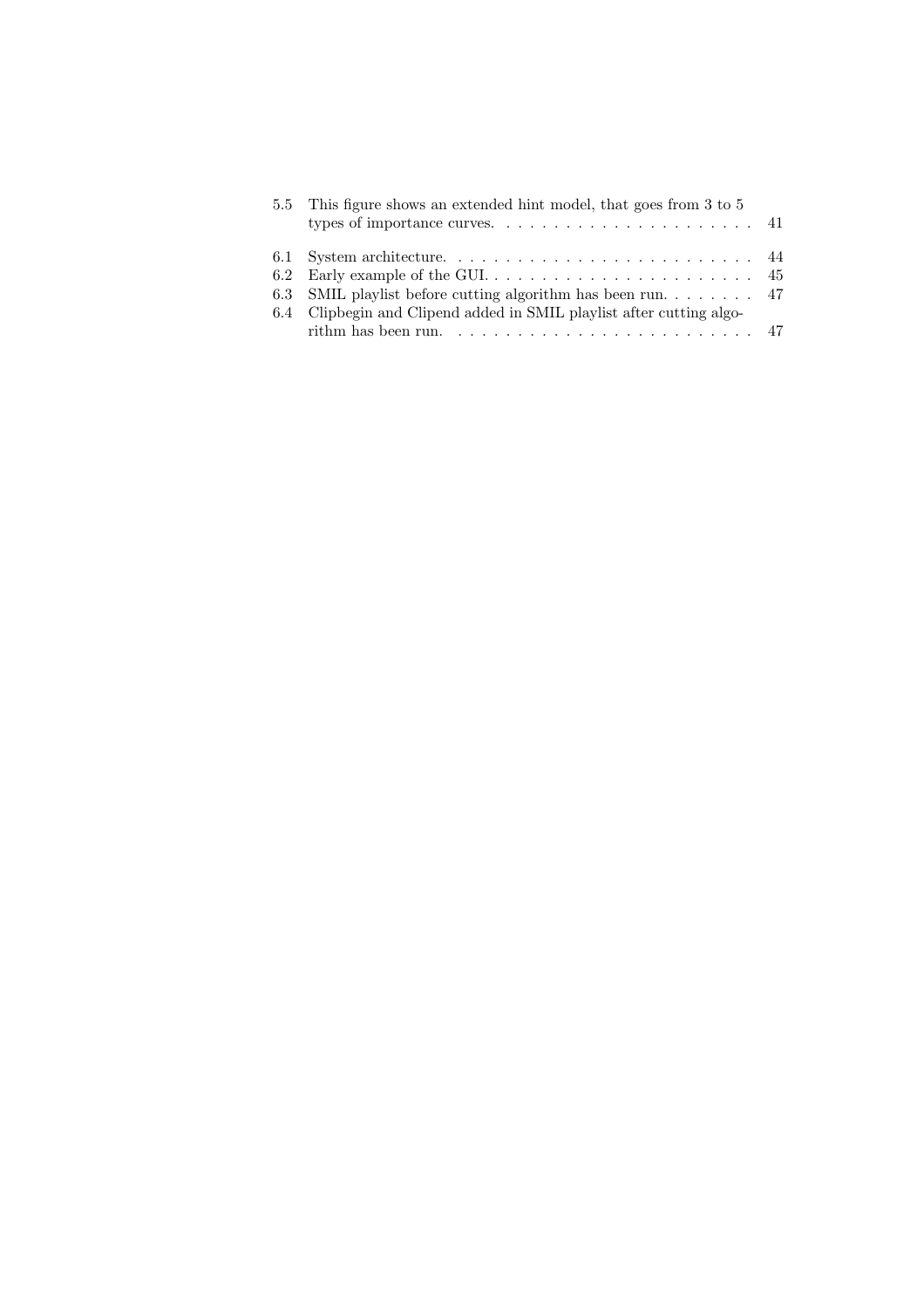# Chapter 1 Introduction

Watching video on the Internet is very popular. Many Internet sites now have video delivery as one of their main functions. This includes sites hosting user created content like YouTube[15] and Vimeo; sites hosting professionally generated contest like NRK Nett TV [3]; and sites hosting sports content like VG Live. YouTube is one of the most popular web sites for such activity. The videos available on YouTube are created and uploaded by the users themselves. This is one of the reasons why it is so popular. It is a way of sharing video with your friends and family. It is exciting to be able to see that several thousand of viewers, have watched the latest video that you uploaded.

Users are also increasingly accessing these video services on the go using portable devices like mobile phones and PDAs. A survey conducted by the Nielson Company shows that the rate of employment of mobile video access has increased with 52.2% from 2008 to 2009 [5]. The reason for this can not be explained by the new and exciting Internet services for video alone. It is also due to recent advances in technologies for battery, processor, memory, screen and others. This has made mobile devices quite capable video playback devices. We bring with us mobile phones almost everywhere. This means that they are the only video playback device available in many situations. Also data connectivity, including Internet access, is much better today on mobile phones, then just a few years ago. So streaming solutions like Smooth Streaming [7] becomes interesting in the context of mobile devices. This means that the new smart phones and Apple Iphone are used more as entertainment devices then merely for phone calls.

The common method for putting together music and videos is by creating playlists. These playlists can be shared through e-mail, instant messaging, or even published on the Web. Internet video services allows users to create and share playlists of the videoes, they have in their systems. The length of a video playlist might be a problem when watching on the go. It might either be that the user do not have time to watch the entire playlist, do not have time to download the entire playlist, or do not want to take the cost of downloading the entire playlist over the data plan in the subscription. For such reasons, having a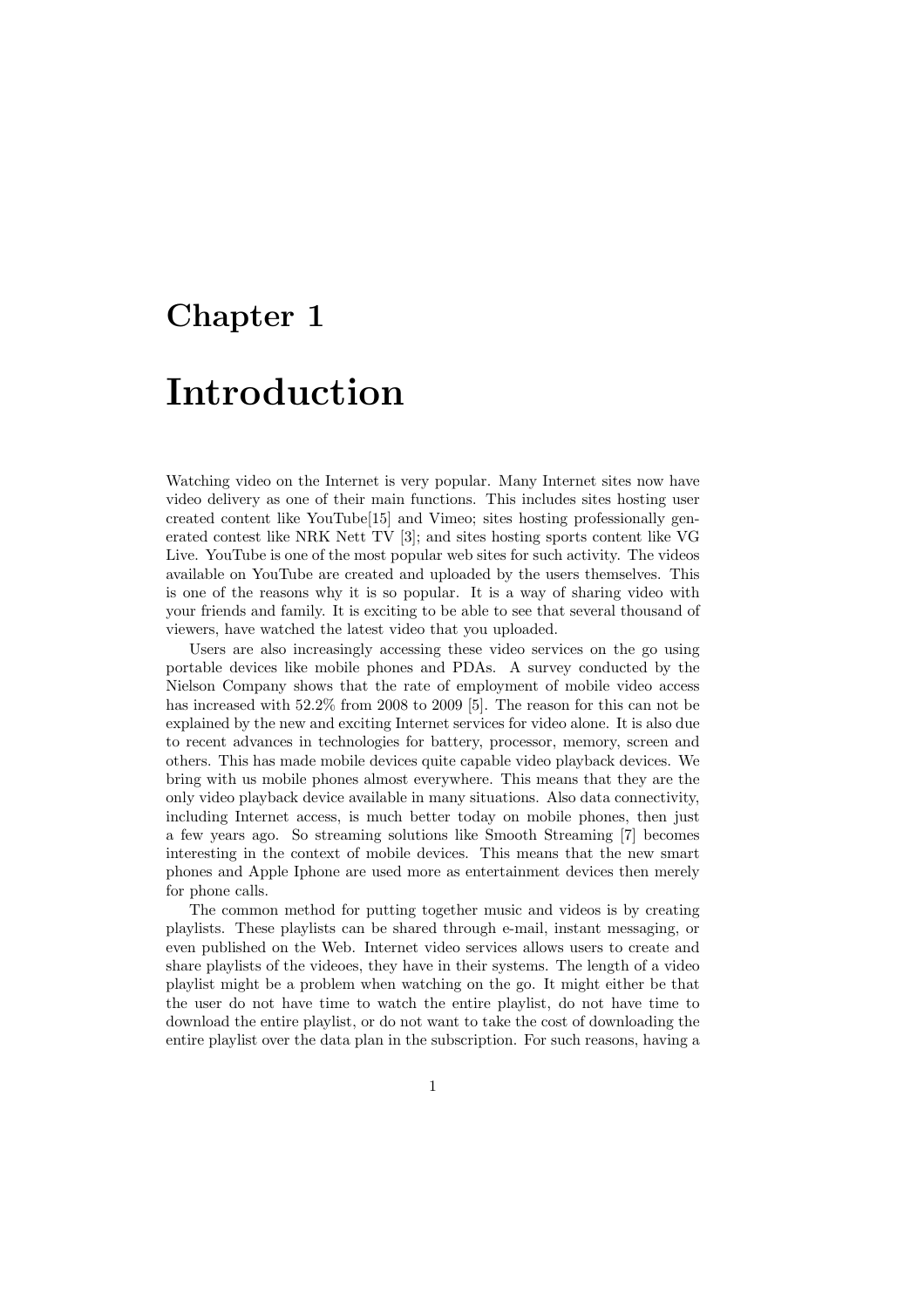system that can take in a playlist and cut it down to a certain length and make the resulting video clips available for transfer to a mobile device would be very useful. It quickly becomes apparent that it will be very beneficial to be able to change cutting algorithm on the fly in the system, since it might be different cutting algorithms that works best for different video topics or domains.

Video summarization methods can be used, for example [9], to cut down the size of the video clip and we can be certain that we maintain the most important parts of the videoclip. The problem is that importance graphs or methods of detection how important certain part of a videoclip are in relation to say a search term is not easy to implement in large scale. So on the Internet today there are no video search provider that can point inside the video clip to the part of the video that the user was interested in. Typically you will be searching based on text description of the video, title, and user tags. So maybe the video clip you get back as a result from searching for Beckham and goal, gives you a video containing a goal scored by Beckham, but you will have to watch say 3 minutes of other goals before you arrive at the point in the video where Beckham curled his free kick into the top right corner. If there was an importance graph for the search term Beckham and the term goal, it would peak around the time in the video where Beckham indeed scored the goal. If we have such importance peaks it would only be a matter of taking along the parts of the clip with a importance rating over a certain point.

Video summarization techniques does not work because they were not created for the scenario with video playlists. Different methods have to be used for a video playlist, since it containing many short videoclips. The motivation for this thesis is that we need this reduction capability for video playlist, much the same as we need good search engines on the Internet today to find the relevant web-pages amongst billion of potential sources. The ability to cut down the size of videoclips, while maintain the interesting parts of the video would save the user time. Today a user would typically click around in the video, skipping ahead to see if there is something of interest or just watch the whole video. Skipping ahead at random points gives a high chance of missing the interesting part, and watching the whole video can be too time consuming.

### 1.1 Davvi

Davvi is a video archive retrieval system [14], that has been created at the University of Tromsø as a part of the iAD project. Davvi allows users to create on-the-fly personalized videos by combining video clips, so that they might be played as a continuous video. The system have two main components: a video search and composition component and a video delivery component.

The video search and composition component allows the users to find video clips by using search. From the search result the user can pick and choose which videoclips they want to see, by adding them to their video playlist. After having selected the videoclips, they can arrange the clips into the order they want to watch them, then the user just starts watching the playlist.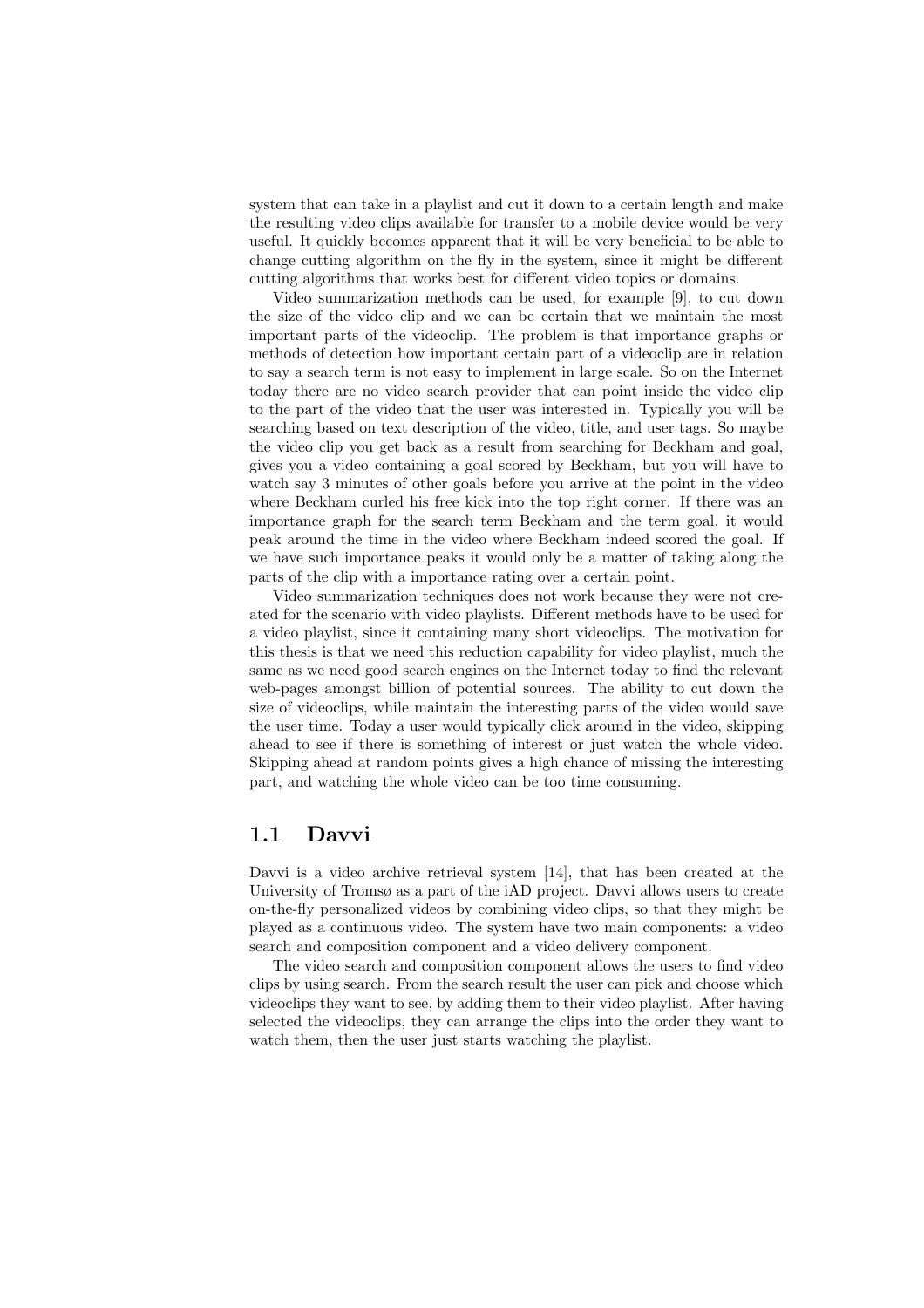At this point the video delivery component of the system is used. The videoclips are cut into two second segments. A torrent-like HTTP-Streaming approach is used to deliver the video segments to the clients. This allows playback from any point in the video. Similar streaming solutions have been created by Move Network [12], Microsoft's Smooth Streaming [7], and Apple's HTTP Live streaming [11]. So based on the composition put together by the user, the user ends up only streaming down the parts of the video needed to watch the playlist composed by the user. This is efficient use of bandwidth.

The segments are encoded in such a way that they are small self contained videos. Davvi uses a closed group of pictures with H.264 video and MP3 audio. It also use an efficient custom made container [17] to avoid the large overhead of the MPEG2 streaming container, improve the startup and jump latency.

The segments are made available on the Internet, by using standard webservers. A tracker holds information regarding where the different segments are stored and users can download them with HTTP GET requests. Davvi stores the video segments in different qualities on the web-servers, on the client side video segment quality is selected according to the available bandwidth, so a smooth video playback is possible.

Metadata for the Davvi system is extracted from web sources like VG Live<sup>1</sup> and BBC Sport<sup>2</sup>. Davvi uses extraction engines build to find the the textual description of the football matches and then match the time of the text event from the external sources, with the game time in the video. By combining these data sources, Davvi makes it possible to do Google like searches on events that happens in football matches. In the index in Davvi, events have fields like duration, type, date, hometeam, awayteam, game result, gametime of the event, etc.

At the moment, Davvi does not have support for reducing the size of the playlist, once it is created. This ability would be a key feature for watching on the go, it would be essential if we wanted to make automatic playlists generation based on search topics, because the user would only want to specify duration. And the system would then take the most interesting videoclips and generate a playlist, then reduce the duration based on user specification.

## 1.2 Problem Definition

In this thesis we investigate methods and algorithms for cutting down a video playlist so that it fits a user specified time constraint. There is a default naive solution, the user would start at the beginning and watch until he run out of time. The part of the playlist that is left unwatched is cut. We will call this method for end-cutting of playlist.

*The goal of this thesis is to devise a video cutting algorithm for a Davvi like video-archive retrieval system that outperforms the default*

 $^1$ http://www.vglive.no

 $^{2}$ http://www.bbc.co.uk/football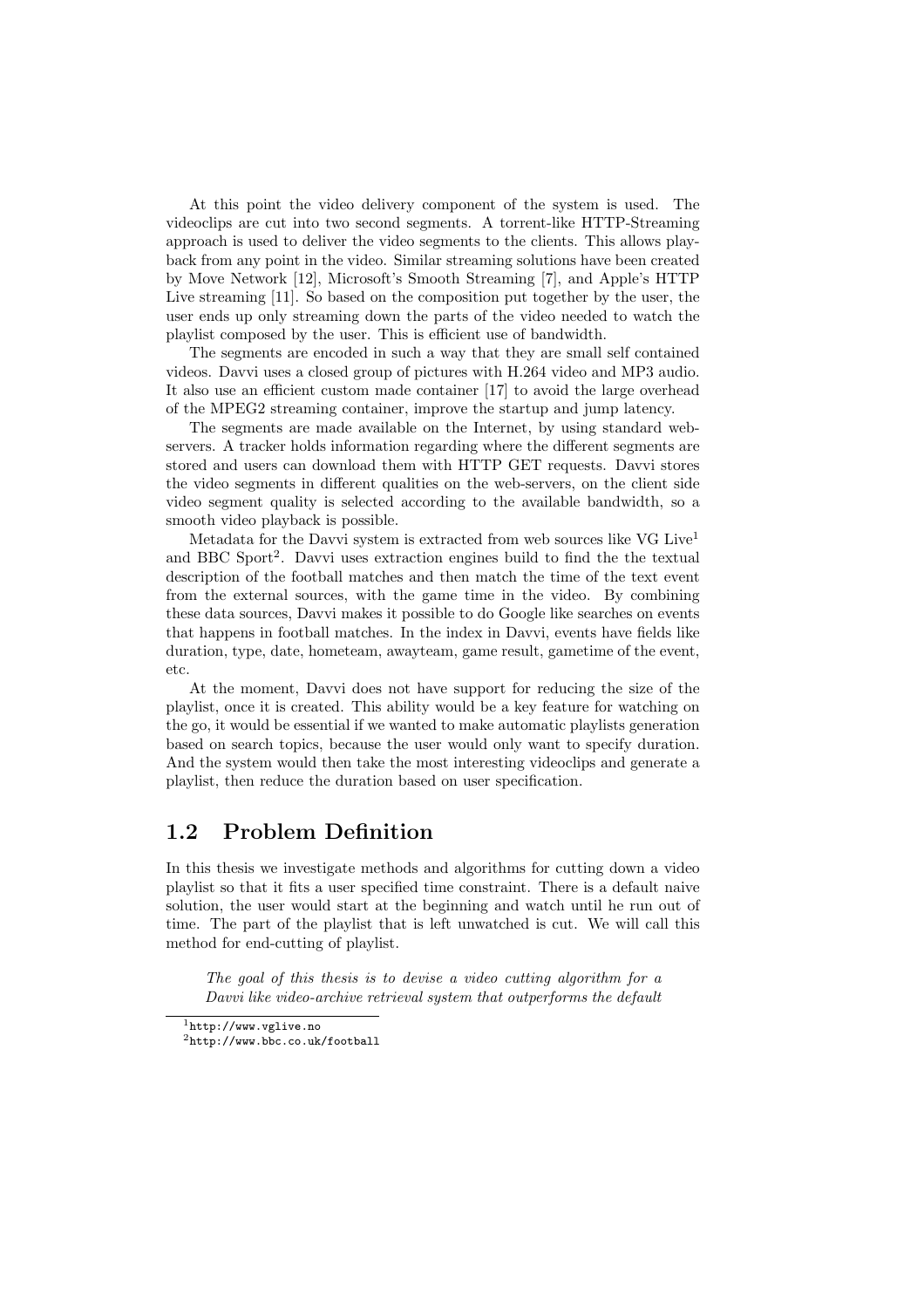#### *end-cutting of playlist algorithm.*

We will compare the methods we find and design against this end-cutting of playlist algorithm, since it is what you would have to do without any alternative method.

We will need to find or create other cutting algorithms that is capable of reducing the duration of playlists. And we must evaluate these cutting algorithms against each other to find out how they perform under different circumstances.

Given that the system has full understanding of which part of a playlist is important, then a solution would be to just remove unimportant video clips in the playlist until the the total time of the playlist is under the total time you have available for watching the video clips. The optimal solution is basically the Knapsack problem, which is known to be NP-complete [2]. Hence only an approximation would be possible when the number of items in the playlist goes beyond a certain point. However, existing video retrival systems do not provide a full understanding of videoclip importance. So we have to solve the problem under other conditions.

## 1.3 Interpretation, Scope and Limitations

In order to devise an playlist cutting algorithm for a Davvi like system, we will have to come up with the rating models for videoclips that is needed for the cutting algorithms to work. The cutting algorithms shall be designed in such a manner that they are possible to implemented in a Davvi based system. We will focus our efforts on implementing the parts that we need to be able to verify that the cutting algorithms work and that we can run the needed experiments and simulations to evaluate the behaviour of the cutting algorithms, and see how they perform against each other.

We assume that we have a rating for the video clips similar to what Davvi gives us. It can be ranking from the search result, or a rating based on user feedback or basically any other rating that is available in a Davvi based system.

We will need to come up with efficient algorithms for cutting video playlists and we need to be able to compare the different algorithms that we find and create with each other to see how they perform regarding maintaining the overall rating of the video playlist. Overall rating is the sum of the individual rating per clip in the playlist.

Another thing to remember is that a video playlist is an ordered collection of videos. The creator of the playlist put the videos together with a given order, it might have a meaning in itself. Sorting the playlist based on rank and taking along the highest ranking videoclips is not a viable solution.

We will also need to define how rating per clip is affected when we cut in a clip. What happens to rating of a clip that is cut down in length. Does it lose rating relative to the amount cut of the video clip, or does it maintain the rating? This is something that we will need to look into, because it will matter for our synthetic comparison between different cutting algorithms.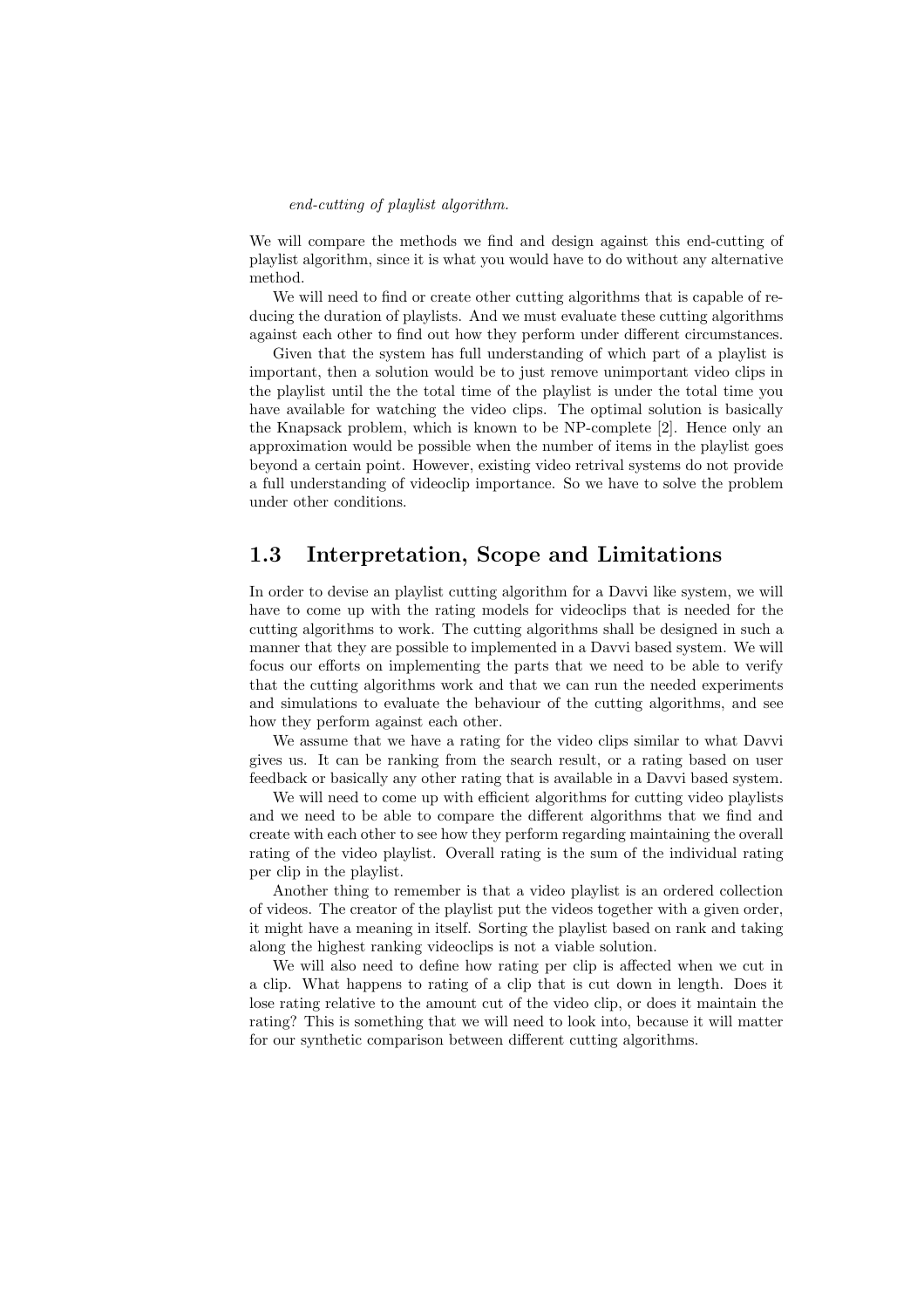A good starting point would be with cutting algorithms that works well for any kind of videos. In other words we can not start with video cutting techniques that are domain specific. After covering general techniques we explore or discuss certain methods that we have discovered to be useful for certain domains of video clips. The general idea is that the more we know about the video clips the better we can design cutting algorithms that will hopefully cut away parts that is not critical for the video.

One of the goal of this thesis is to figure out how to use playlist cutting algorithm in existing systems, where it can reduce the playback time of a video playlist to a user specified duration and transfer only the required parts of video clips over to the client.

## 1.4 Method

A short definition of Computer Science from the article Computing as a Discipline by Denning et al. [6]

"The discipline of computing is the systematic study of algorithmic processes that describe and transform information: their theory, analysis, design, efficiency, implementation, and application. The fundamental question underlying all of computing is, ' What can be (efficiently) automated?' "

In reason years newer definitions have been given. However the fundamental question. "What can be (efficiently) automated? " is just what we are looking at, we try to create algortihms to automate the process of cutting video playlists.

We will do this in the following way in this thesis, we will describe models of how videoclips can be rated and based on these models run simulations to discover the behavior of the cutting algorithms we have found and designed. This means that we will have to run simulations and create prototype implementation of the cutting algorithms. Our approach is probably not theoretical enough to be considered algorithmic, however we do not have a typical systems research either, it is a combination of the two.

### 1.5 Outline

In Chapter 2 we cover the background work regarding video encoding and cutting of video clips, video summarization and playlists. Chapter 3 presents a natural rating model for videoclips, and the Priority Curve Algorithm. Chapter 4 will contain a description of the naive video cutting algorithms we have created and simulations based on these algorithms for Davvi based systems. In Chapter 5 we present our hint based cutting algorithm for Davvi. Chapter 6 contains a case study of how to use hint based cutting in a SMIL based streaming system. Chapter 7 contains concluding remarks and future work. There is a summary in the end of each chapter that contains the key points from each chapter.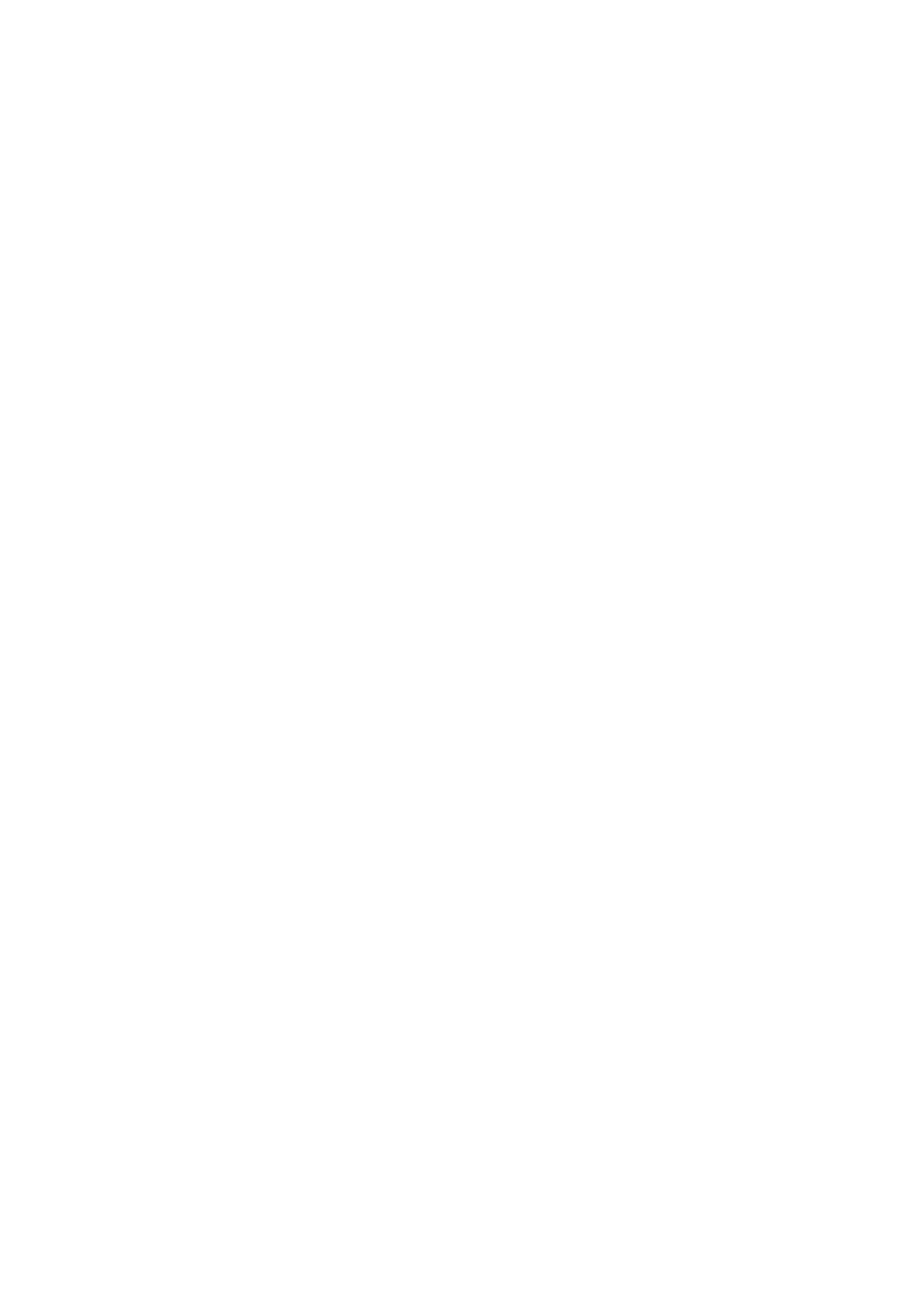## Chapter 2

## Background

In this chapter we will cover the background material and describe the existing solutions that is relevant for this thesis. Since video summarization techniques are a way of reducing the length of videos we will look into this topic in particular. Also, because playlists are such an important concept of this thesis, we will give some background information regarding this topic as well.

## 2.1 Video Encoding and Cutting Video Clips

Video is encoded by key frames and the difference in the frames based on the key frames. A keyframe is a whole frame, with all the color information. Group Of Pictures (GOP) is an MPEG term, it is a collection of consecutive video frames. It specifies the structure in which intra-and inter-frames are arranged. A encoded video stream consists of successive GOPs. From the picture information in the GOPs visible frames are recreated.

Lets have a look at the MPEG2 format which is a commonly used format. MPEG2 frames can be either intra-coded frames (I-frame), predictivecoded frames (P-frames) or bidirectionally-predicted-coded frames (B-frame). An I-frame is based on itself, it does not require data from preceding or following frames. In other words it is a keyframe. P-frames uses the preceding frame to calculate the current visible frame. B-frame uses both the previous reference frame and the next reference frame to calculate the visible frame, because of this it provides more compression than P-frames. B-frames are never reference frames. In Figure 2.1 we can see the MPEG2 structure, a MPEG2 video consists of GoPs. A typical GOP for MPEG2 would look like this IBBPBBPBBPBBPBB(I). MPEG2 has I-frames every 15th frame, which gives a good cutablitiy. However MPEG2 format is not every efficient for transfer over the Internet because it is not compressed enough compared to other formats.

Starting the playback of the video clips at an arbitrary places will not work out very well. If you cut at a non key frame the video playback will just be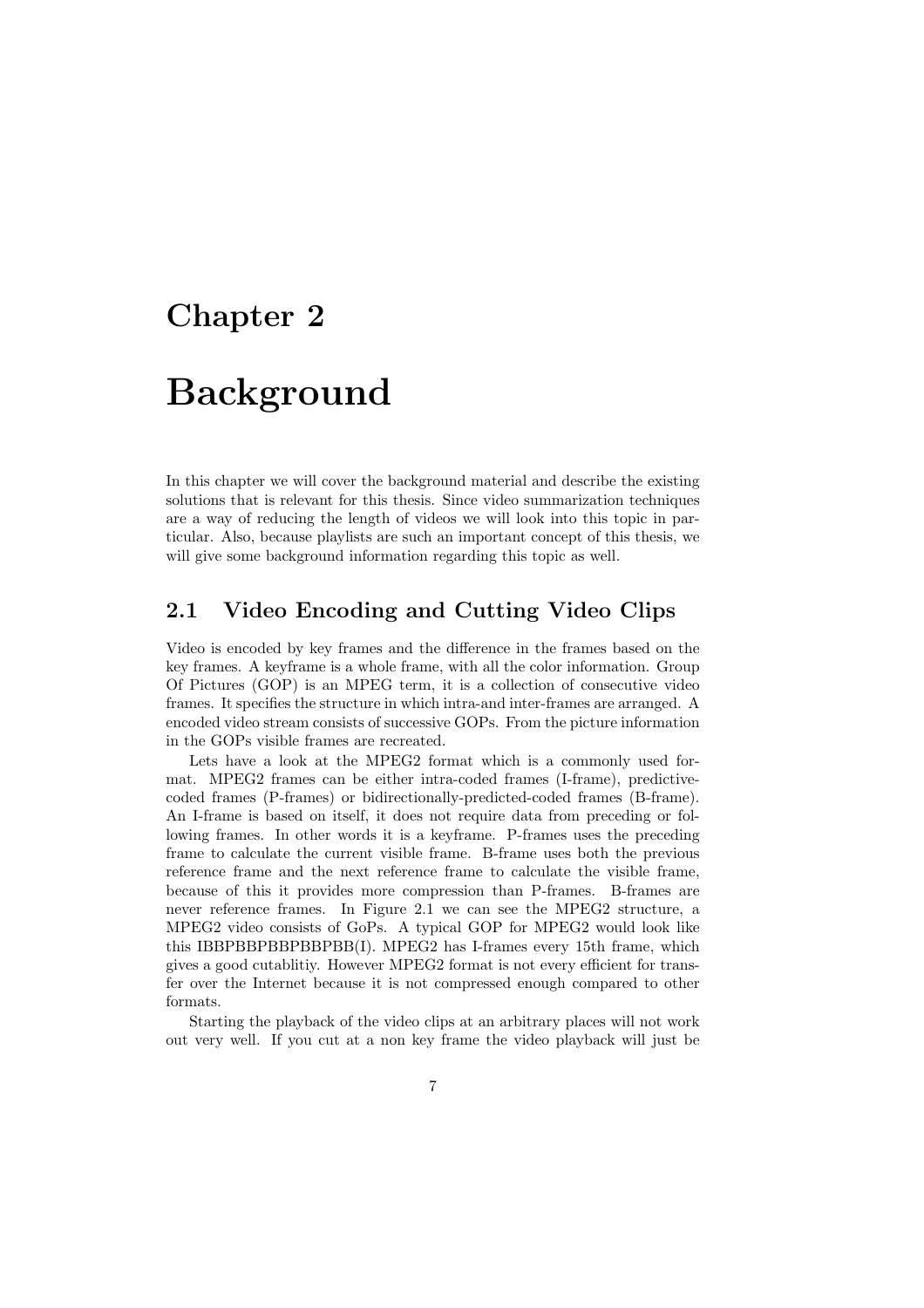

Figure 2.1: MPEG2 format Structure.

a jumble until the next keyframe, because of this it is not trivial to handle cutting in video. To make a smooth playback from an arbitrary point, the previous keyframe to that point must be transfered, so that we can compute a new start frame for the playback. The means extra data transfer and CPU usage, to compute a correct start frame, at the new starting point in the video.

Another option if we want to cut at a fine granularity would be to have the videos in question encoded in a format that have key frames at short intervals. It is also possible to re-encode the video clips so they have keyframes more often. Of course the more often there is a key frame in the video the larger the size of the video. This might lead to a conflict between the ability to cut at the intended places versus transfer cost. Making unnecessary large video files will remove the point of cutting away parts of the video clips, if the uncut version with a normal rate of keyframes is of equal size or smaller.

## 2.2 Video Analyse

By analyzing the visual content of a video, information about its content can be deducted. It is however alot harder for a computer to detect and find visual features in images or video then for a human. Our brain is very good at detecting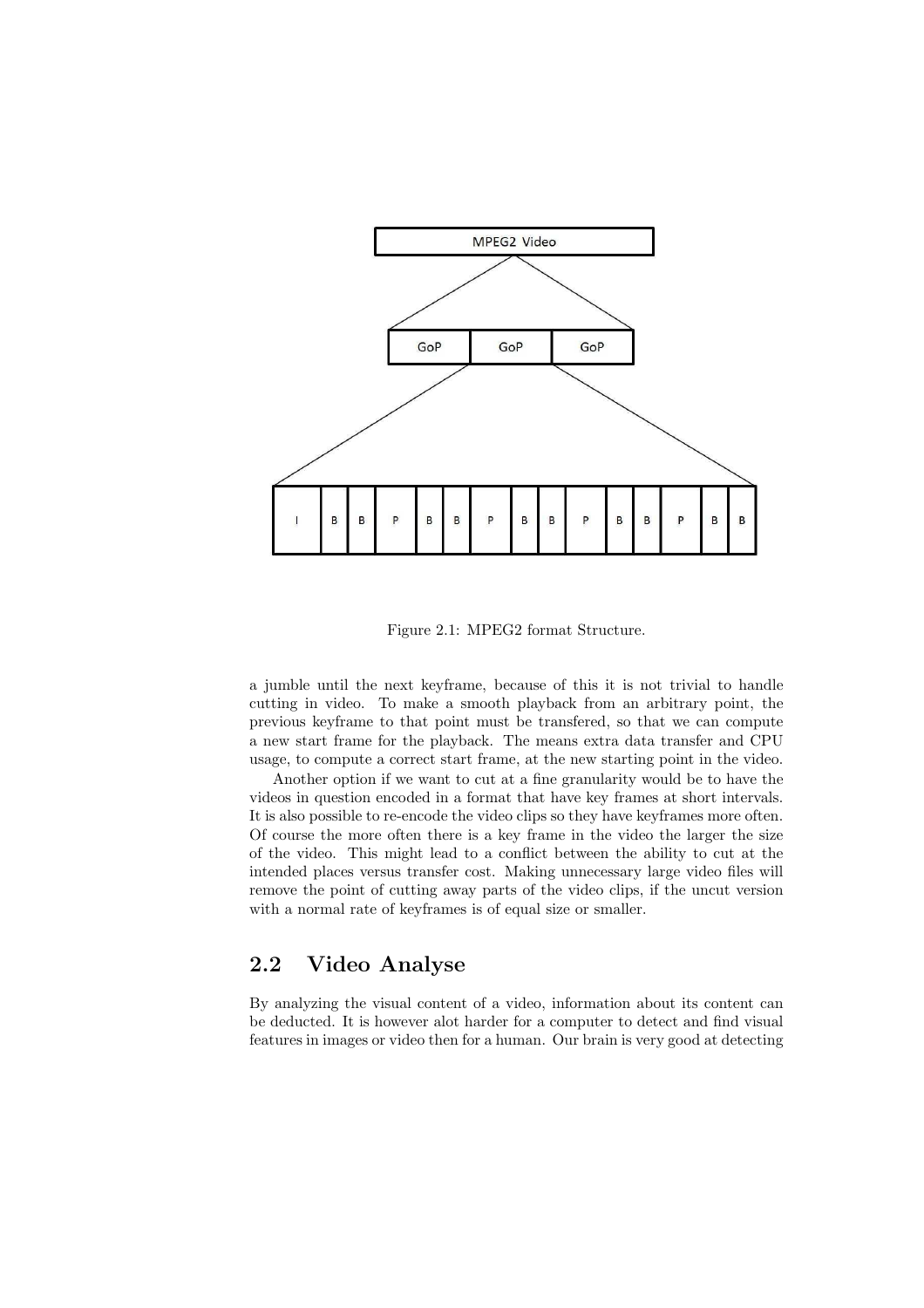patterns and features in images and identify what they are. Computers typically work on a lower level and are not nearly as good as the human brain.

Color histogram is a common method of analyzing video. Techniques based on frame clustering, the video is cut into segments and clustered into groups based on color histograms. From each segment one or more key frame is extracted [10].

Techniques based on frame clustering by dimensionality reduction, groups video frames at fixed intervals based on a bottom up clustering of the video. High dimensional feature vectors are created for each frame and either reduced to a much lower dimensional space or by local approximations to high dimensional trajectories. The clustering of frames is performed in the lower dimensional space. Gong et al. [20] use singular value decomposition (SVD) to cluster frames evenly spaced in the video sequences.

Based on edge detection, it is possible to write detectors of specific object like a football or a basketball. Unfortunately such detectors are often error prone. For simple objects like a football it is not that hard to write a detector because a ball looks the same from every angle. To write a general car detector is a lot harder because you need to be able to recognize the car from every angle. A picture or a video frame of a object is a two dimensional representation of a three dimensional object. This makes it difficult to write a general car detector because there are alot of different sizes and forms of cars, and when you need to be able to detect them from any angle that they are shown on the picture or video frame it becomes difficult. This means that the detectors can often miss objects.

Perhaps the most successful field of object detection algorithms is facial recognizion. Facial recognizion uses either geometric approaches, that looks at distinguished features or photometric, which uses a statistical approach, images are distilled into values and comparing values with templates to eliminate variances. Facial recognizion software is often used by law-enforcement agencies. A new trend is 3-D face recognition. A three dimensional model of the face is created by sensors and more features are identified, such as the contour of nose and chin and eye sockets.

#### 2.2.1 External metadata

Manual video annotation produces more accurate video meta data than existing video analytic tools. Although manual annotation is a labour intensive task, it is in some cases possible to obtain such data through external sources. For instance like described in Section 1.1, Davvi takes the text transcripts from football sites and match the time from the text events described on the websites, and match them to the time in the video and just based on that manage to find the important events in the football video.

Techniques using closed-caption or speech transcript are efficient in news programs, documentaries, or instructional videos. Most broadcast programs have closed captions, and for videos that does not have that it is possible to use speech recognition to create speech transcripts. Once the text and video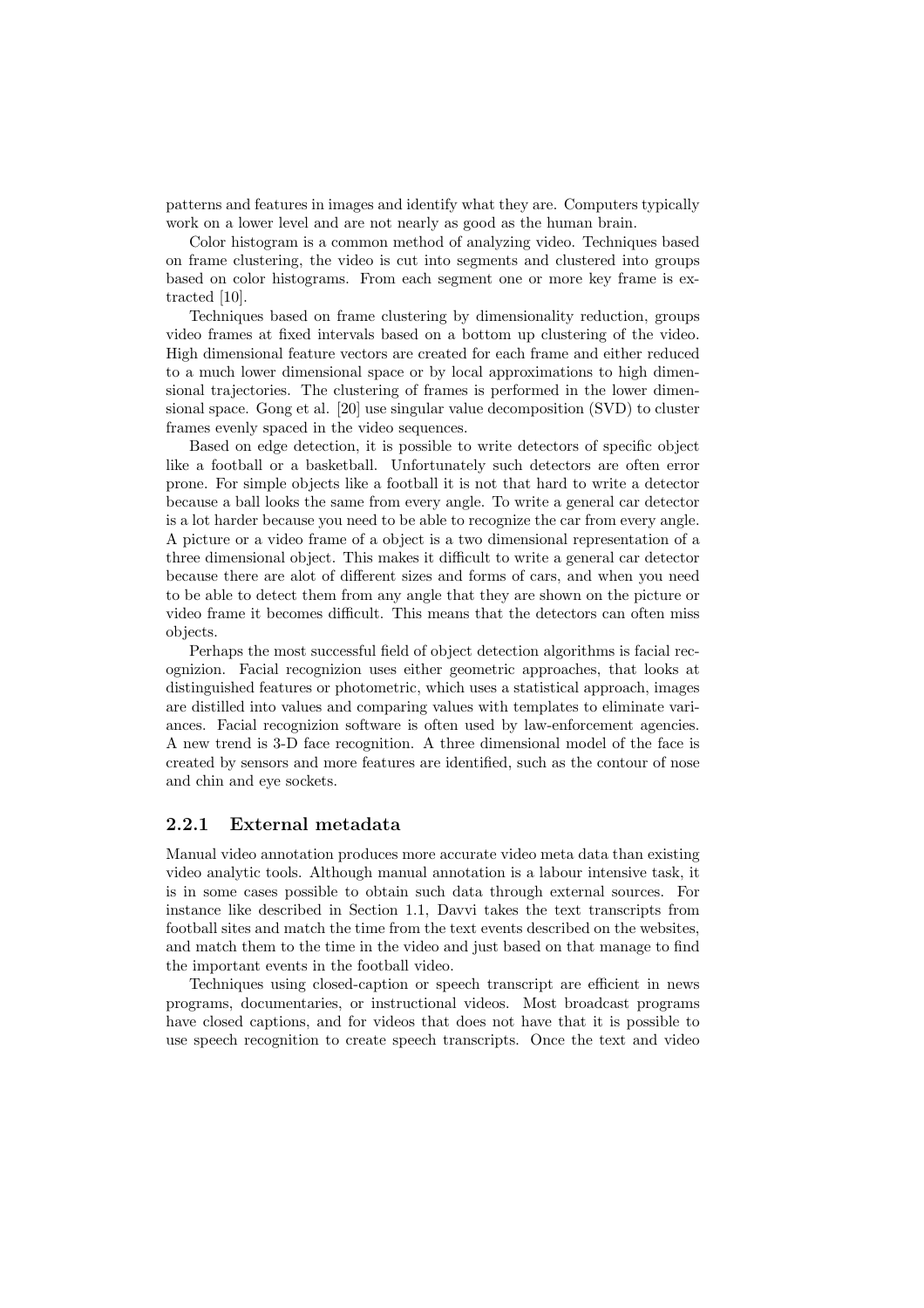is matched, text summarization methods can be used to get a text summary. Based on the text summary video segments that corresponds to the text can be classified, this method can also be used for video summarization.

## 2.3 Video Summarization

Video summarization techniques can be divided into two different categories: reasoning based summarization and measure based summarization [9]. Reasoning based summarization techniques use logic and neural algorithms to detect certain combinations of events based on the information from different sources like video, natural language and audio [19]. Measure based summarization techniques use importance and similarity measures within the video to calculate the relevance value of video segments or frames. Possible criteria include time of segments, similarities between segments, combination of positional and temporal measures [20].

Most video summarization systems are based on key-frame extraction. Note that in the context of video summarization a key frame represents an interesting part of the video. This is different then in the context of video encoding, where keyframes are inserted at regular intervals to support skipping. An example is the Video Skimming System [19], which finds key-frames based on detecting important words in the audio part of the video.

Adami et al. [1] gives an overview of video shot clustering and summarization techniques for mobile applications. They describe several methods of video summarization, including static storyboards, dynamic video skims, and sports highlights. Static storyboards as end result is not interesting for us, because a picture containing a row of keyframes is not what we are after.

Taskiran et al. [4] gives a characterization of video summaries. They cover amongst other summary application domains, type of program content, whether it is event based or uniformly informative content and summary visualization methods. Video summaries can differ based on the application domain.

They give a number of different reasons why a summary might be created;

- Intrigue the viewer to watch the video, movie trailers are a good example.
- Give the viewer enough information to decide whether or not the viewer wishes to see the entire video.
- Decide whether or not he has seen the video before.
- Help find certain segments of interest in the video.
- Consider the relevance of the videoes returned by a search engine without the need to watch the entire video.
- Enable users of handheld devices to watch video easier without spending too much processing power.
- Give the viewer the most important information contained in the video.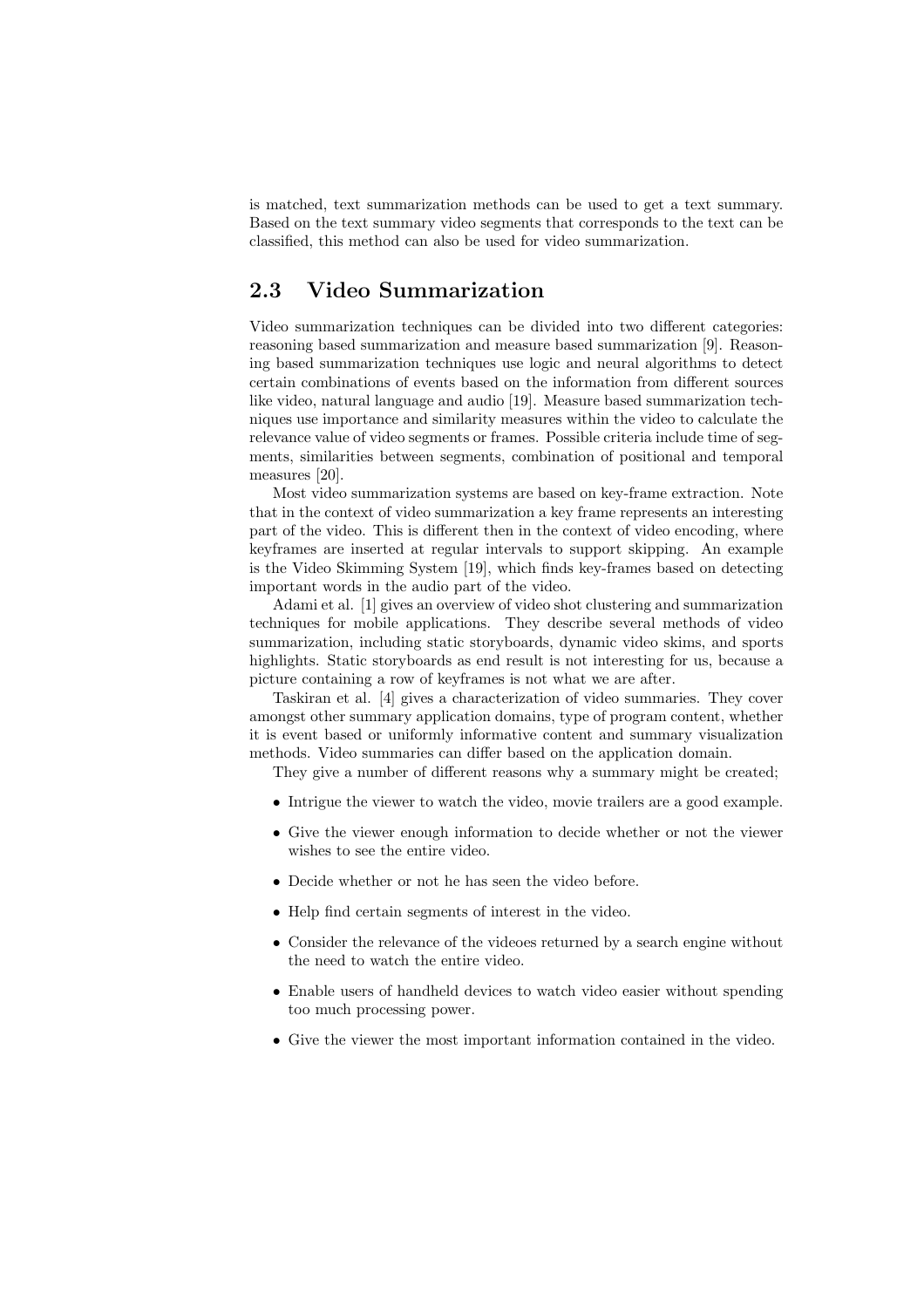For all the different reasons given above to create summaires of vidoes, it comes down to two main functions: indicative function and informative function. Indicative function is a summary that indicate which topics are in the original video. Informative function is a summary where the most important information in the video is covered as much as possible, often based on a user specified length to the summarization system. These two functions are not independent and most systems are a mixture of these two basic functions.

Event based content is video programs that is easily divided into events, good exmaples include talk shows, sports or news programs, all these programs have clearly defined boundaries, and it is possible to detect them. Uniformly informative content on the other hand does not have these clearly defined boundaries and are therefore harder to summarize, examples are sitcoms, presentation videos, soap operas and home movies.

Event based content is easier to find and handle since they are well-defined, it is possible to use domain knowledge to detect important events, and because of that achieve much better results then when using general summarization techniques. The problem with domain specific solutions is that you need to create new solutions for each domain and have people developing them that has the domain knowledge.

Speedup of playback is a technique that can get a reduction factor of 0.4-0.7 of the original length, user studies shows that speedup of 0.59 did not give a significant lose in comprehension [4]. The problem is that a summarization ratio of 0.59 might not be sufficient, often the goal is to reach 0.1-0.2

Techniques using domain knowledge, the majority of the work in this field is within sports programs. The main reason is that sports generally have clear rules and clearly defined events that are possible to detect, cheering crowds, stop in the game, replays of significant events, etc. The number of interesting events are also often quite small compared to the overall length of the sports program. Another important factor is that sports summaries are only relevant as news stories a short time after the sport event took place, so alot of work has been put into this field. The major television companies and news channels need to present the results in form of a short summary of the sport event in question to millions of views shortly after the event took place.

Soccer is a field that has received alot of attention. Replays can be used to detect the most important events. The producer will normally give replays of goals, red and yellow cards, large scoring chances, etc. Such replays can be used to generate a summary. A replay is often followed by a closeup of the key players or the crowd. There are techniques that detect whether or not the camera is zoomed in close to the field or not, and based on the dominant color classify frames as long, medium or close to the field. Crowd excitement is also used with great success, if the crowd explodes into a frenzy it is a very good indication that it might be event worth taking along in the summary.

Approaches using multiple information streams is a sensible solution since alot of the techniques when you combine them produces much better results then they do individually. Combining the information from image data, audio and closed-caption can increase the quality of the summary by making sure that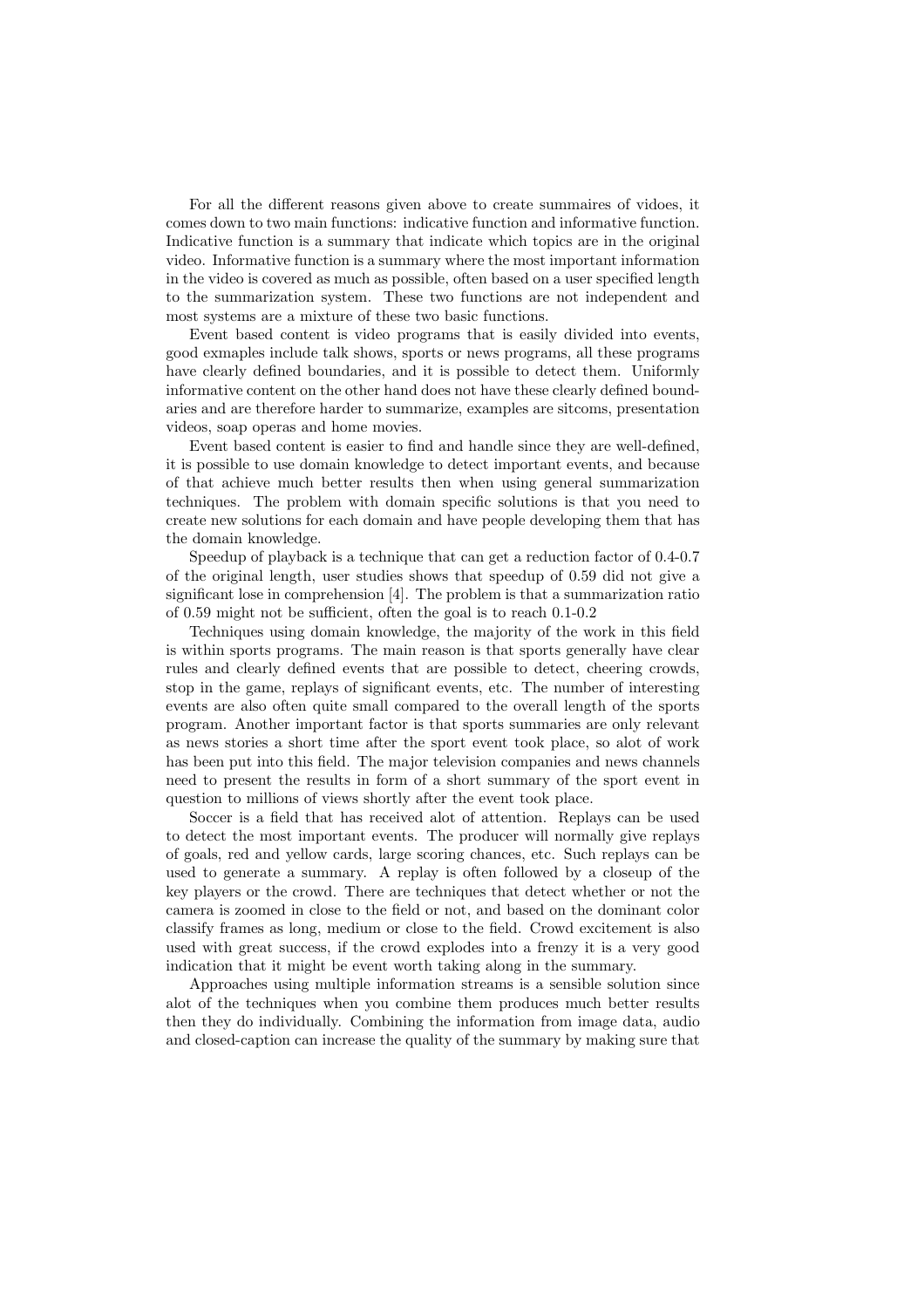you pick out the most significant parts of the video.

Money et al. [16] gives an overview of video summarization. They go througt the field of video summarization classifying the work until 2008. This paper is a good starting point if you want to read more about video summarization.

## 2.4 Playlist

A playlist is basically a list of the video or music that you want to play. There are a number of different playlist formats including .m3u, .smil, .VLC, .asx, XSPF and .wpl. They are all typically either connected to a certain media player or created for a certain purpose like playlist sharing. While a playlist is basically a list of songs or video, playlists can contain a lot more information. All playlists have location of the media to play, and very often name, duration, artist, album, etc, in other words meta data regarding the songs or videos in the playlist.

Synchronized Multimedia Integration Language(SMIL) [8] is a W3C recommended XML markup language for creating multimedia presentations. Supporting media items like text, images, video and audio, links to other SMIL presentations and files on different web servers. SMIL markup is written in XML and has similarities to HTML. The current version is SMIL 3.0 and it became a W3C Recommendation in December 2008. SMIL is so much more then just a playlist format, however we are not going into the other features of the SMIL specifications. The main reason for our interest in SMIL is the support for start and end point specification for a media playback.

## 2.5 Summary

This chapter has covered background work. We have looked into video formats and encoding, video cutting, video summarization, playlist and playlist-formats.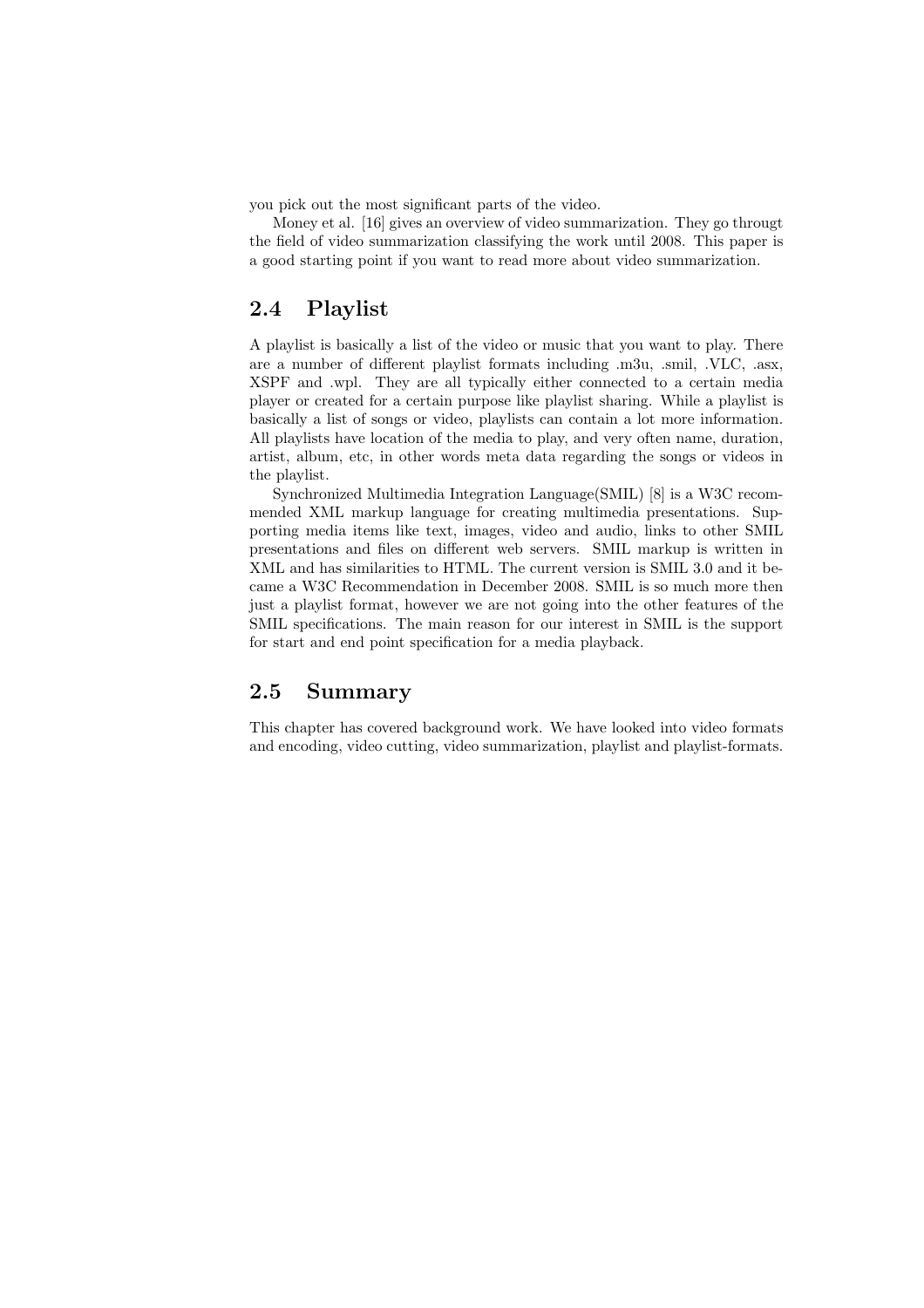## Chapter 3

## Natural Rating Model for Videoclips

We are going to cut away parts of videoclips to reduce playlist, and we aim to achieve better results than just randomly cut away at the videoclip and hope that we are lucky and managed to keep the important part of the video in the cutdown version. So to be able to do better then just random cutting, we need a way of rating the importance of the videoclip. Humans evaluate and rate video continuously as we watch it, and based on the topic we are looking for, we would naturally without even consider the fact, rate certain parts of the video more important that others. This is the process which we need to find a way of modeling down to a computable model.

### 3.1 Priority Curves

The finest level of granularity in a video clip is a frame. So if we were to attach a rating to a videoclip, the finest level would be to give rating per frame. This means that it is not possible to have continues graphs from a mathematical point of view. For human perception it is hard to understand what happens in a frame, so we would have to increase the duration of the part we would like to give a rating to, so maybe a GoP would be a suitable size, Davvi uses two second segments. The important fact is that we have rating at discrete unites of time, may that be 2, 5 or 10 seconds. Because of these rating values at certain point in the video, it is possible to make a importance graph over the videoclip. We will call these graphs for priority curves, because based on the priority curves we know which parts of the video clip we should prioritize, in keeping in the cut-down version of the video clip.

So we have established that there needs to be rating at discrete unites of time in the video clip. The ratings are set by video analysis techniques or manual annotation. So we have at computer level priority curves that shows how important the discrete part of the video is to the topic in question.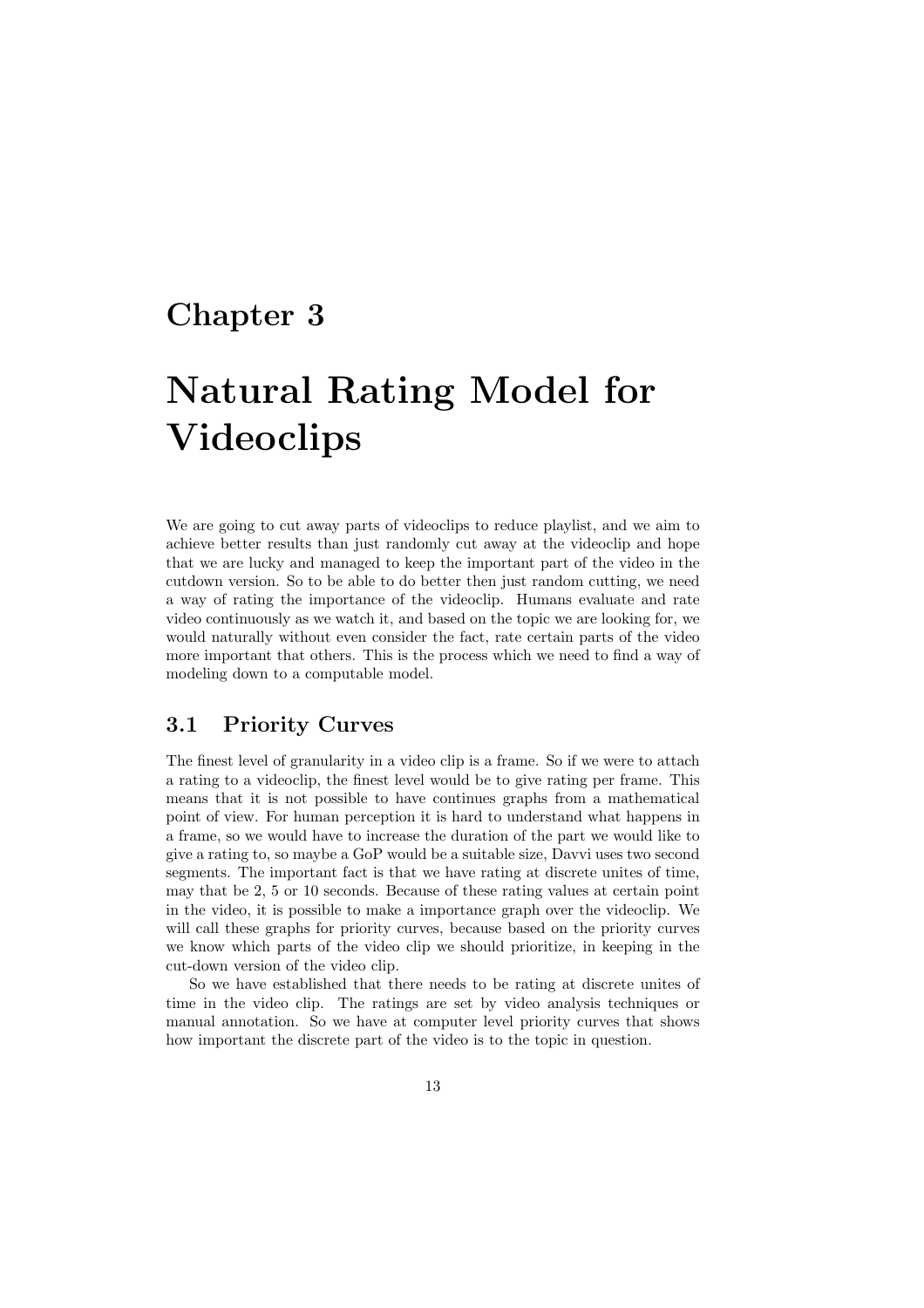

Figure 3.1: Natural rating model vs current state of art.

In Figure 3.1 we can see the current state of how rating is handled, each bar representing a fixed rating for the videoclip. The height is the rating and the lenght is the duration of the videoclip. The curve shows the real rating, this rating would be individual for each human being. The height of the bar is the rating a videoclip would get from a search engine. There is no information except for the the ranking from Davvi's search engine's text-based ranking algorithm. We can see that there is a huge different between the current model of rating for video clips and the model that best fits reality, priority curves. Video search today on the Internet would at best give a rating for the entire videclip, based on the search topic. So there is a huge gap between the fairly accurate model we have described and current state of the art, in the field of video search.

New priority curves would have to be made for every new topic, if the rating is topic based. It is possible to just have a general rating based on e.g user feedback, where we would aggregate the ratings from the users, then the video would just be rated as good or bad on a scale from e.g one to ten. In video search for entertainment purpose this might be good enough, but if the purpose is for an information retrieval system, we would need topic based ratings.

### 3.2 The Priority Curve Algorithm

The Priority Curve Algorithm (PCA) presented by Fayzullin et al. [9], is one method for generating summaries of continues video. For soccer matches, they detect important events like goals, and red and yellow cards by using video processing techniques and manual annotation. Then they rated each event with a number from one to ten where ten is most interesting. By doing this they created a importance graph for the video. Similar to the natural rating model we defined in Section 3.1. Then they run a peak detection algorithm and then based on how long the summary should be they pick the events from the video with the highest importance.

Here is a short description of the main phases in the PCA algorithm, as shown in Figure 3.2.

The first phase is the *block creation phase*. The continues video is cut into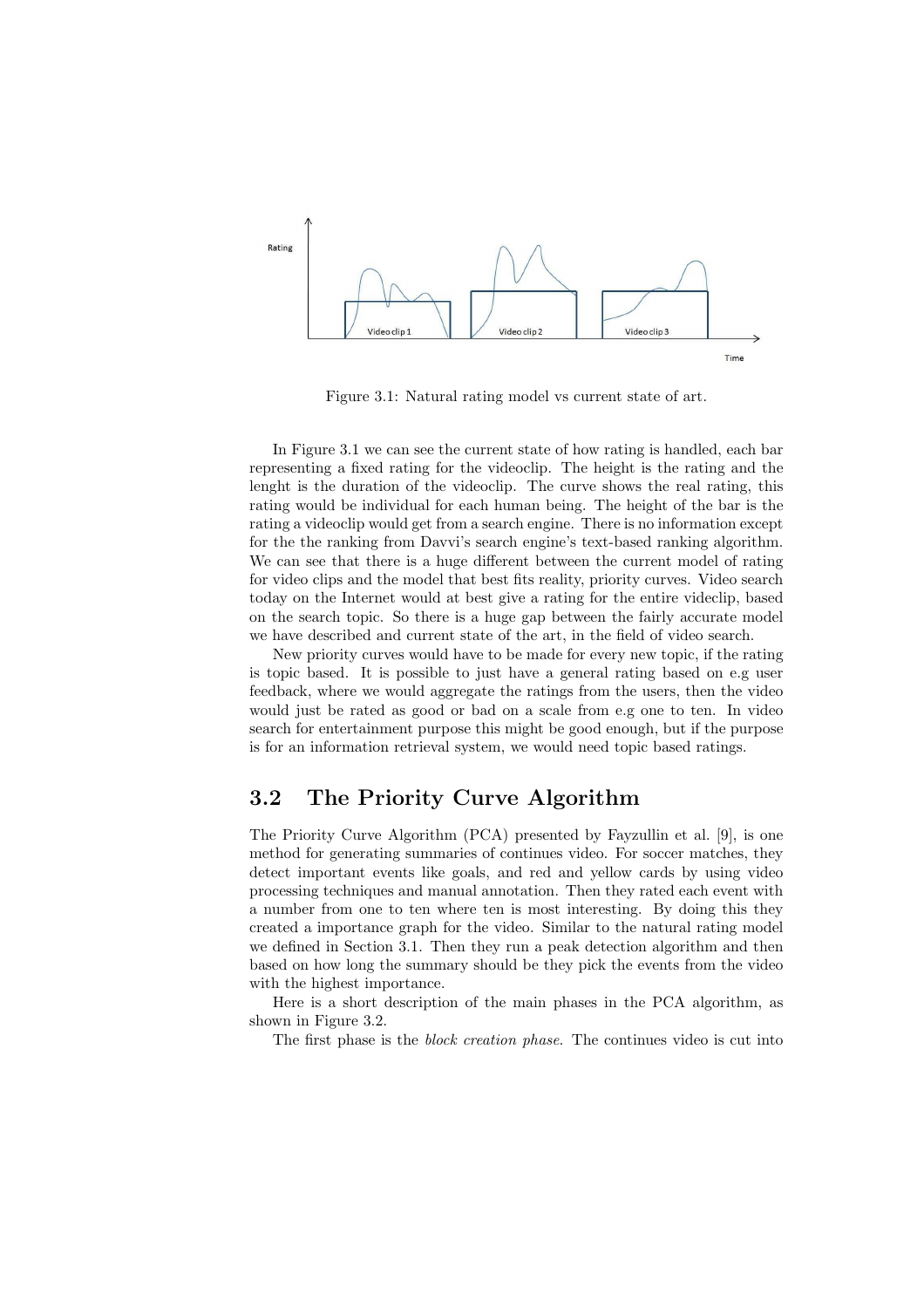

Figure 3.2: Priority Curve Algorithm Phase Overview.

a number of blocks. It might be fixed size for instance 1500 frames per block or video segmentation algorithms like for instance shot-boundary detection [21] can be used. Typically these segments are quite small in size. Block creation is decided by the application. However if the application support multiple ways of doing this, it is possible to allow the user to select which method should be used.

The second phase is the *priority assignment phase*. Based on video analyzing techniques important events are found in the video. Segments are prioritized based on user preferences. Segments containing goals for instance will get the priority ten, while red cards segments will get seven and corners maybe three. These priorities are of course just examples, but they make sense. Goals are the most important event type in a soccer match, and if there is a red card you would want to see it. So a high priority on important segments makes sense.

Once the blocks have a priority, the *peak detection phase* starts. A peak detection algorithm is executed to find the parts of the video with high priority. This is the core process of the PCA approach, it finds consecutive blocks that have a high priority. The peak detection algorithm uses two important parameters r and s: r is the numbers of blocks in a peak and s is the relative height of a peak based on the surrounding blocks. The peak detection algorithm checks whether the sum of the r blocks divided by the sum of the 2r blocks (see Figure 3.3) is larger than the value s. If it is then it has detected a peak. For example, consider the blocks 3 to 6 in Figure 3.3. If we apply the PCA algorithm on those blocks using  $r = 4$  and  $s = 0.65$  then the sum of r (blocks 3-6) is 36, and the sum of the  $2r(block 1-8)$  is  $48.36/48 = 0.75$ , in other words larger then the parameter s. So r is a peak. As we can see the Priority Curve Algorithm checks whether r number of consecutive blocks are a peak in their surrounding. It is a relative value. This means that it is possible to detect low peaks. In the examples in Figure 3.3 there is a high peak, however it is possible to detect peaks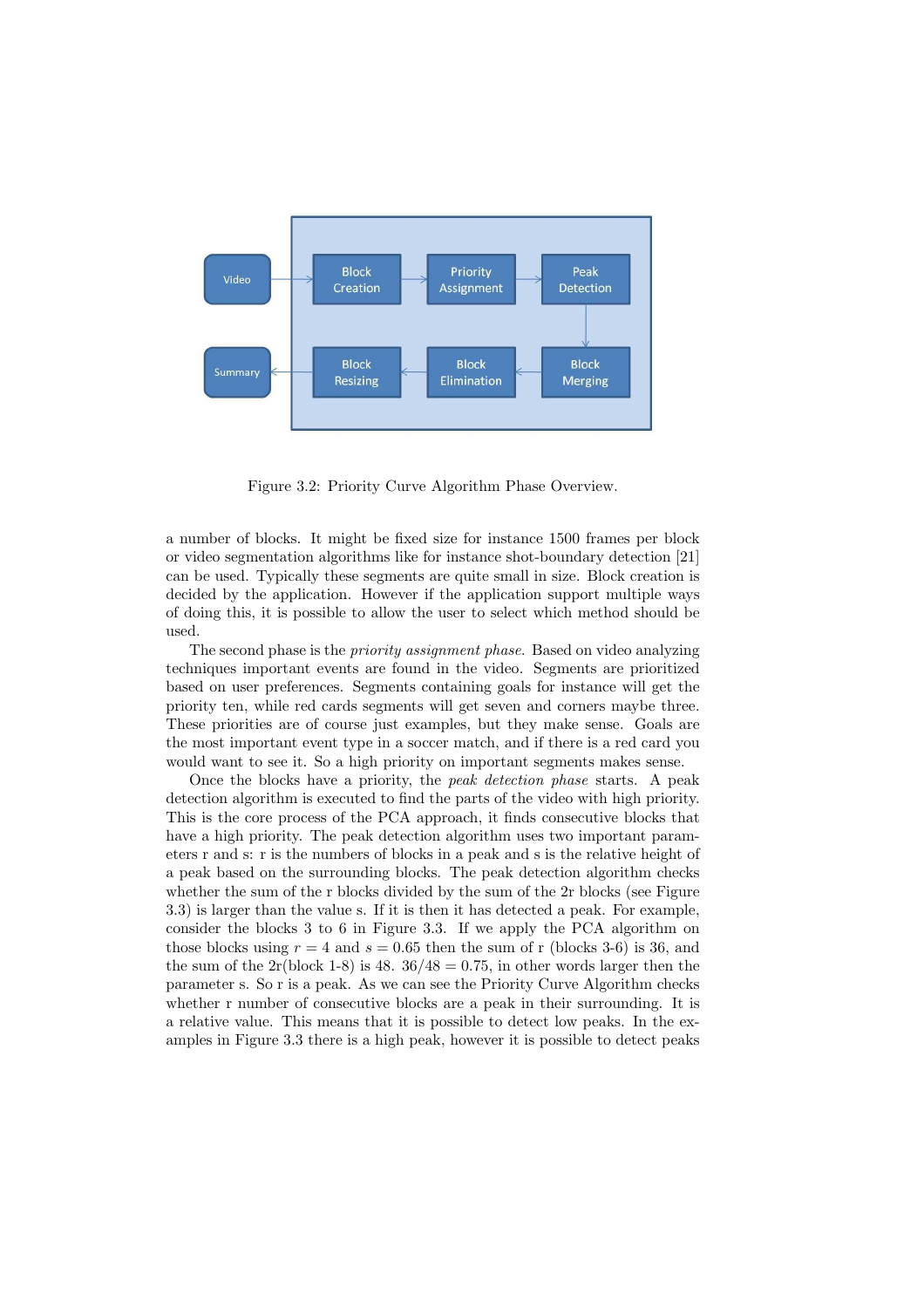

Figure 3.3: Peak detection example 1.

with lower top values, but to be able to say that they are peaks the surrounding must be even lower.

In Figure 3.4 we see that the peak detection algorithm has moved further along the video clip. And based on the figure it seems like we have arrived at another peak. However given  $r = 4$  and  $s = 0.65$ , the sum of r(blocks 10-13) is 20 and  $2^{*}$ r(blocks 8-15) is 33,  $20/33 = 0.6060$ , which is below s, so it is not a peak. As we can see the values of r and s are determining which blocks are detected as peaks. Setting correct r and s is up to the application programmer according to the PCA paper.

After having selected only the peak blocks from the video, the *block merging phase* merges adjacent blocks. This is done to preserve continuity in the video summary. At this time there is also executed an algorithm to eliminate any blocks that are identical. Typically goals will be replayed in a video of a soccer match, however in a summary you do not want to waste time showing the same goal twice.

After the block merging phase we have a smaller number of blocks, however the summary might still be too large. So the *block elimination phase* is executed. It removes blocks with low relative priority compared to the rest of the blocks in the summary. It basically calculate a threshold and removes any block that has a rating below that threshold. The threshold might for instance be computed like this, we take an average of all the rating of the blocks, then we remove the blocks that have a rating lower then a quarter of the standard deviations. This might remove low peaks that was taken along based on the peak detection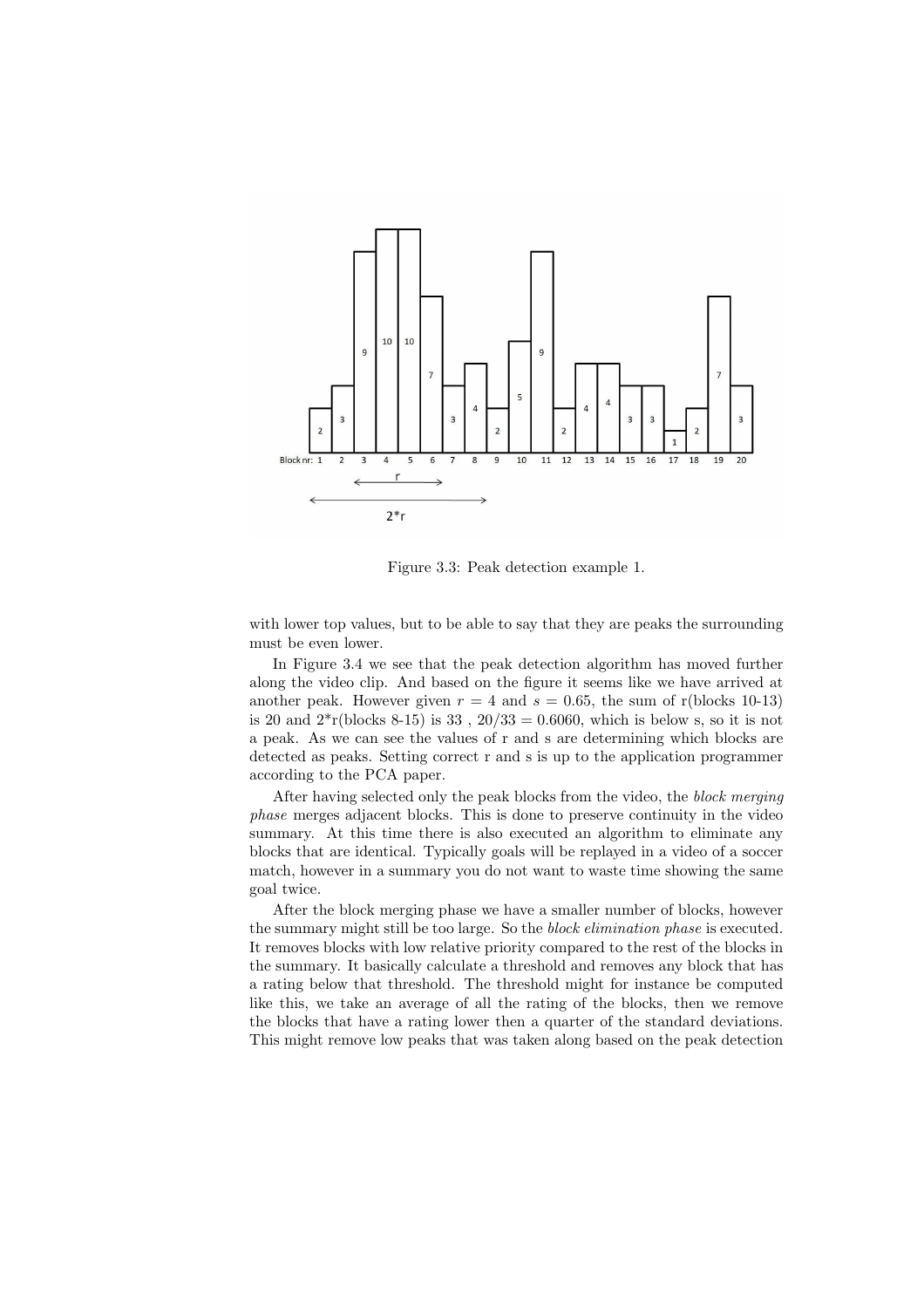

Figure 3.4: Peak detection example 2.

algorithm.

In the end the summary might still be too large and then the remaining blocks are resized in the *block resizing phase*. This is done by removing some frames from each block based on how much each block is contributing to the overall rating of the summary. So an important block is only cut a little bit, while a less important block will be cut more.

## 3.3 PCA's Applicability for Davvi

The Priority Curve Algorithm looked so promising on paper regarding how it managed to take along only the highly rated parts of the video, that we had to run some simulations based on the algorithm to see how it really worked. We also needed to check how it worked in our setting with playlists and multiple videoclips. In this section we will present the simulation results from our PCA simulations.

This is how the PCA simulations were implemented in Python. Playlist objects contains videoclip objects. Videoclip objects contain block objects. The blocks were given a random rating. When we cut in a videoclip we remove one or more blocks from the list of blocks that belong to that videoclip. This means that rating is lost every time a block is removed. We do not have time as a duration factor for videoclips. It is number of blocks that decides how long a videoclip is in these simulations. In reality the blocks would have a fixed length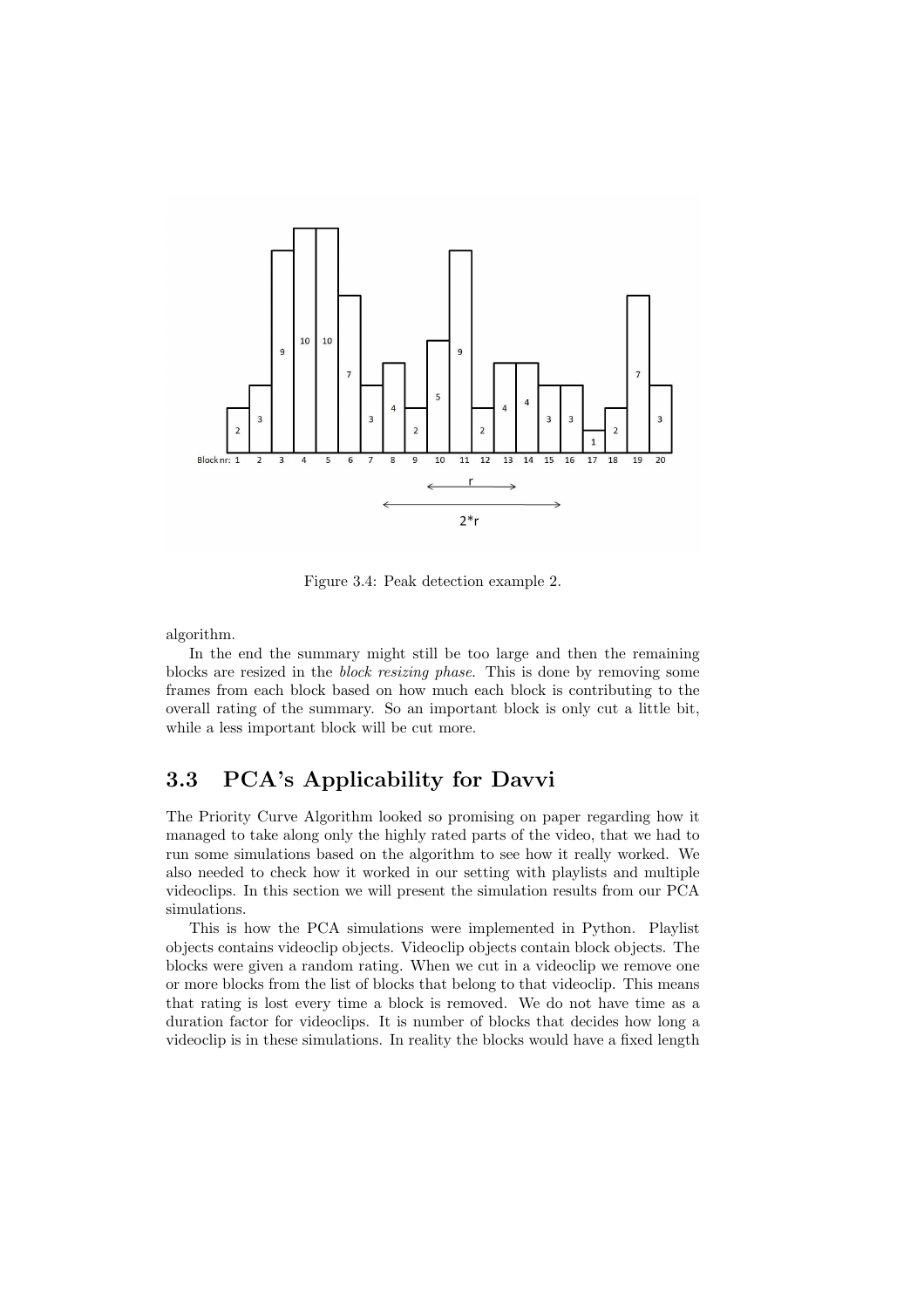for instance 2 seconds like Davvi, but for our simulations it does not matter. We also keep all the original generated rating data, so that we can check the cutting simulations against the original data to see if it works correctly.

We will use the same length on the videoclips, since these simulations are more about finding the peaks in the priority curves, then to see how it performs on videoclips of different length. We can still set how many blocks there are in the videoclip. It is just that all the videoclips in the playlist will have the same number of blocks.



Figure 3.5: Shows how dummy blocks have be added at the start of the videoclip.

The beginning and the end of each videoclip have to be handled as a special case, because if we are to start detecting peaks from the first block in the videoclip, then the 2r blocks would start at a non-existing block. To work around this we use dummy blocks at the start and the end of the videoclip. These dummy blocks will have rating set to one. In Figure 3.5 we see an example, which uses  $r = 4$  this means that we have to add two dummy blocks in the start and the same will have to be done at the end of the videoclip to support peak detection from the first to the last block in the videoclip. This might be a potential error source, because it will probably increased the chance of getting peaks in the start and the end of the videoclips. However, we do not see any other way of handling this.

Our PCA simulation will be running parameters  $s = 0.60$  and  $r = 4$ . We have configured the simulation in the following fashion. 100 playlists each con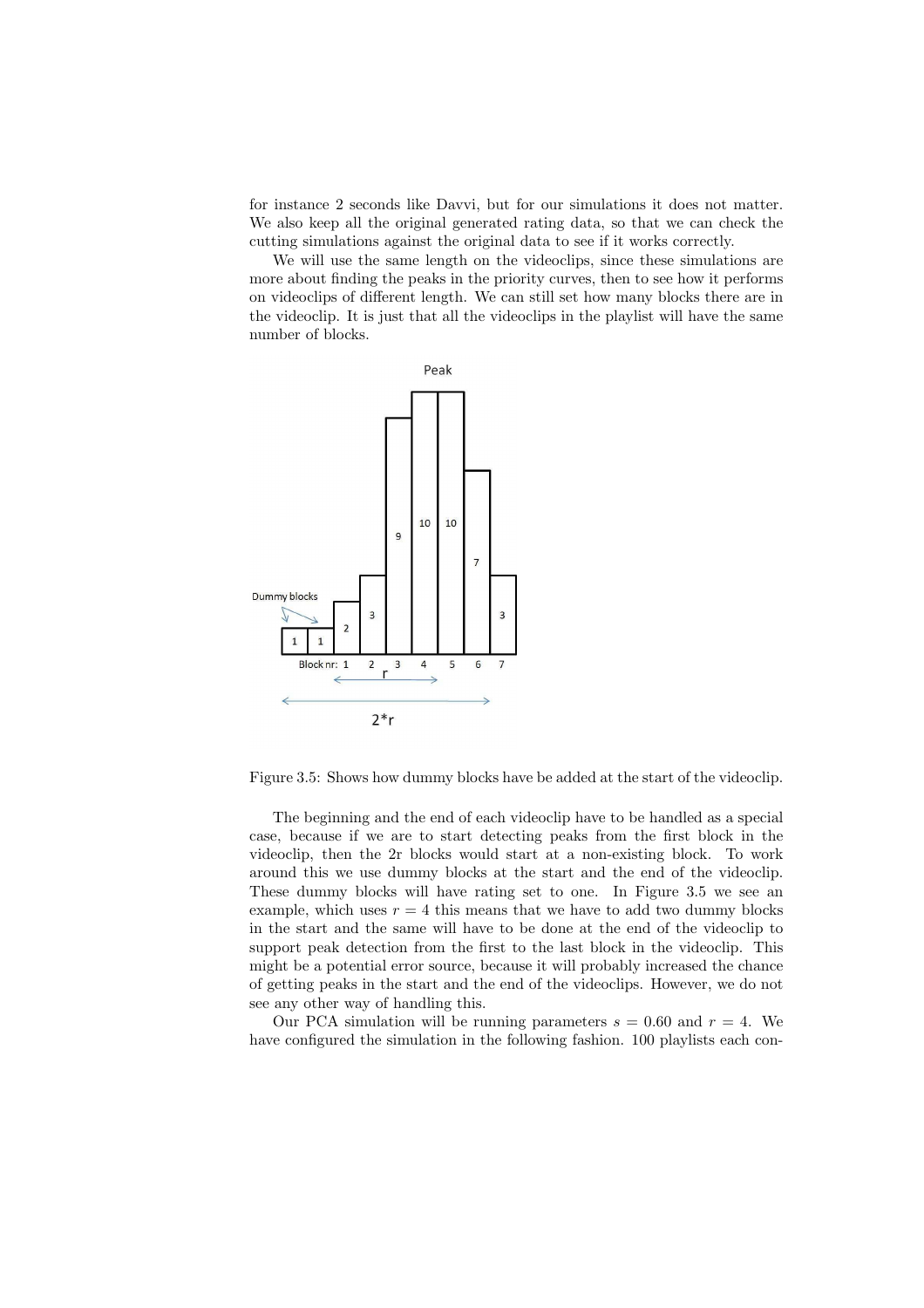taining 20 videoclip. Each of the videoclips contains 20 blocks. The rating per block is randomly set to a number between one and ten.

This gives us the following results for ideal random data<sup>1</sup>. The average rating per block in PCA summaries of the playlists are 7.29. The average number of blocks taken along per playlist is 93 out of 400. The average total rank per playlist after it was cut down by the PCA is 677.89, while the average total uncut rank per playlist is 1889.78. This gives a average relative total rank of 0.358. The average summary size is 23.2% of the original size.

We can see from these results that the PCA manages to reduce the playlists to around 23.2% on average. This is expected because  $r = 4$  means that we check for peaks that are 4 blocks long, and with 1 peak per videoclip. and the peak has a length of 4 out of 20 blocks per videoclip equal 20%. Also the ideal random data typically have peaks that are 4-6 blocks long based on how the random numbers are generated. With one peak per videoclip getting an averge size of 23.2% was as expected.

Setting a good r value is important for the PCA, if r is too low or too high it will have a significant impact on how many peaks are detected. When we were running our simulations. We come to realize that a video clip that had the same rating on all or the majority of the blocks, even if it was high rating, would not get a hit on the Priority Curve Algorithm. This is because the relative difference between the r blocks in the possible peak you are checking against the 2r blocks is not large enough.

We also ran into another problem when we were generating random data for our PCA simulation. When the rating per block was a random number between one and ten, it often did not created detectable peaks in the ratings. So once again the peak detection algorithm showed a weakness. Still after thinking about it, we can not attack the algorithm itself, because it was designed for long continues video with certain events that would create a detectable peak in the rating, like a goal or a yellow card, but it is a weakness for our purpose.

So to make simulation data that was random, but still managed to have peaks that was detectable, we had to take more care when generating the video clip ratings. We created something we will call ideal random data. We created 3 data sets, one front important, one middle important and one end important. Underneath we have listed the datasets from our Python code.

DataSet0=[8,8,7,6,3,3,3,3,3,3] DataSet1=[3,3,3,7,8,8,7,3,3,3] DataSet2=[3,3,3,3,3,3,6,7,8,8]

So whenever we created rank to a block in an event, we first on videoclip level randomly picked one of the datasets. So lets say we picked DataSet0, the first block would then get a rank of  $8 +/- 2$ , a value ranging from 6-10. So while the numbers would be random, proper peaks would be created most of the time. It is of course possible with a rank list like  $[6,6,5,5,5,5,5,5,5]$ , but

<sup>&</sup>lt;sup>1</sup>See futher down in this section for the description of ideal random data.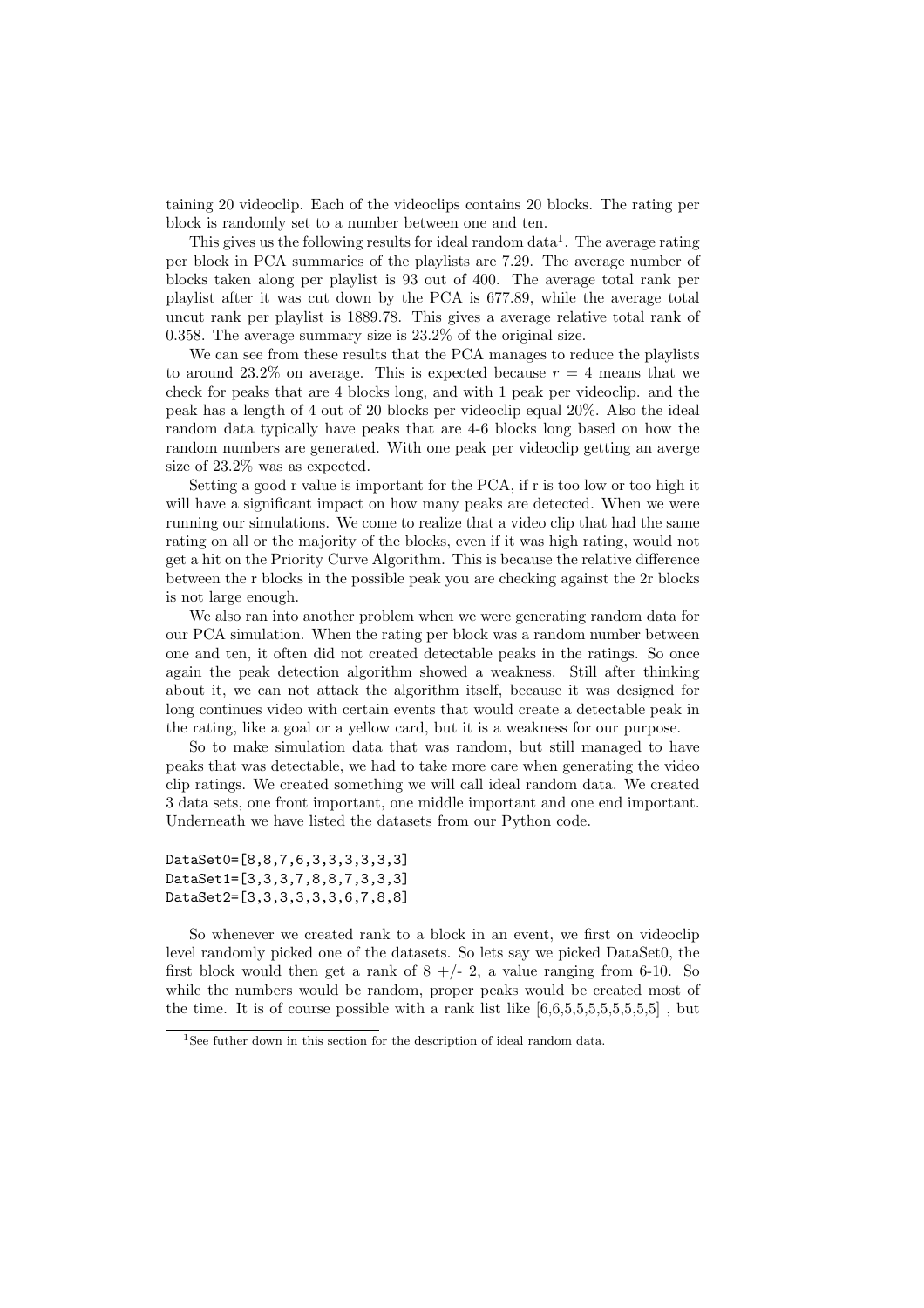it is not very likely. Most of the time we will get a peak within the data, when we used this method.

For events with more blocks then ten we map the block down to one of the ten values in the dataset. E.g with 20 blocks, the two first blocks uses the first entry in the dataset, the next two blocks uses the second entry and so on. Using this method we managed to create somewhat random data which contained peaks that the PCA algorithm should be able to detect.

We have also run the PCA algorithm on totally random data, where each rank was set by picking a random number between one and ten. We have also implemented a exponential smoothing algorithm to generate smoother random data, but we think neither random or exponential smoothing of random numbers gave good rating of the video clips.

We do not think totally random is a good way to generate realistic data for our simulations. The reason is that the video clips would not have a rating that is all over the place, high one block, then low, then medium, etc. It would follow certain patterns like front, middle or end important. At the very least it would increase or decrease gradually, which totally random rank data does not do, it jumps around randomly.

## 3.4 Discussion of PCA

The PCA algorithm is better then any other we have found regarding how to choose the most important parts of the video. Of course one problem still remains, and it is how to find and rate the important parts of the video. Regarding how this is done the article does not really give much new insight. They only give reference to video processing techniques and they also state that they use manual annotation. While this is possible in a small scale, manual annotation is something that we need to move away from, since it is simply not feasible to manually annotate the amount of video that is available on the Internet. In small scale systems or certain domains, it might be possible, for instance a sports reporter or journalist that is already writing about or reporting on a soccer match, might highlight the important parts of the video with corresponding tags, and based on this it would be possible to do importance searches in the video from that soccer match. But only the most popular games get that kind of attention, so unless it is possible to automatically detect and tag parts of the video with either key-words or a rating, it is not possible in a large scale to create summarizations this way because the importance graph would be missing, for the majority of the videos. Still in the soccer video domain it is working quite well and we will move forward with a system based for the soccer domain, much like they did with the Priority Curve Algorithm.

The big difference between what we want to do and what they did in the Priority Curve Algorithm is that they were creating a summary from a long continues video, we however are starting out with many short videoclips that may or may not have anything to do with each other. So it is not given that the entire algorithm will work on video clips that are as small as the ones we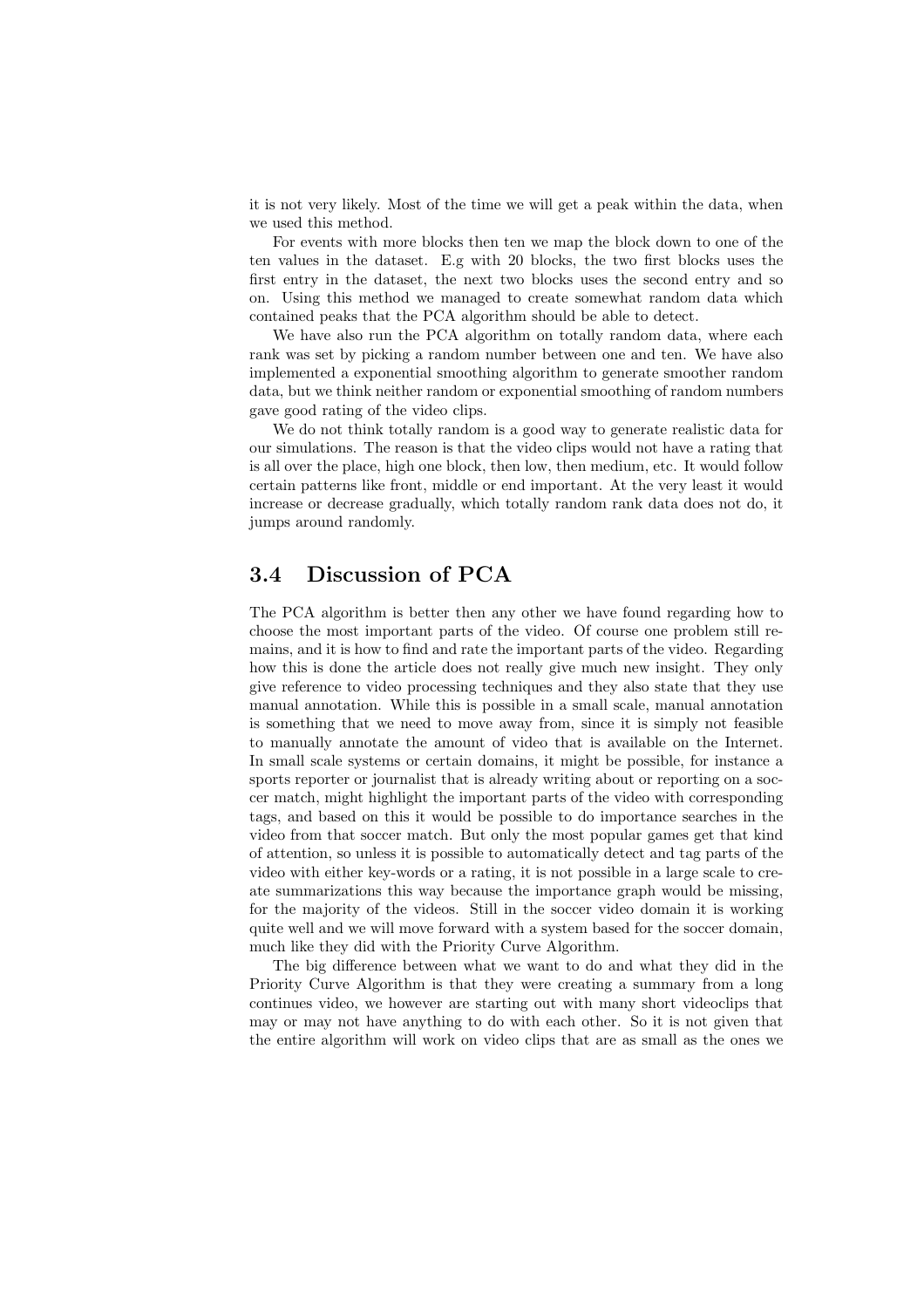have. In many ways only the top of the priority curve was taken along when the videoclip was created, so the entire video clip is high priority from the beginning. However due to time constrains we are forced to still cut away more from the playlist. So in a sense we have to assume we are removing interesting content, however we have to raise the threshold for a block to be taken along in the new cut of the videoclip.



Figure 3.6: Priority curve based on one data point per videoclip

The main issue is that Davvi only have one rank per videoclip for the search term in question. This means that if we were to use the Priority Curve Algorithm, we would have only one data point per videoclip in the priority curve, see Figure 3.6. The PCA algorithm clearly needs more data points to work as intended. To make matters worse, there might not be any direct connection between the videoclips, except that the creator decided to put them after each other, so it could be very wrong to run the PCA based on such a setting.

If there is just one data point (see Figure 3.7a) it is not possible to decide which part of the videoclip that is the most interesting. There must at least be two rating points in the video clip, for any priority based cutting to be possible. We can see in Figure 3.7b that once there are at least two points it is possible to draw a line between the two points and based on this line decide how the cutting should be done for the videoclip.

The key to using the PCA efficiently is to set good r and s values. This is not very easy. Still it seems like it is better to set slightly too large r, then to set it too small. It also seems to be hard to set r unless you have some knowledge about how long typically peaks in the data should be. This also means that if some peaks are narrow, and some peaks are wide, it might not be possible to detect both types of peaks, since the r value will only fit one of them. We experienced this problem ourself, when we were testing the simulation code. The simualation reported back that the peak detection algortihm was missing alot of peaks in the playlist. It turned out that the r value was set too low, which meant that many of the wider peaks were not detected. This shows one of the problems of the algorithm.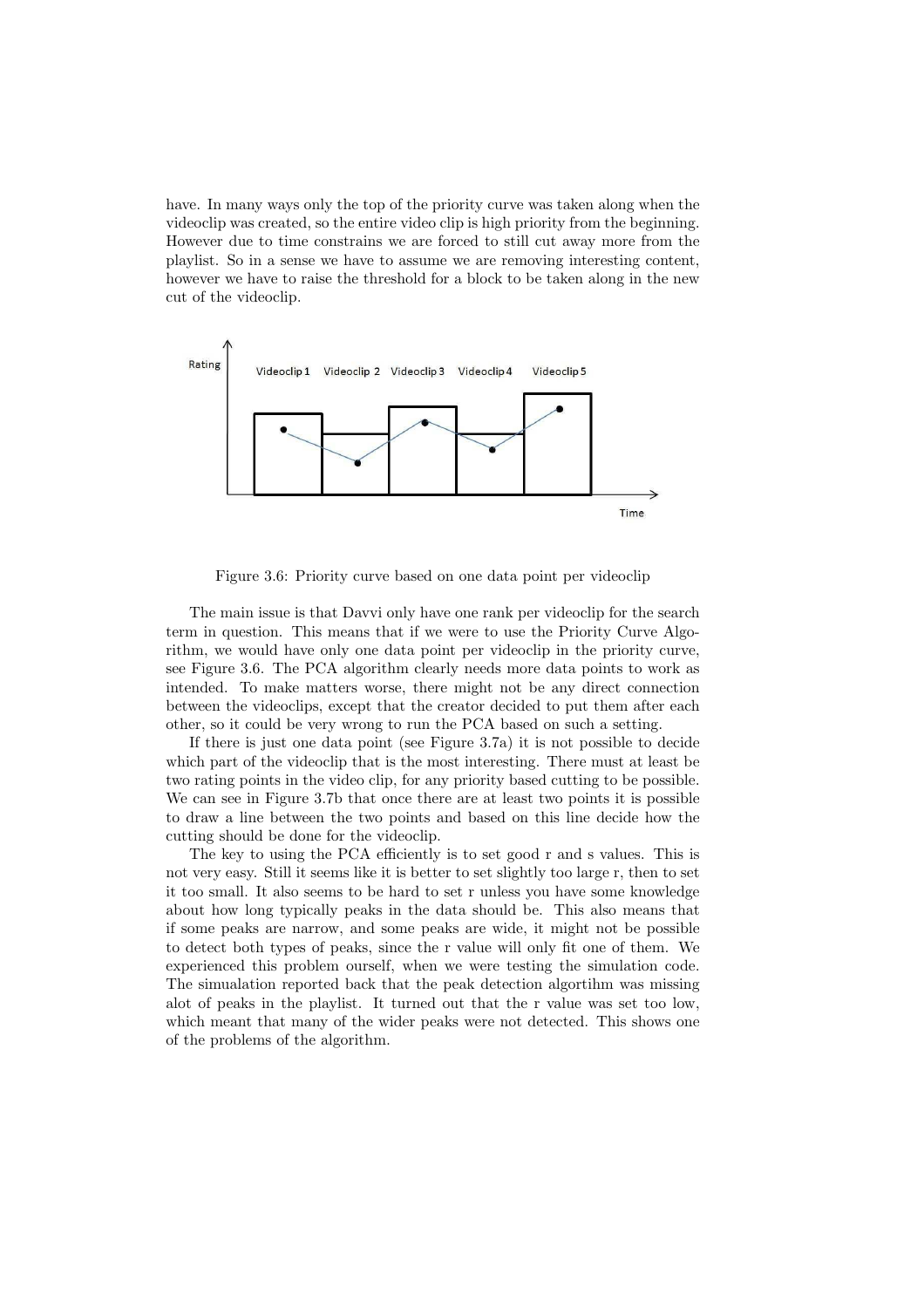

Figure 3.7: Videoclips with just one and two data points.

Yet another the problem with PCA was that it was very hard to have control on how long the summary would become, because the r and s values are application depended and if there are alot of peaks in a video clip the PCA will take along more of the video clip. For example a match with many goals will give a summary that is longer then a match with fewer goals, since PCA will find more peaks in the match with many goals then in the other match. This shows that PCA is not suited to cut the playlist to a certain percent size, e.g 60%. When we realized this we understood that we could not use the PCA algorithm for the cutting we needed to do.

Also, we can not use the priority curve model, because Davvi does not support the rating needed to correctly use the model, which again means that we can not use the Priority Curve Algorithm.

### 3.5 Summary

In this chapter we have defined the priority curve model for rating of videoclips. We have found and presented the Priority Curve Algorithm. We ran simulations to see the behavior of the PCA algorithm. Based on this we have come to the conclusion that priority curves and the PCA does not suite our needs for fine grained cutting that is needed in Davvi.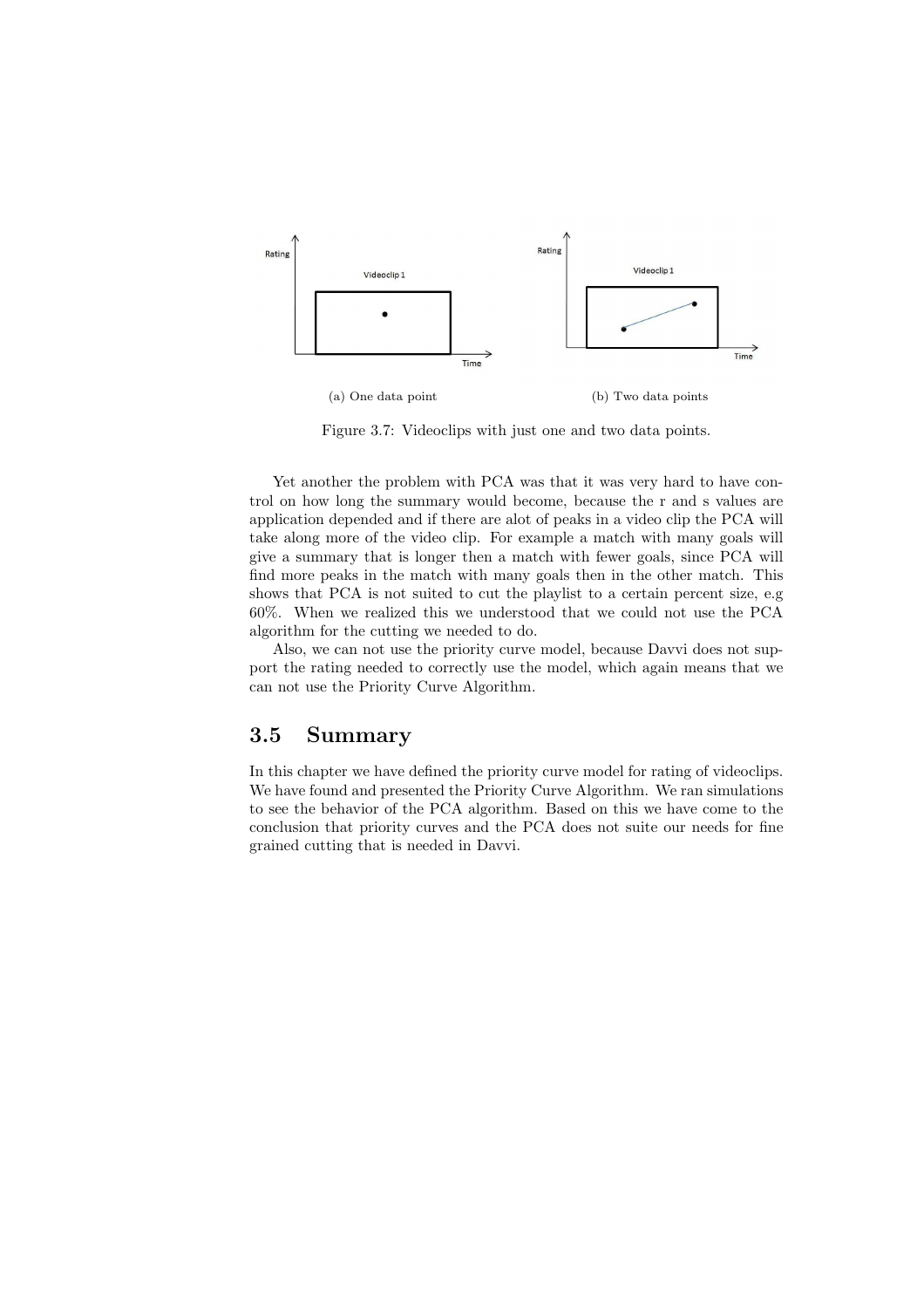## Chapter 4

## Cutting Algorithms for Davvi based System

In the previous chapter we presented the priority curve model for internal rating in videoclips. We also presented the Priority Curve Algorithm. Based on simulations and our findings on how the PCA worked we came to the conclusion that priority curves and the PCA does not suite our needs for fine grained cutting. Davvi only have a single rank per videoclip for the search term in question, so in this chapter we are looking at cutting algorithms that work on single ranked videoclips.

We need models that tells us how to perform and evaluate these cutting algorithms, and so we will first presenting the models we going to use in the simulations we present later. We will present models for videoclip length distribution and models for how the ranking of a videoclip is influenced by cutting in the videoclip. We will also present simulation results and show how the different algorithms compare to each others under the different models.

## 4.1 Playlist, Videoclip and Rank Model

A playlist is a collection of one or more videoclips, that is put together either by a person or by a video search engine. We are working under the assumption that the playlist is a result from a video search engine like Davvi. The Davvi paper however is missing clearly defined models for playlist, videoclip and rank. Also cutting of playlists have until now not been supported so the definitions of how this should be modeled and executed has currently not been described. We are now going to define how these models looks in a Davvi based system.

#### 4.1.1 Playlist model

A playlist contains of one or more videoclips, each videoclip has a rank. A videoclip is specified by a start and end point. When we cut a video clip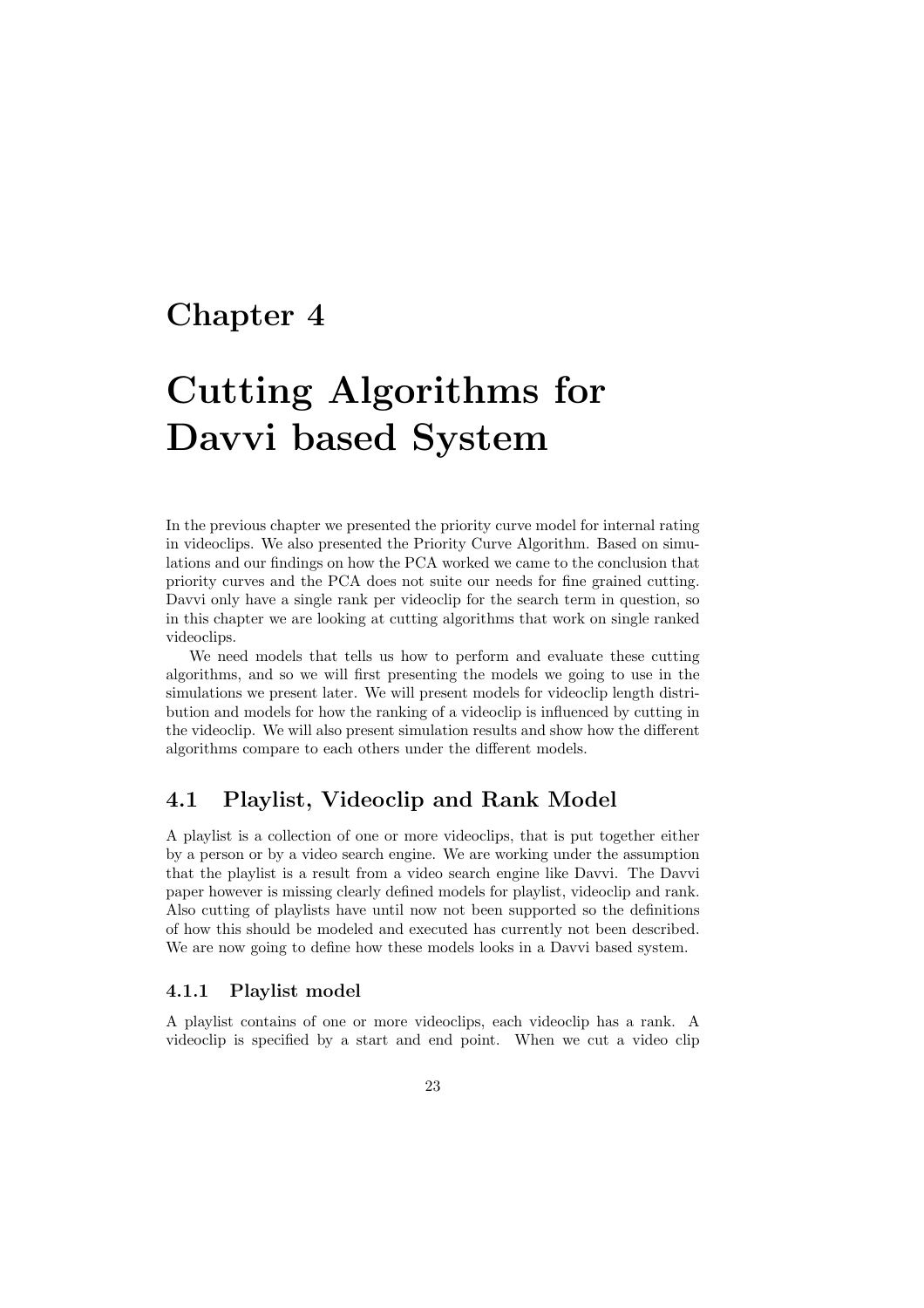we change either start or end-point or both of them. When we talk about a video playlist it is normally a list with a given order. There might be relations between the videoclips. For instance, the videoclips might be from the same soccer match, and they should then be organized in such a way that goals are shown in the same order as they are scored.

Another assumption that we make is that our search results are narrow and precise. It is not likely that anyone would want to watch the playlist of a video search result if the result contains 1000 000 search results, and total playtime is lets say 15 hours and 40 minutes. While the problem of reducing the amount of videoclips to a watchable size is an interesting problem, it is not something we will look into. We are looking at more specified video searches.

There has been work done that shows that users only look at the top 20 search results regarding search on web pages, of course search on web pages and video search is a bit different but still the lesson learned is that unless the document or item is in the top 20 results, users are not going to look for the information they are after deeper in the result set. And since it is much more time consuming to watch video clips compared to scaning through web page search results, working under the assumption that users will typically just use the top 20 results in video search is not that far fetched. Typically 10-40 videoclips per playlist is a realistic size to assume.

We have until now said that the playlist is the result of a search result in a video search engine, but that might not be the case. It could also be generated by a recommendation system based on a user profile, which contains say favorite player, favorite team, rivaling teams, etc and gives ranked video clips to the user in playlists for consumption after each new soccer match has been played. These video clips would not be ordered on rank but on time causality. This fits with our assumption that it is not given that playlists are sorted by rank.

### 4.1.2 Videoclip model

In vidoe search systems like Davvi, each videoclip depicts a single event. In the soccer domain this could for instance be a goal, a read card being issued, or a scoring opportunity. A video search result will assign each mathcing videoclip a single rank value.

#### Rank model

Each videoclip has a single rank in the simulations we are now going to run. However we also need a rank model, which tells us how the rank of the videoclip is affected by cutting in the videoclip. Here we have three models, fixed rank, where the rank is not changed by cutting in the clip, increased rank where the rank increases when we cut in the clip, because the rest of the clip becomes more important and the last model is decreasing rank where the rank decreases as we cut away part of the clip. Reason being that by removing frames we lose information, which again means that we lose some of the rating.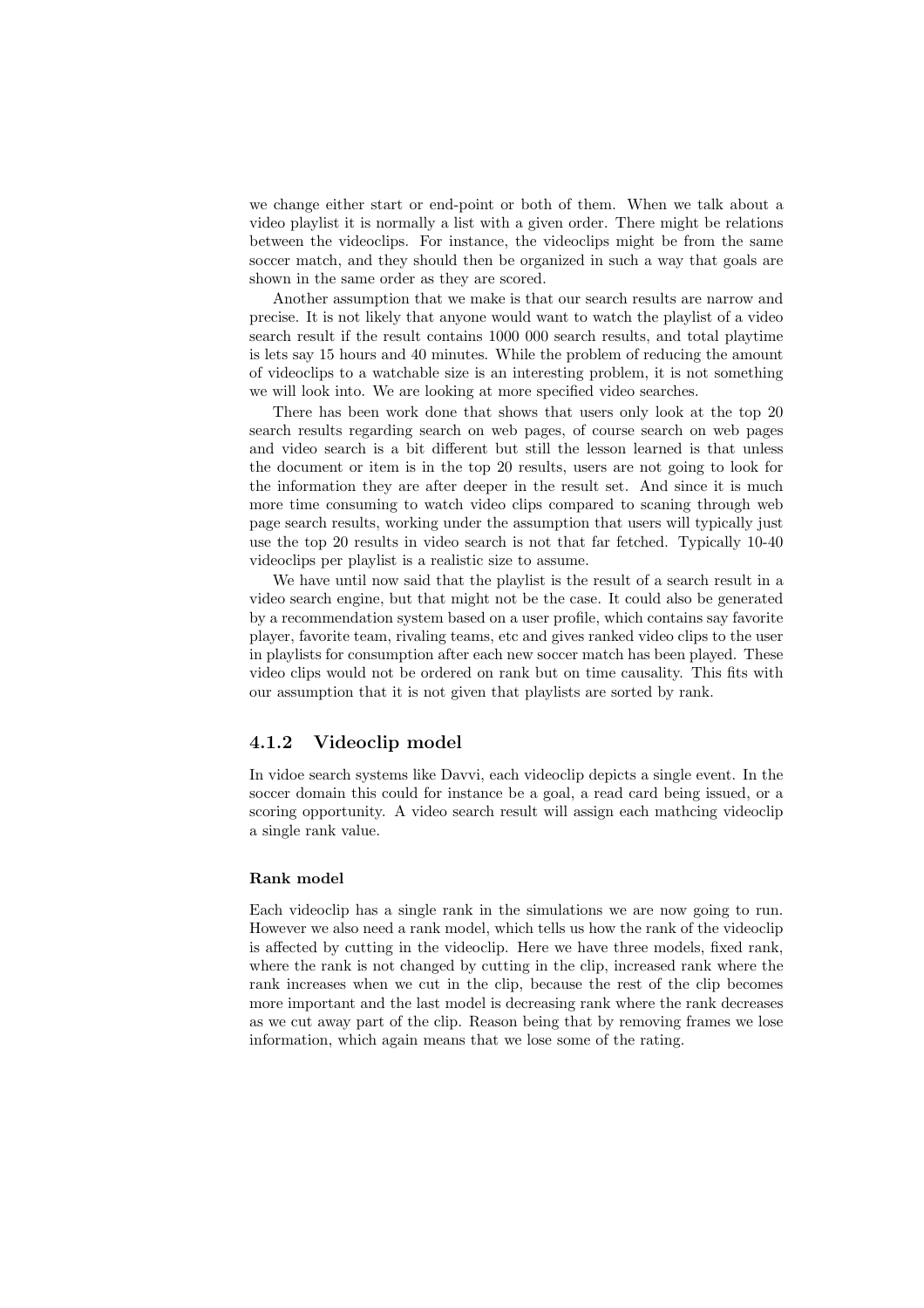An example of a videoclip that only becomes more and more important when cut down in size might be a goal. The rating of the clip gets better as we cut away the beginning of the clip because it only contains the foreplay to the goal, so we improve the event rating of the goal by only showing the goal.

The idea behind fixed rank is that we do not change the rating when cutting in the videoclip, since we can not be sure whether we increase or decrease the value to the end user. We trust the rating from the system and assumes it will hold even if we cut in the videoclip. This model clearly works best for cutting algorithms that are removing whole clips, since any algorithm that does not remove whole clips will get the same total rank of the playlist until whole videoclips have been cut away.

#### Distribution models

We do not have realistic length distribution data, so we will have to explore syntetic distributions. In our simulations we will use two different distributions for the length of the videoclips: normal distribution and expo-variance distribution. We are covering both of these cases since we are not certain what the typical distribution would be like. It is probably domain specific, and as such both distribution models are interesting.

In the current implementation of Davvi, the length of each event is set to 30 seconds. An event is found by matching text description with a time-stamp to the video, and then they assume that by taking along 15 seconds before the time-stamp and 15 seconds after the time-stamp should be enough to make sure the entire event is inside the videoclip. This means that the normal distribution model is the model that comes closes to Davvi's fixed length distribution. Based on this we could say that the events are 30 seconds and just go with that, but we think that the current implementation is simplifying it too far. Assuming that all events are 30 seconds is most likely not correct. The reason why this method was used was probably because it was easy to implement.

A way of fixing this issue would be to allow user feedback when they watch the events to give new boundaries for the events. By aggregating enough user data, it should be possible to set new and more appropriate start and end points for the events.

## 4.2 Naive Cutting Algorithms for Davvi

In this section we will describe three different naive cutting algorithms that is possible under Davvi's current single ranked videoclip model. We will use pseudo code and plain text to describe them.

#### 4.2.1 End cutting of Playlist

The first algorithm is end cutting of playlist. We briefly described it in the introduction and named it the default solution. In this section we will explaining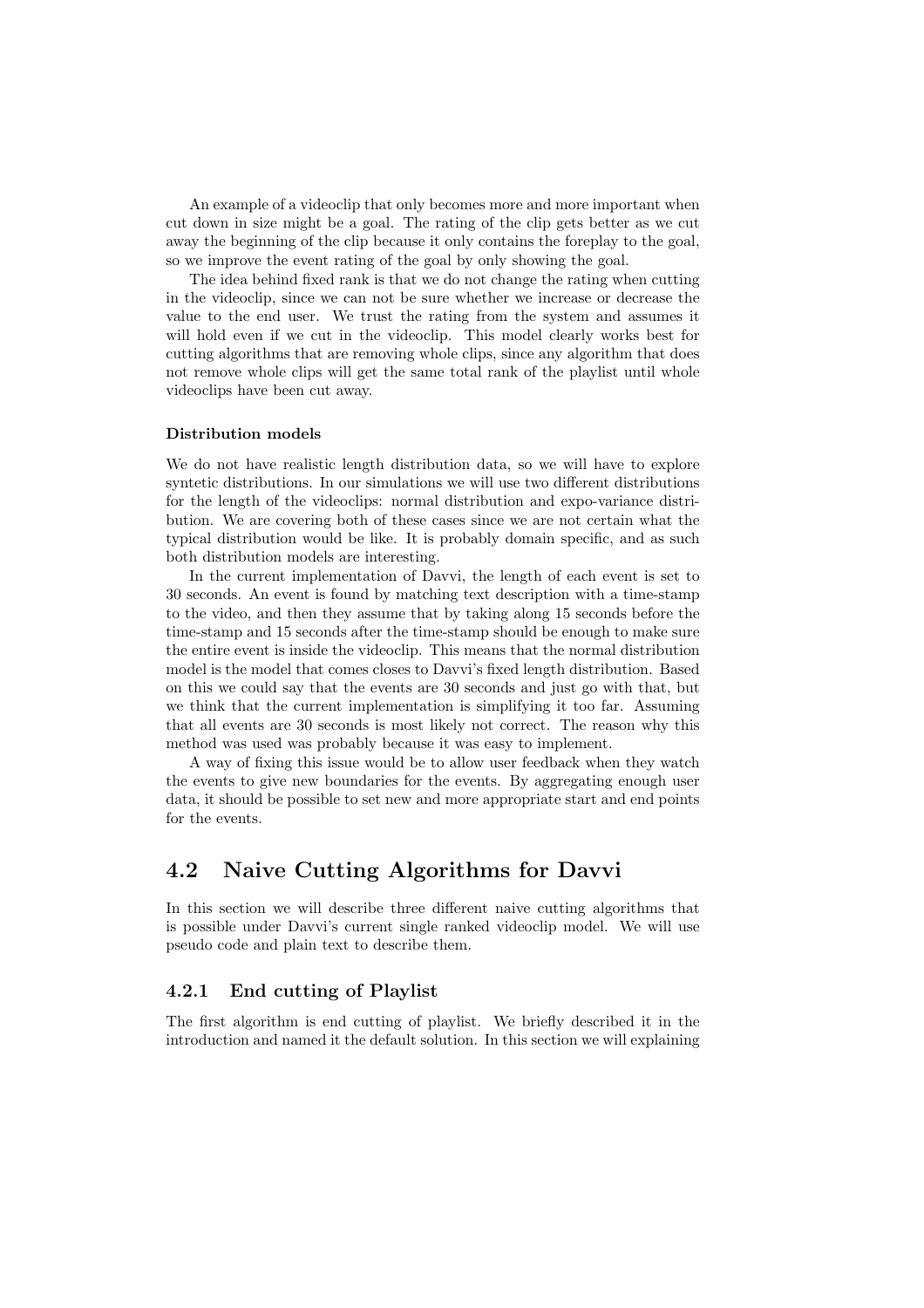how end cutting of playlist algorithm works. Every videoclip has a time variable, that represents the duration of the videoclip. So when we need to cut the duration of the playlist, we start from the front of the playlist and checks for each videoclip whether the time of the videoclip plus the total time of the videoclips already taken along is lower the the new time constraint for the playlist. If it is lower we will add the videoclip to the list of videoclips that is part of the new version of the playlist. If it is higher we have come to the point in the playlist where we need to cut the videoclip and only take along a part of the videoclip. The rest of the videoclips after that videoclip in the playlist will be cut away.

```
list=[]
newtime=t
totaltime=0
foreach videoclip in Playlist:
   if newtime > totaltime + videoclip.time
      totaltime+=videoclip.time
      list.append(videoclip)
   else
      partial=cut(videocclip)
      list.append(partial)
      break
```
return list

#### 4.2.2 Uniform Start & End Cut

The second algorithm we will cover is uniform start  $\&$  end cut. This is how the uniform start & end cut algorithm works. Based on total lenght of the original playlist and the new time constraint, it is possible to calculate a total cut amount. The algorithm will divide the total cut amount on the number of videoclips in the playlist to calculate how much that needs to cut away from each videoclip. Once this is done, it is only a matter of iterating through the playlist and for each videoclip set a new start and end point based on the amount that needs to be cut away. This means that the amount that needs to be cut per videoclip is divided by two, since we plan on cutting both at the start and at the end. Half of the cut amount per videoclip is added to the start point, and the same amount is substracted from the end point. In the end we have to check whether or not the duration of the videoclip is still above zero, if it is larger then zero we add it to the list of videoclips still in the playlist. The algorithm described here is simplified because in our simulations we have to handle the situation when the amount to cut per videoclip is larger then the duration of the videoclip.

list=[] totalCutAmount=a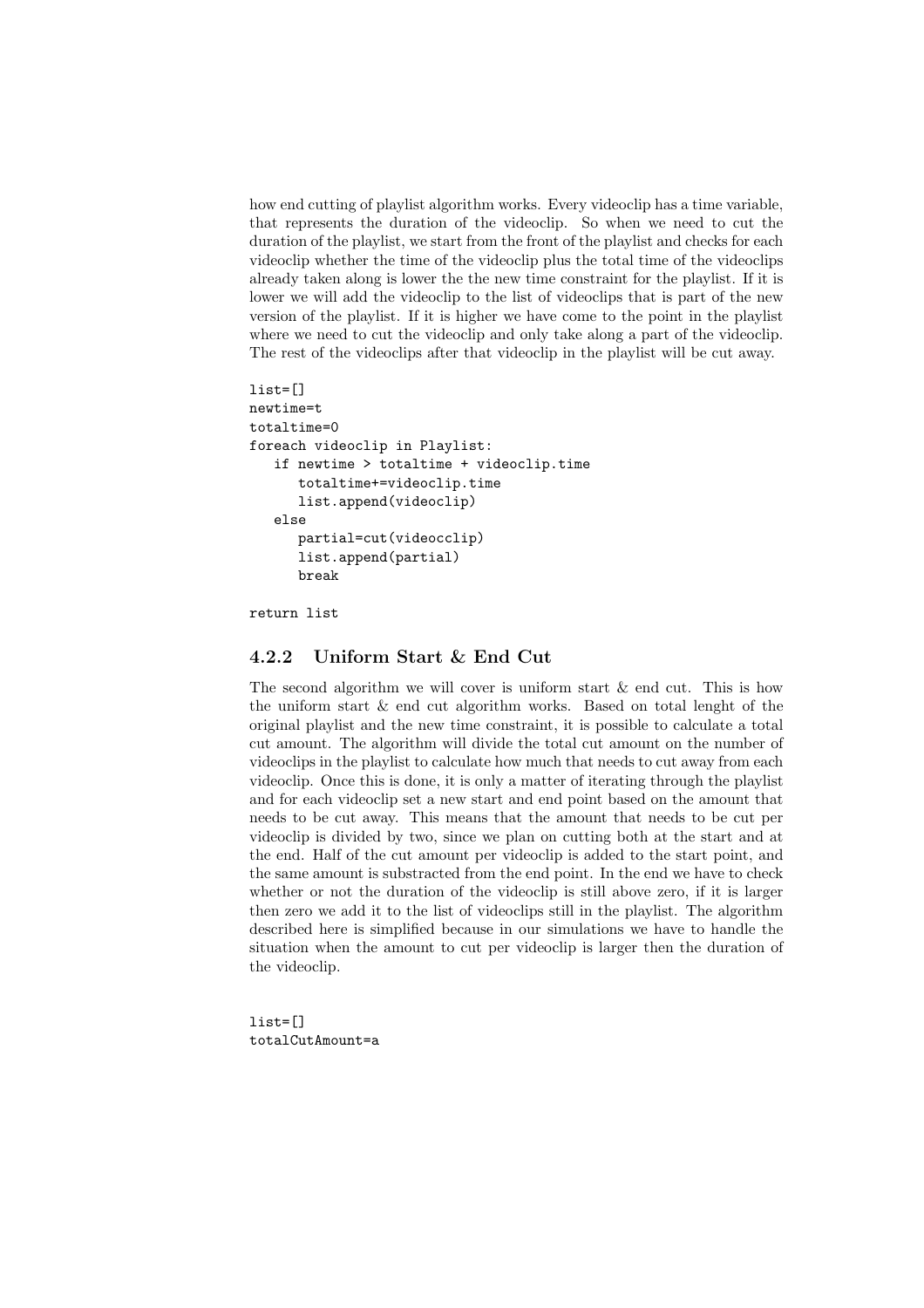```
perVideoClip=totalCutAmount / len(Playlist)
foreach videoclip in Playlist:
     videoclip.start+(perVideoClip/2)
     videoclip.end-(perVideoClip/2)
     if (videoclip.end - videoclip.start) > 0:
           list.append(videoclip)
return list
```
#### 4.2.3 Lowest Rank First(LRF)

The third and final naive cutting algorithm we will look at is lowest rank first. This is how the lowest rank first algorithm works. For the purpose of cutting, we sort the playlist based on rank and removes the lowest ranking videoclips first. The lowest ranking videoclip we take along might be cut so it fits inside the new time contraint. So when we have sorted the playlist on rank we can just start to play from the top of the playlist until you run out of time. This means that we can use the same algorithm as end cutting of playlist. Except that we need to restore the original order amongst the videoclips still in the playlist after we are done cutting.

```
list=[]
newtime=t
time=0
Playlist=sortOnRank(Playlist)
foreach videoclip in Playlist:
   if newtime > time + videoclip.time
      time+=videoclip.time
      list.append(videoclip)
   else
      partial=cut(videocclip)
      list.append(partial)
      break
list=restoreNormalOrder(Playlist,list)
return list
```
## 4.3 Behavior study of Naive Cutting Algorithms

In this section we will present and discuss our simulations of the three different naive cutting algorithms for Davvi. First we are going to describe how we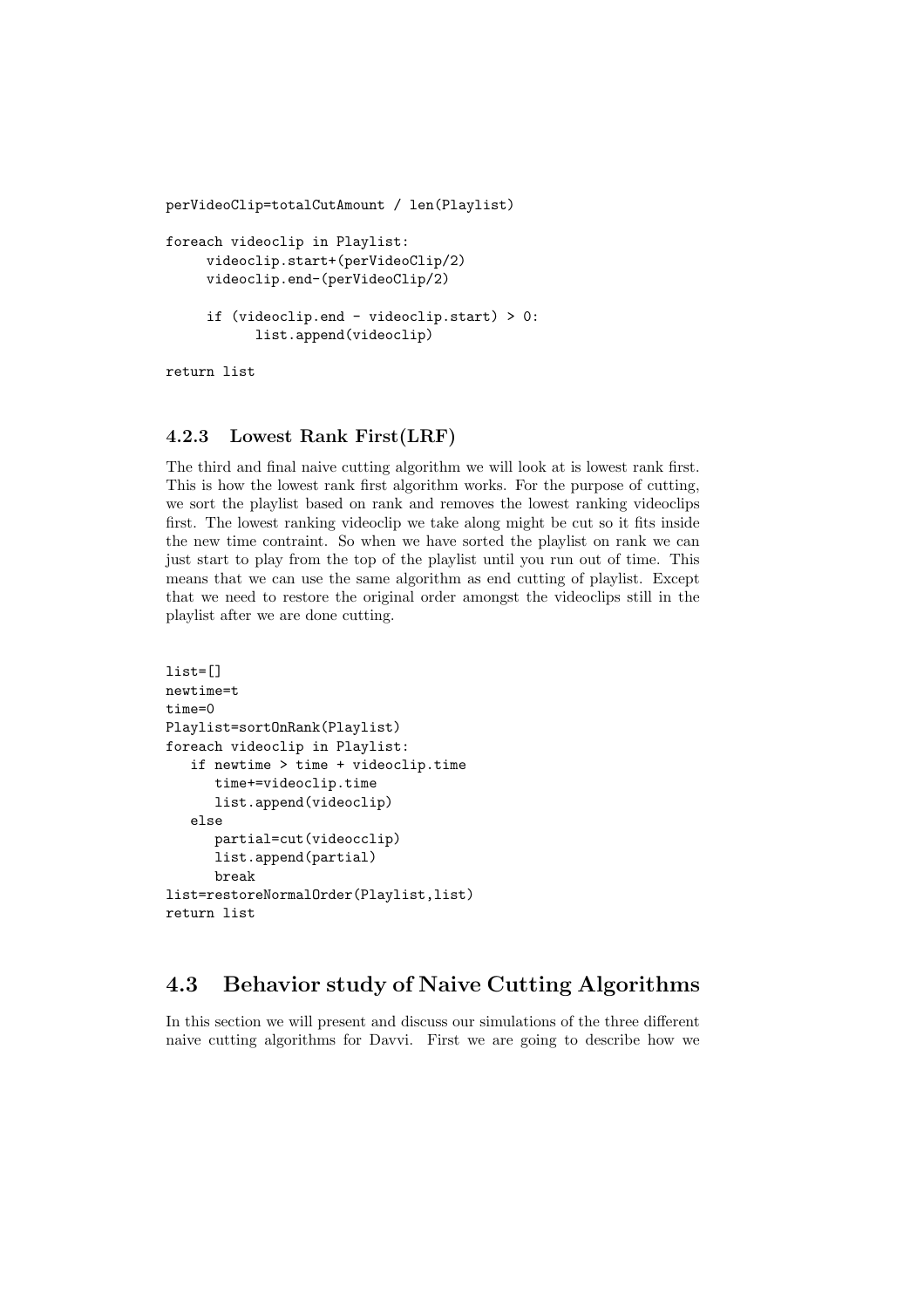structured and executed the simulations of the cutting algorithms. Then we will present graphs showing the behaviour of the algorithms under the different rank models and length distribution models.

A playlist is a list of videoclip objects. The videoclip objects have a rank, and start and end points that can be modified. We randomly generate a rank, and duration by setting start and end points, per videoclip object in the playlist. Then based on cutting algortihm we reduce the size of the videoclip by modifiying the start and end points. If the amount that needs to be cut is larger then the size of the videoclip, the whole videoclip is removed from the playlist, and at this point, the total rating of the playlist would decrease. Based on rank model that is used, rating might change even if whole videoclips are not removed. See increased and decreased rank model. We used 100 playlists each containing 10 videoclips in the simulations. We decreased the size of the playlist with one percent per cut, this means that there are 100 data points per graph, since we cut from 100% to 1% of playlist size.

#### 4.3.1 Normal Distribution of Videoclip Length

#### Fixed Rank

Figure 4.1 shows simulation results where the rank of the videoclips does not change as we cut in the videoclips. In all the figures we have on the y-axis a relative value. The relative value is total rank in playlist divided by uncut total rank in the playlist. This means that higher is better. On the x-axis we have the size of the playlist in percent. We can see here that the 3 different cutting algorithms clearly behave differently. Uniform start & end cut is performing much better then the two other cutting algorithms. This is not unexpected, since cutting uniformly from each of the videoclips will maintain the total rank in the playlist. The only way the total rank in the playlist can become smaller is if a videoclip is cut away totally. Due to normal distribution of videoclip length we can see that it is first around  $30\%$  of total size that uniform start  $\&$ end cut starts to lose total rank. That is because at that point whole videoclips starts to be cut away. It starts to drop significantly around 20%. As expected end cutting of playlist performs the worst, and lowest rank first is between the other two in maintaining total rank.

#### Increasing Rank

Figure 4.2 shows simulation results where the rank of the videoclip increases as the videoclip is getting smaller. The more we cut in the videoclip the more important the rest of the videoclip is for the playlist. The result that really stands out here is the fact that uniform start & end cut goes above 1 in relative value. The relative value is total rank in playlist divided by uncut total rank in playlist. Since the rank of a videoclip is increased when we cut the videoclip the total rank of a cut playlist can be larger then the uncut total rank of that playlist.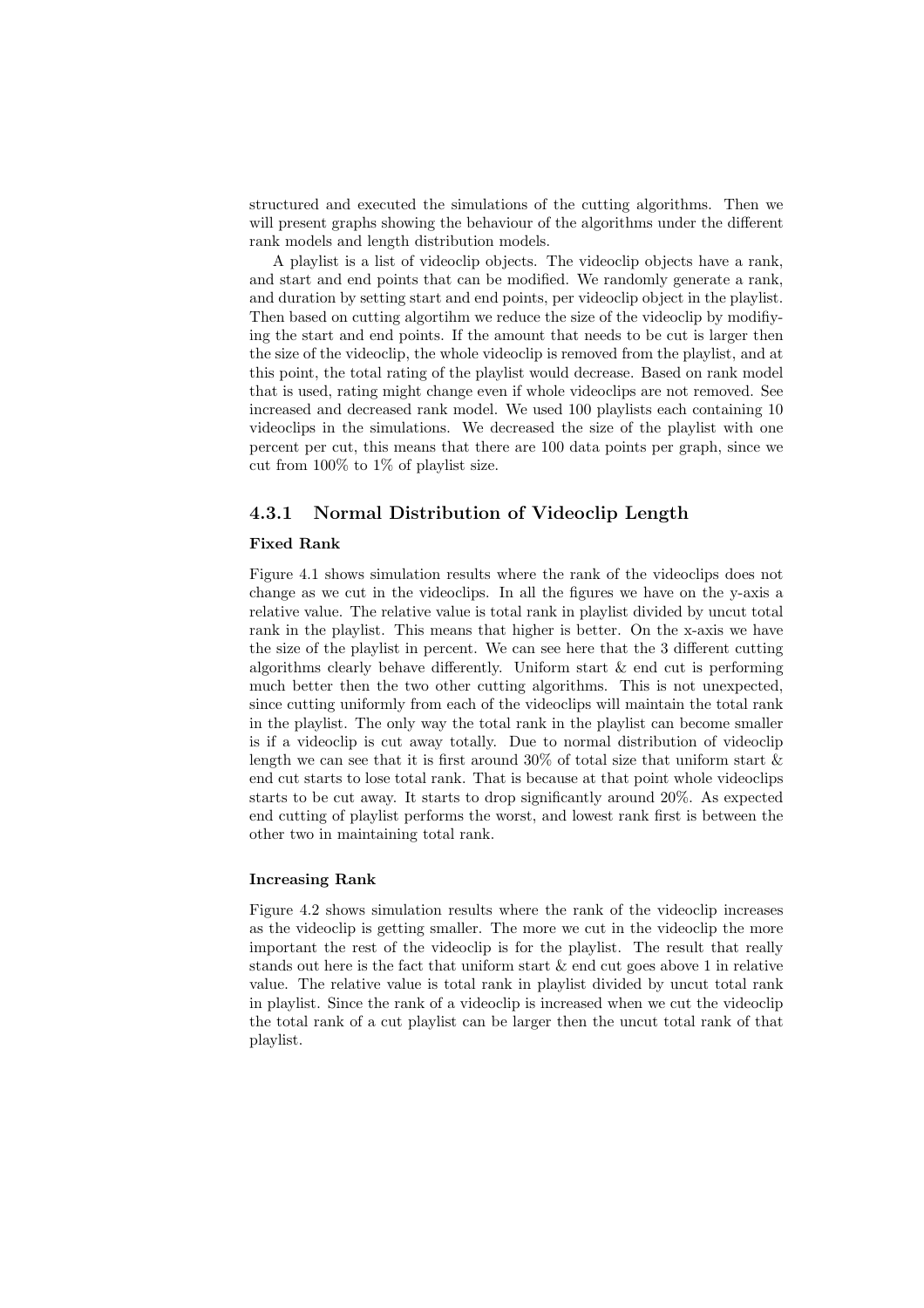

Figure 4.1: This figure contains the three simulation graphs with fixed rank as the videoclips are cut down in size.

Around 20% of total playlist size is the best achieved result for uniform start & end cut. That is the point where most of the videoclips are still in the playlist and they have received increase in their individual ranking because they have been cut down in size. When the playlist is cut further down in size whole videoclips are starting to be removed from the playlist and as such the total ranking starts to decrease fast.

#### Decreasing Rank

Figure 4.3 shows us the results where the rank of a videoclip is reduced as the we cut away parts of it. This figure does not really show anything new in itself. However we can see that uniform start & end cut is closer to the other two algorithms that in the previous figures, but it still performs much better at maintaining total rank in the playlist.

#### 4.3.2 Exponential Distribution of Videoclip Length

#### Fixed Rank

Figure 4.4 shows the 3 different cutting algorithms again, but this time there is an expo-variance distribution on length of the videoclips. The most significant change compared to normal distribution of length is that uniform start & end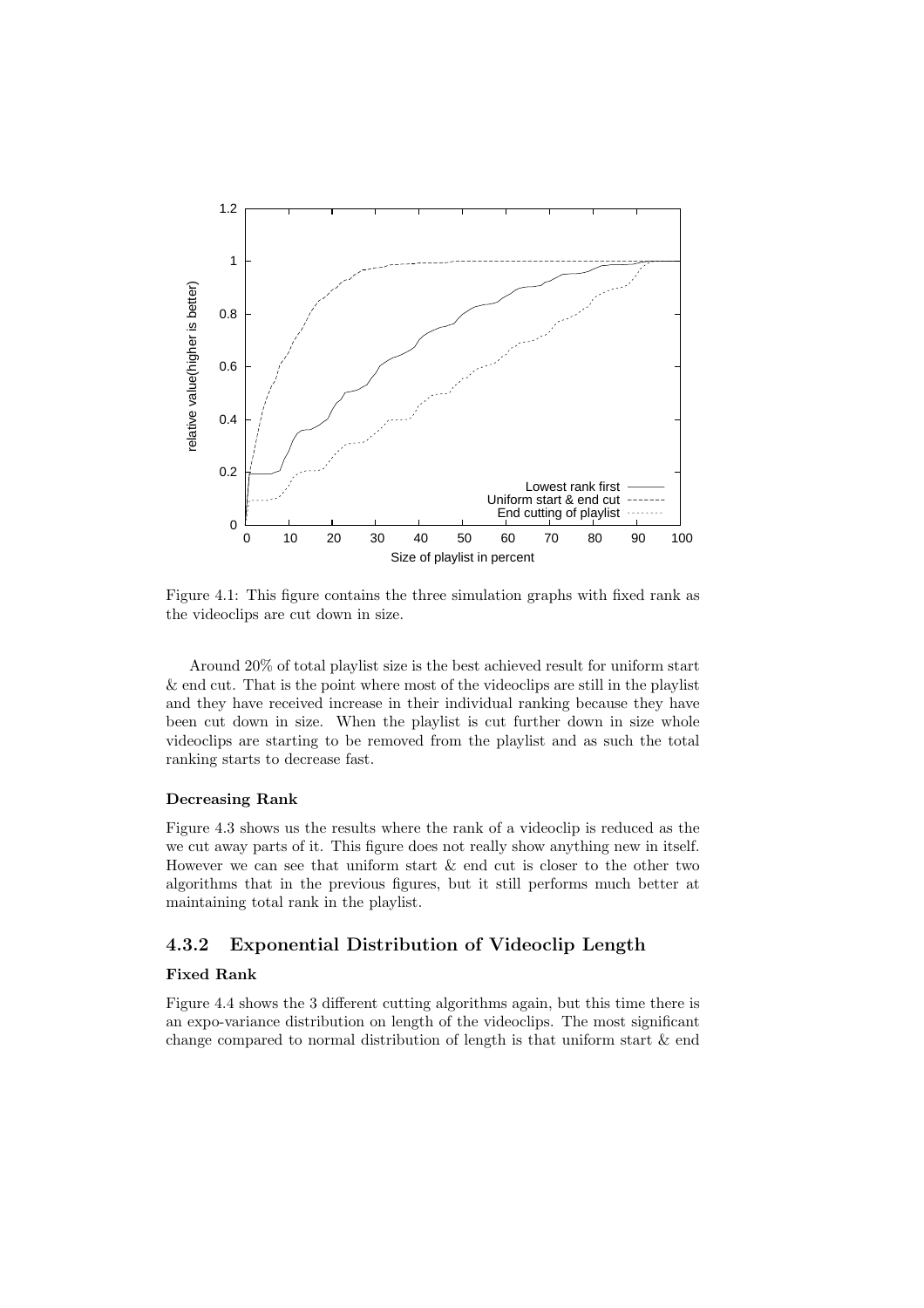

Figure 4.2: This figure contains the three simulation graphs with increasing rank as the videoclips are cut down in size.

cut is no longer the best algorithm, lowest rank first is performing much better. The reason is most likely that the removable of a long low ranking videoclip will happen much more often with exponential distribution of videoclip length and as such lowest rank first works so much better.

#### Increasing Rank

Figure 4.5 is pretty similar to Figure 4.4, however the graphs in Figure 4.5 manages to maintain slightly higher relative value for smaller percent size. This is of course as expected, since the ranking is increased as videoclips are cut.

#### Decreasing Rank

Figure 4.6 is also as expected, the relative value for rank is dropping slightly faster, since cutting away at videoclips will decrease the ranking of the videoclip. There isnothing else that really stands out from this simulation result.

## 4.4 Evaluation of Results from Simulations

Based on the results from the simulations we can say that for playlists with normal distributed videoclip length, uniform start  $\&$  end cut is the best algorithm.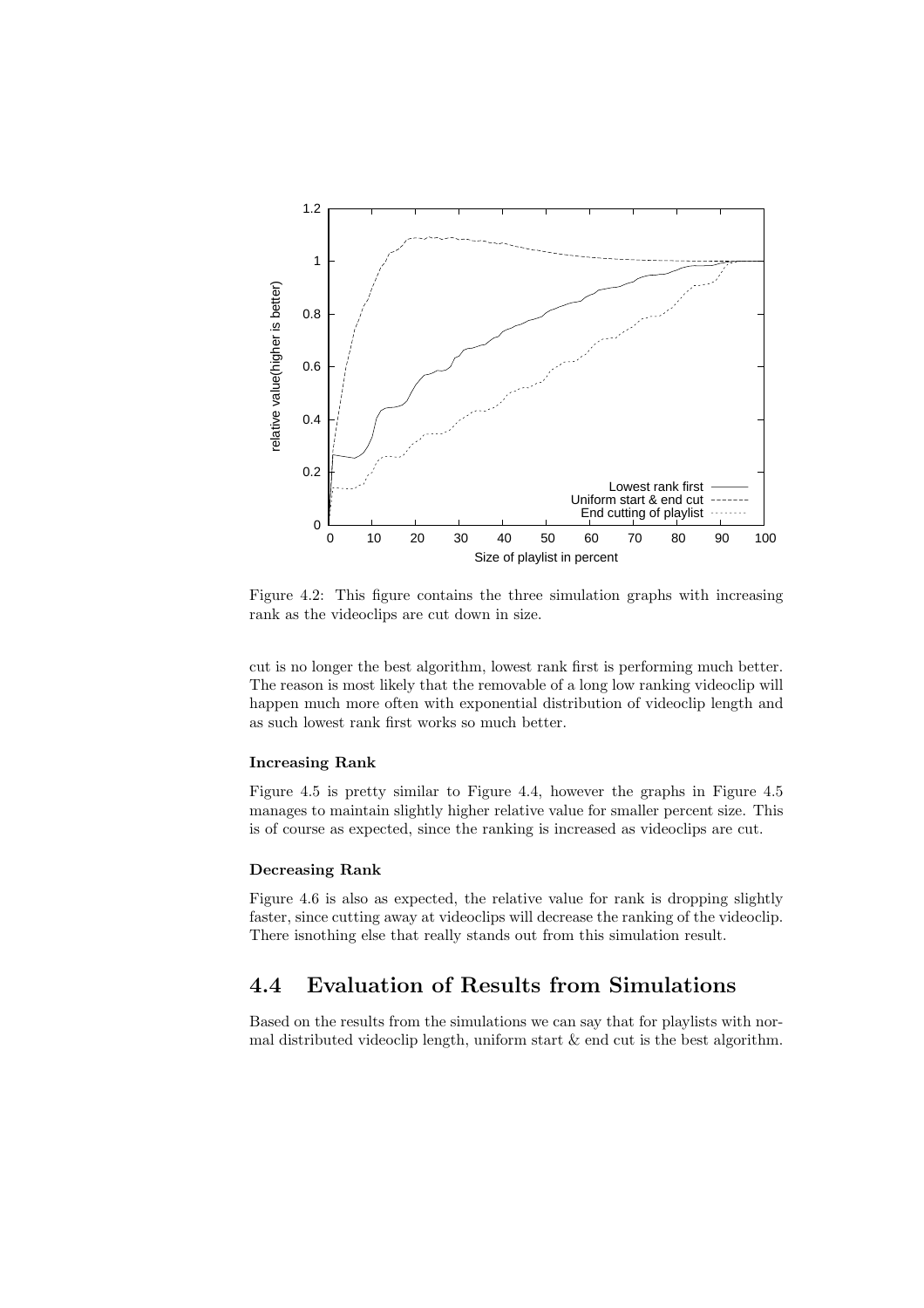

Figure 4.3: This figure contains the three simulation graphs with decreasing rank as the videoclips are cut down in size.

It clearly maintained better total rank in the playlist for all three of the ranking models we used.

For exponential distribution of videoclip length somewhat surprising lowest rank first algorithm was the best. However after careful consideration of how the algorithm worked it turned out to be a fair result. There is a high chance of getting a long low ranking videoclip in the playlist, and this fact will of course make lowest rank first algorithm work much better compared to the other two algorithms. Because it will always start by cutting away the lowest ranking videoclips. Another interesting result for exponential distribution of videoclip length is that ranking model seemed to have very little overall impact on the result graphs.

The simulations we have ran here supports our initial thoughts that different algorithms would perform well under different circumstances. End cutting of playlist, the default solution to the cutting problem was overall the worst algorithm regardless of ranking model and videoclip length distribution. This shows that the problem needs to be looked at carefully and that the default solution does not provide good enough results.

So what we can learn from these simulations. First of all that uniform start & end cut seems to be the way to go for cutting of playlists with normal distributed videoclip lengths. This also means that it fits very well for a Davvi based system.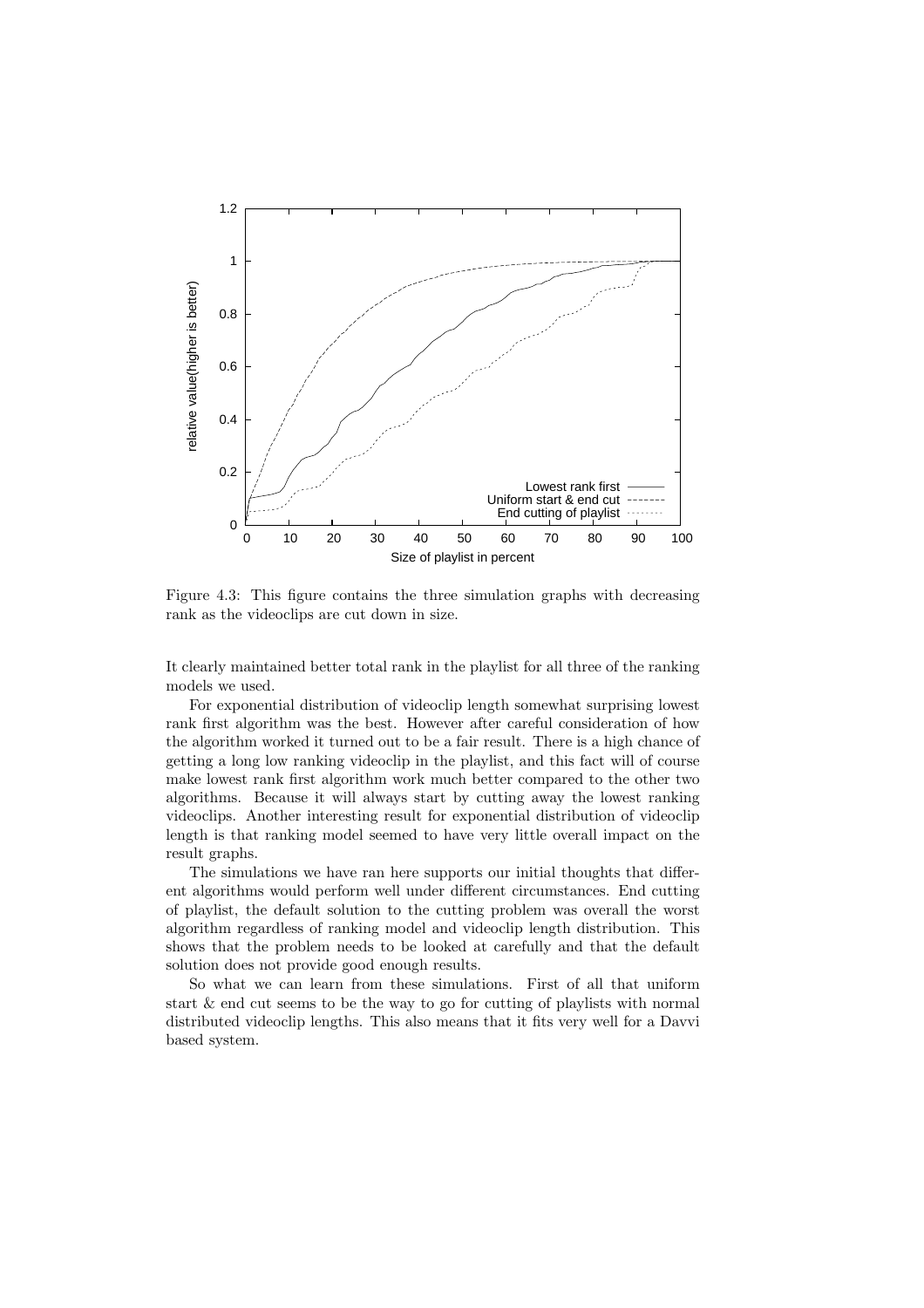

Figure 4.4: This figure contains the three simulation graphs with fixed rank as the videoclips are cut down in size, and exponential distribution on length.

Another important thing to consider is that based on these simulations that say that uniform start  $\&$  end cut is best, it also means that uniform start cut and uniform end cut will perform as well in the simulations. In reality of course they will perform with difference based on where in the videoclip the important part of the video is, however for the simulations that we have run, all of them are considered equivalent. There is just one rank and how we end up cutting at the start, end or both at the start and the end does not matter for the simulations.

When this is implemented all three uniform cutting models should be available, and hopefully based on either user feedback or domain specific knowledge it is possible to give a hint whether the most important part is in the start, the middle, or the end of the videoclip, and based on the hint use the corresponding cutting algorithm. Of course to be able to do this we would need support from the underlying index. Not only will the video search need to return a playlist with rating but also give a hint per videoclip in the playlist whether the videoclip is front, middle or end important. Ideally we would want a importance graph so that we could do something similar to the Priority Curve Algorithm, but just getting the hint regarding where the important part of the video is, would help alot. Because the current videoclip model in Davvi, that only have a single rank per videoclip, is a bit too simple to be able to perform reasoning based cutting.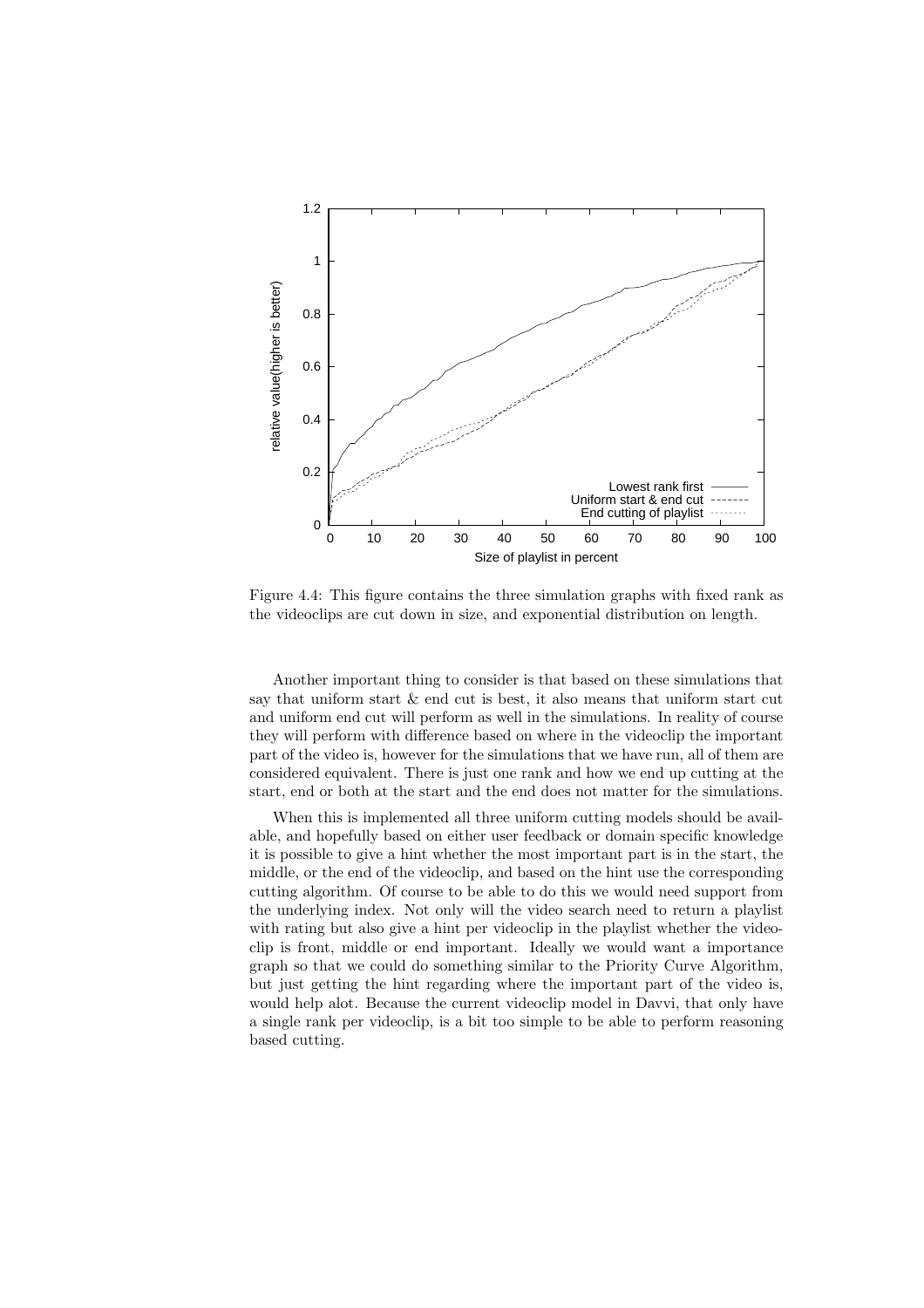

Figure 4.5: This figure contains the three simulation graphs with increasing rank as the videoclips are cut down in size, and exponential distribution on length.

## 4.5 Summary

In this chapter we have presented three cutting algorithms: end cutting of playlist, uniform start & end cut and lowest rank first. We evaluate the performance of these algorithms under three different ranking models; fixed rank, increasing rank and decreasing rank. We also covered two videoclip length distributions; normal distribution and exponential distribution. Based on this we have ran simulations and presented the results. We learned that uniformed start & end cut was best algorithm for normal distributed videoclip length and that lowest rank first was best algorithm for exponential distributed videoclip length. The ranking models for the videoclips did not influence the results regarding which algorithm was the best. We also saw that the default solution end cutting of playlist was not working well under either of the distribution models and regardless of ranking model it overall came out last among the three algorithms.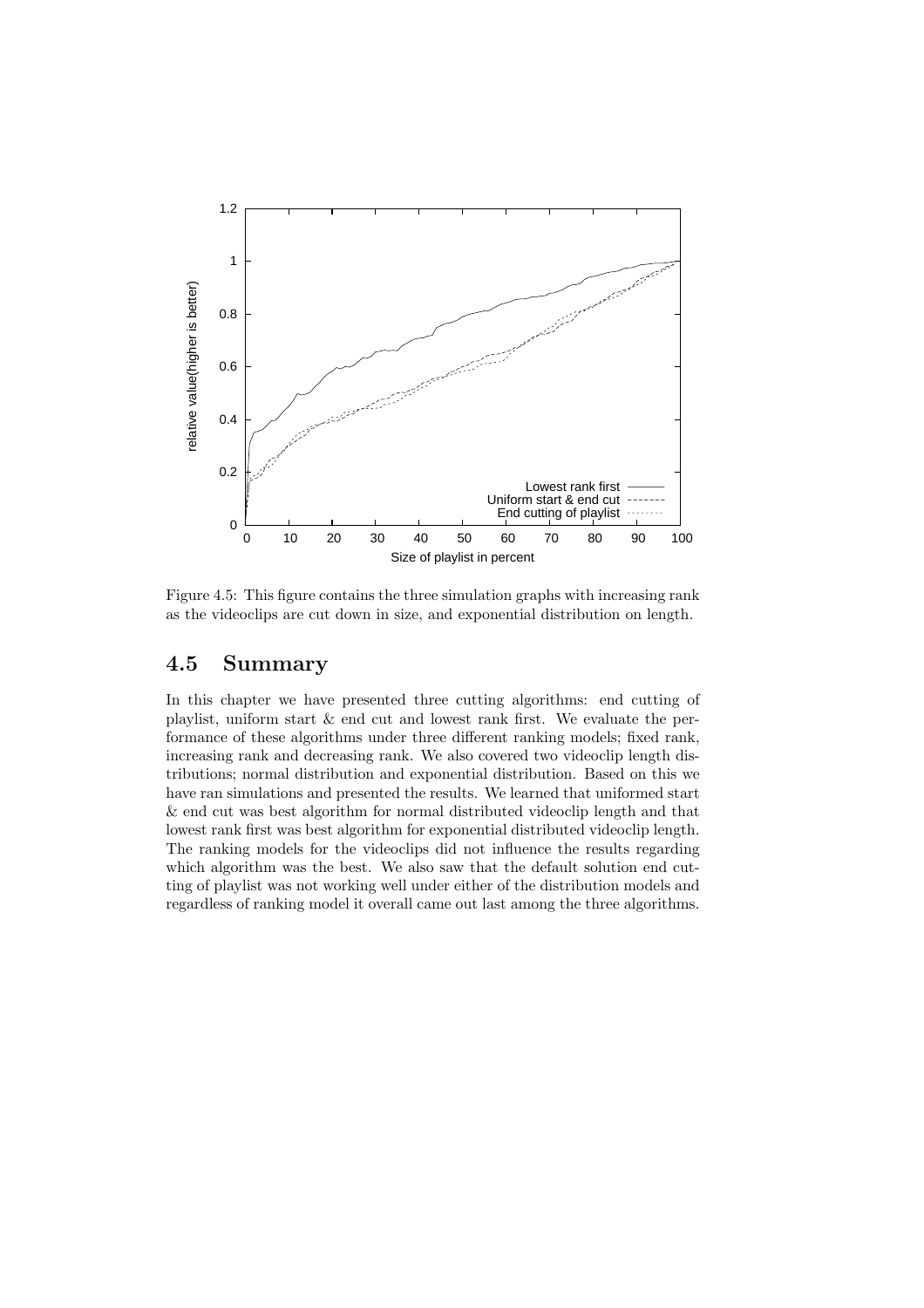

Figure 4.6: This figure contains the 3 simulation graphs with decreasing rank as the videoclips are cut down in size, and exponential distribution on length.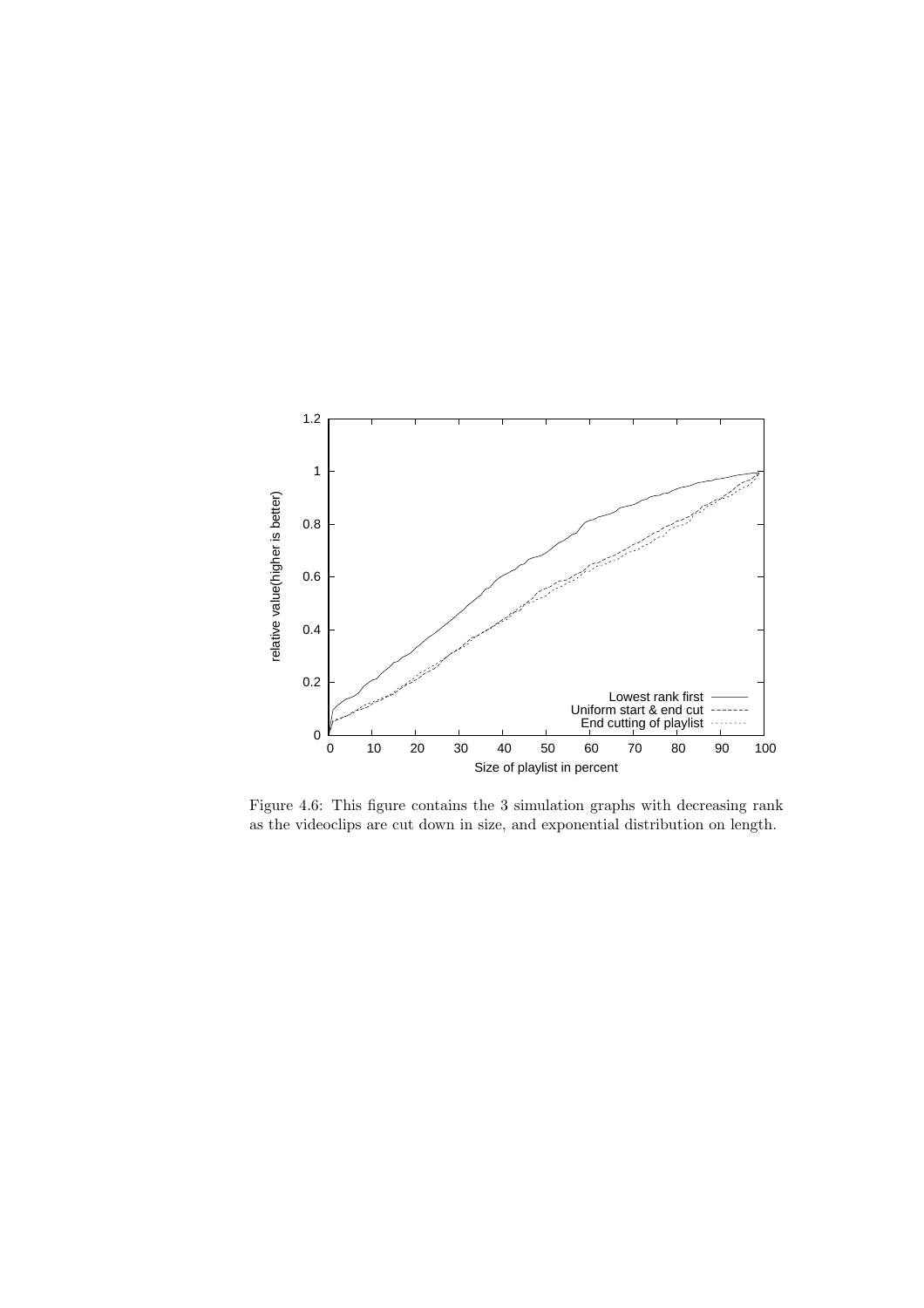## Chapter 5

## Hint-Based Cutting

In Chapter 3 we defined and established the optimal videoclip rating model and in Chapter 4 we defined the current videoclip rating model for Davvi based videosearch. Our observation so far is that neither of the models will work well for the playlist reduction that we want to achieve.

Based on the issues found with the PCA and the non existing ratings for topics within videoclips, we realize that we have to go for another rating model. While hopefully the topic rating within videoclips will be available in the future, based on what is available today the PCA algorithm does not really work under current conditions. And the current single ranked videoclip model in Davvi does not support the reasoning based cutting that we want to achieve. Reasoning based cutting is cutting that is done based on a logical reason instead of just cutting away a part the videoclip and hope for the best. The reason might be that we know that the end is more important to the viewers then the start of the videoclip. And because we know this we can make a reason based decision on how we should cut the videoclip.

So we have to come up with a model that is more sofisticated then just a single rank for the entire videoclip, and yet does not need the extensive rating data that is needed for Priority Curves. In this chapter we will present a new videoclip rating model and a cutting algorithm which is based on this new model.

### 5.1 The Hint-Based Rating Model

The new model is called the hint model. It assumes that all the natural ratings can be classifed as either start, middle or end important, based on where the most significant peak is in the videoclip. In Figure 5.1 we can see examples of three priority curves being mapped over to our standardized model, as either front, middle or end important. So we go from an infinite amount of possible curves to just three curves. This means that we only need to be able to perform three different types of cuts: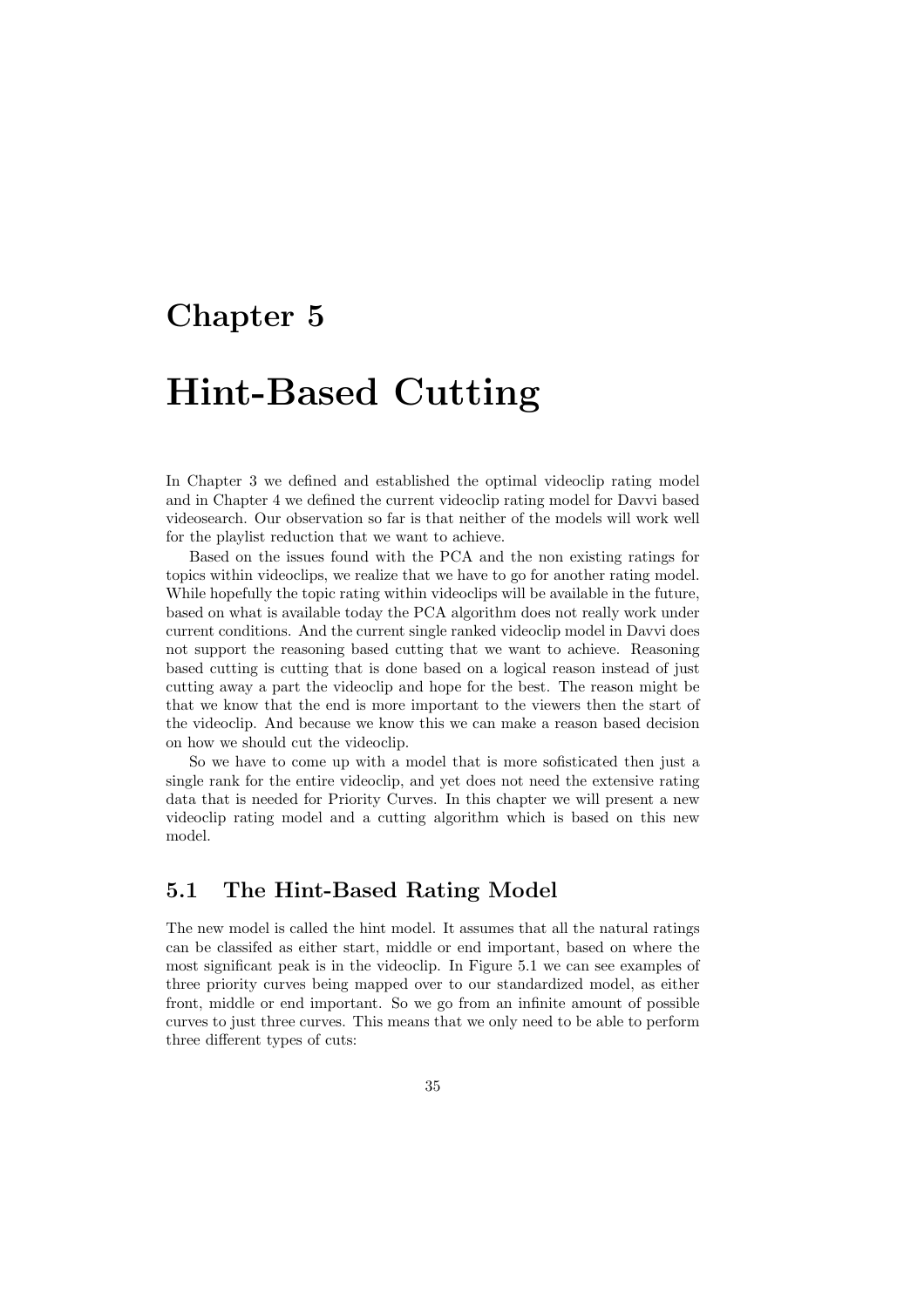- Start from the front of the videoclip and cut towards the end.
- Start cutting from the end toward the start.
- Cut from both the start and the end.

It also means that we will not be able to do an optimal cut all the time, since as we can see in the example in Figure 5.1 the upper middle curve does not really match well with the middle important curve it is mapped to, because the rating drops in the middle. It still matches better then with the other two curves, but is far from ideal.



Figure 5.1: Going from a priority curves model to a hint model.

Another reason why we end up going for this model is that the PCA running on priority curves does not give us enough control on the size of the cutdown videoclips. If there are many peaks, little of the videoclip will be removed, while if there is only a few peaks, most of the video clip will be cut. As argued in Section 3.4, our particular solution must be able to cut down a playlist to a more specific size.

In the hint based model it is easier to cut away a certain percentage of the videoclip, and be fairly certain that the most important part is still taken along in the cutdown version. It might not always be the case that the most important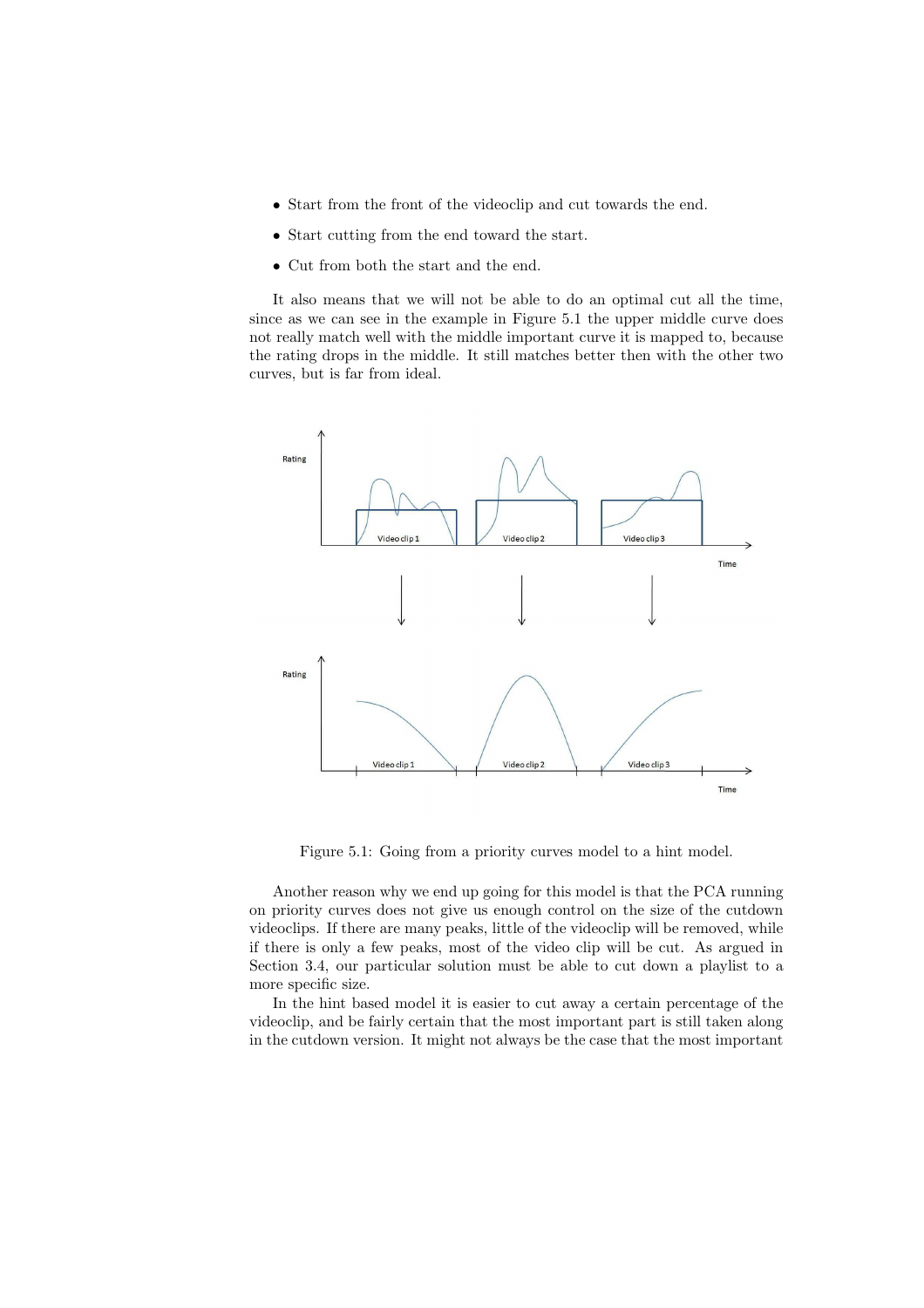part is taken along, but we are looking for models that will work well most of the time. Since the model that work well all the time, priority curves, did not give us the nessacery size control when cutting with PCA.

When we also consider the amount of work associated with creating priority curves, a simpler model becomes more attractive. Priority curves need rating data that most likley requires human interaction to create in the first place. Davvi gathers human written descriptions of the events in football matches from for instance VG Live. The creation of the original event descriptions are a high cost operation, and a slow process, it happens in real time as the football match is played. Another issue is that priority curves requires all the rating data stored along with the videoclips. For every search term in the videoclip's text description, a priority curve would have to be created for the videoclip. This means that there will be alot of rating data that needs to created, maintained, and processed when a videoclip is cut down in size.

What if there is an interesting part in the start and the end, well then the videoclip should probably be split up into two difference video clips. We will assume that the event detection algorithm has managed to segment the video into videoclips with only one event per video clip.

## 5.2 Hint-Based Cutting in Davvi

Davvi only have one rank per videoclip, however it also have a type field in the index, and based on this type field it is often possible to decide, by using domain knowledge, whehter or not the videoclip in question is start, middle or end important.

Our cutting algorithm is based on the knowledge and understand we gained from running the naive cutting algorithm simulations and the PCA simulations. It will use the type field in Davvi as a hint on how to perform the cutting of the videoclip.

Our cutting algorithm works like this. Based on domain knowledge we assume it is possible to give a hint to the cutting algorithm, whether the important part is in the start, the middle or the end of the video clip. Based on this knowledge we can use uniform cut (start, end or start & end) to reduce the size of the video clip.

We will see how well our algorithm will manage to maintain the overall rating in the video clips and playlists by comparing it against uniform start& end cut and end cutting of playlist algorithms. These simulations are executed in the same manner as the PCA simulations in Chapter 3.

However since it is not possible to use domain knowledge or predict any hints for random data. We use the peak detection part of the PCA to set the hint for our hint based cutting algorithm in the simulations.

Figure 5.2 shows us that even with totally random data the hint-based cutting algorithm that we have created outperforms uniform start & end cut and end cutting of playlist algorithms. We can see that it is not by a large margin, but it is still a definite result. The reason why the results are so close to each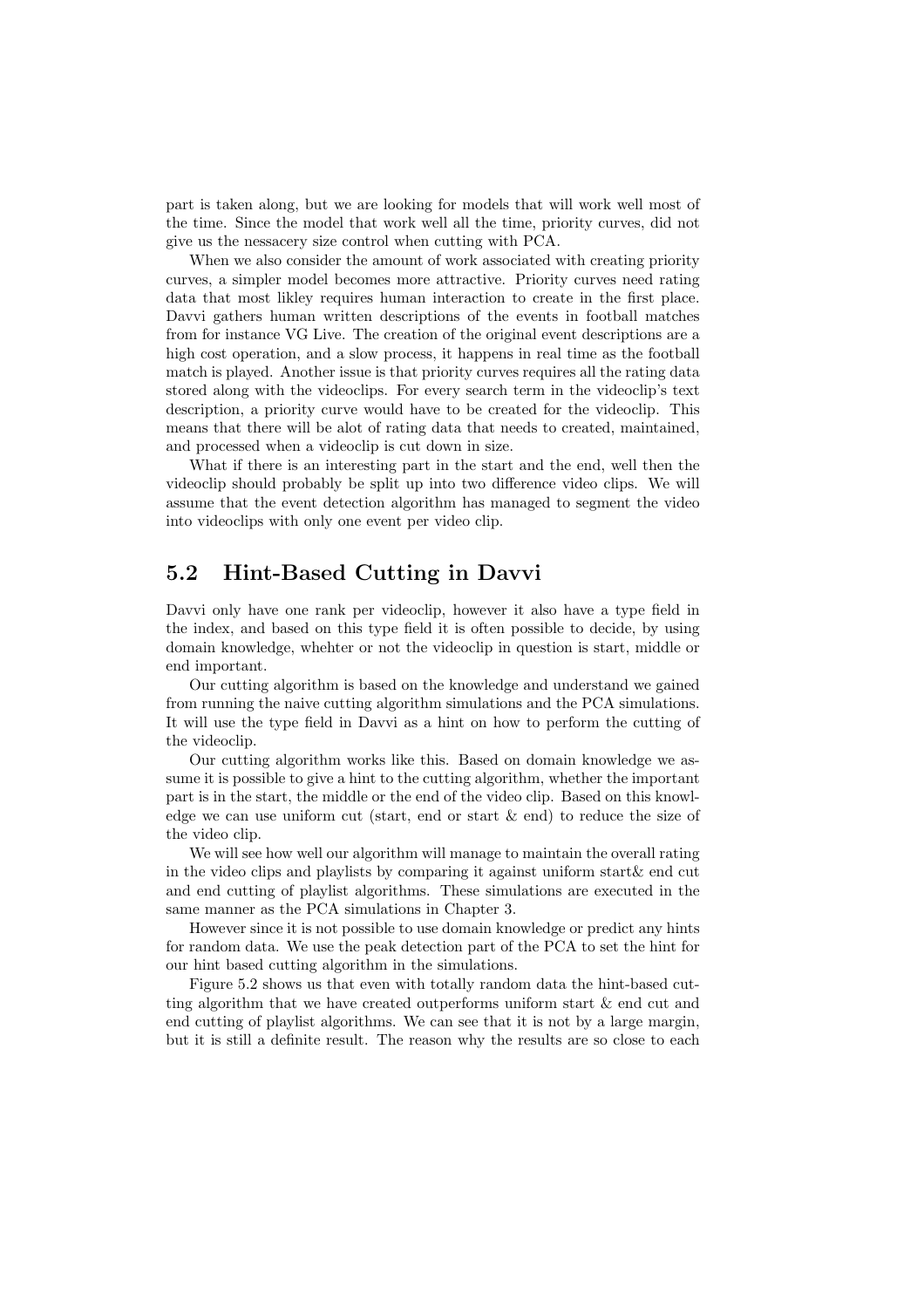

Figure 5.2: Hint based Cutting, UniformStart&End, and End Cutting with Random data.

other for random data is that there are few peaks in the random data and even if there is detected a peak in the random data, there might be another peak or random ratings that is together as large as the peak that was detected by the PCA. The rating is evenly spread across the videclip. So the consequence of not finding the peak is not that big. If the rating data is like this our solution is better, but only by a small margin. However reasoning based cutting in totally random data is a contradiction in itself, because there is no reason or clear patterns in random data.

Figure 5.3 shows us the results for the hint-based cutting algorithm with ideal random data (see Section 3.3 for description of ideal random data). We can see that it outperforms the other two with a large margin. This is of course as expected, since the PCA algorithm manage to find the peak in more or less every video clip, and we use the proper uniform cutting algorithm accordingly to the peak information. This way we maintain the peak in the video clip as long as possible.

A problem with domain knowledge is that we can not expect to be able to correctly set the hint all the time. There might be videoclips that is not following the domain norm. If our solution needs the hint to be correct all the time, then it has a significant weakness. Figure 5.4 shows that even if the hint for the hint-based cutting algorithm is correct only 50% of the time, it still outperforms the other cutting algorithms. Ideal random data was used in this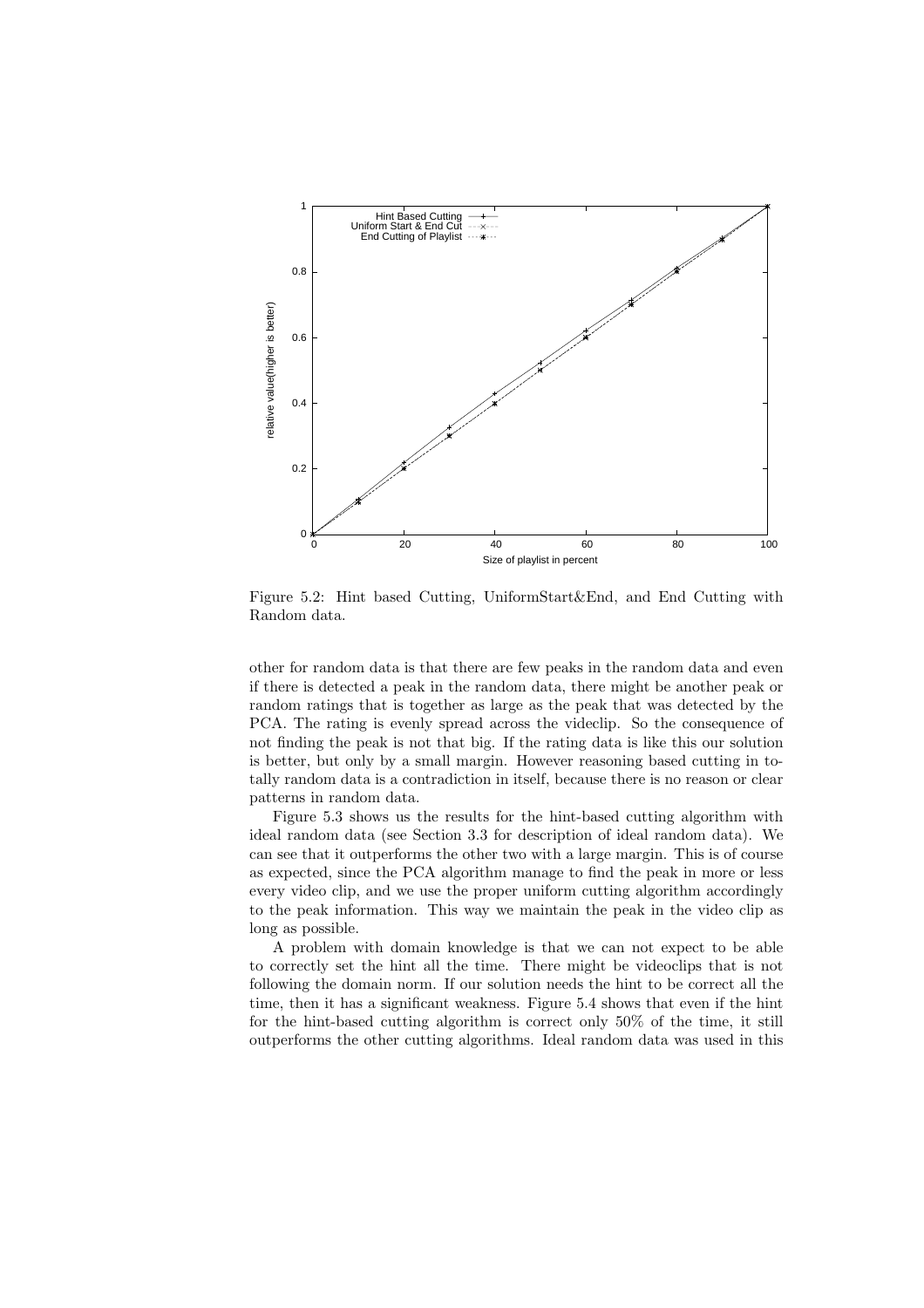

Figure 5.3: Hint based Cutting, UniformStart&End, and End Cutting with ideal random data.

simulation. This gives a clear indication that our solution will work quite well based on hints set by domain knowledge.

One major weakness in PCA is the ability to cut to a user specified size. Lets say we want to remove just  $10\%$  from a video clip, it is hard to set r and s parameters of the PCA algorithm so that it will give us the requested size of the video clip. If we do not know how many interesting parts (peaks) there is in the video is it more or less impossible to cut 10% with the PCA. Because of this fact we decided to only use the PCA algorithm to support us in the choice of how you should do a uniform cut. We run the PCA to decide where the most significant peak in the video clip lays, either the start, the middle or the end. Then we choose which cutting algorithm based on this information. UniformCutStart, UniformCutEnd or UniformCutStart&End. While our hintbased cutting algorithm simulations uses the peak detection part of the PCA algorithm, we do not really need this feature, the algorithm does not care how the hints are set, as long as there is a way of setting the hints.

One of the problem with PCA was that it was very hard to have control on how long the summary would become. However we have created a cutting algorithm that can cut a playlist from 100 percent to one percent with a fine granularity, based on block size. So our cutting algorithm would not have this problem even if we have priority curves and uses PCA peak detection to set the hint.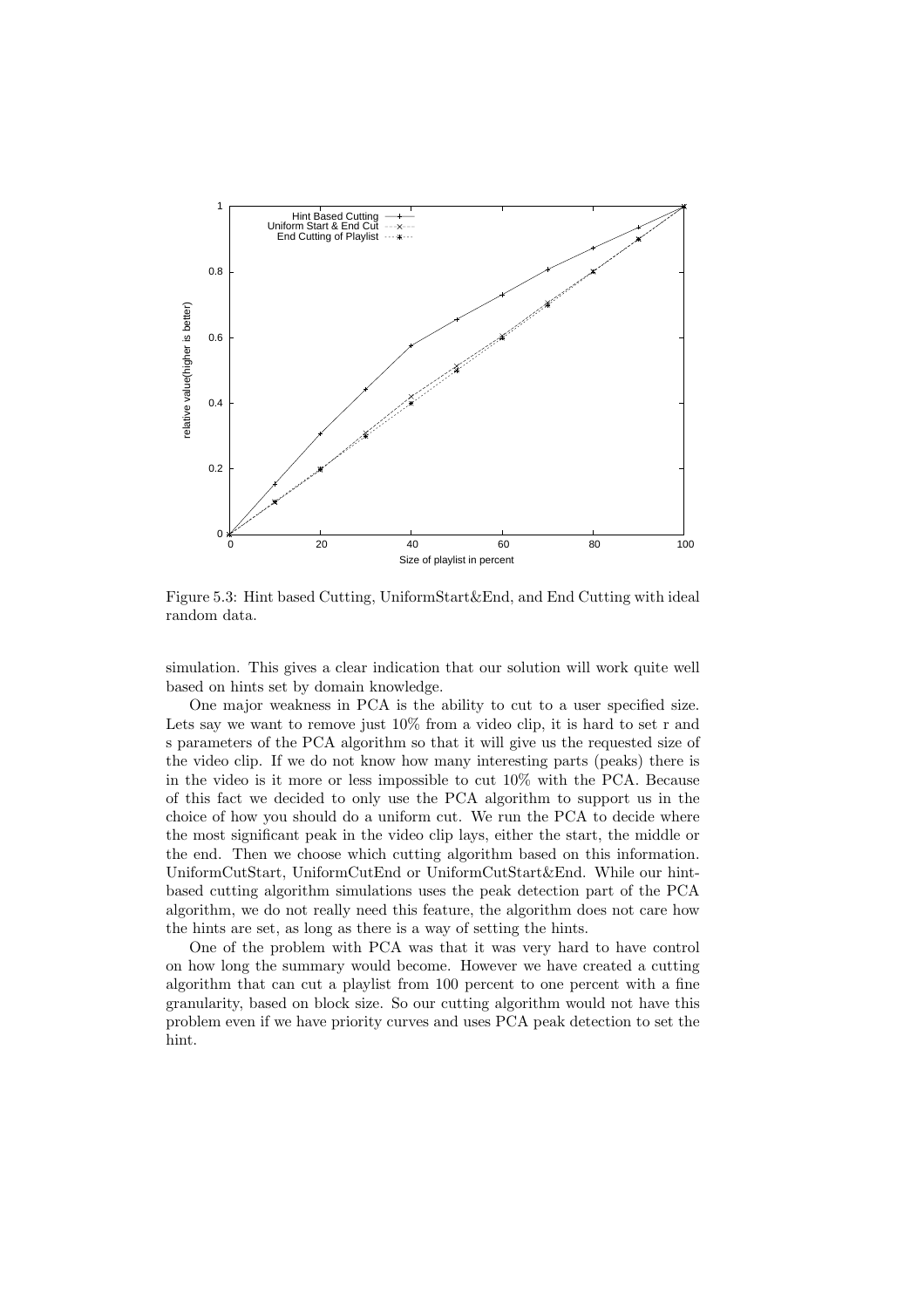

Figure 5.4: Hint based Cutting 50% correct, UniformStart&End, and End Cutting with ideal random data.

### 5.3 Evaluation

We have with simulations shown that our cutting algorithm based on hint set by the PCA peak detection is better then just doing a uniform cut. Further more, even if we do not have the importance rating for the video clips, we might have domain knowledge that makes it possible to set the hints, that we used the PCA to set in the simulations. An example, a goal in a soccer match would typically be end important, it is nice to see the foreplay to the goal, but the most important part of the goal is the few seconds where the football crosses the goal line. So when the time constraint gets tighter, more and more of the foreplay to the goal will be removed.

We have checked for two sets of rating data, ideal data random, and total random data. It is more likely that real rating data would place itself somewhere between the two. However we are fairly certain that rating data would be closer to the ideal data that to totally random data. The reason is that people would typically consider a certain point in the video clip as the most important, etc a goal, and the foreplay leading to the goal as almost as important as the goal. This example shows that a totally random rank data model does not fit reality very well. Just consider a situation where the rating jumps up and down for each block, this does not make sense. The rating might be high some block, then low some blocks, etc, but not jumping around randomly.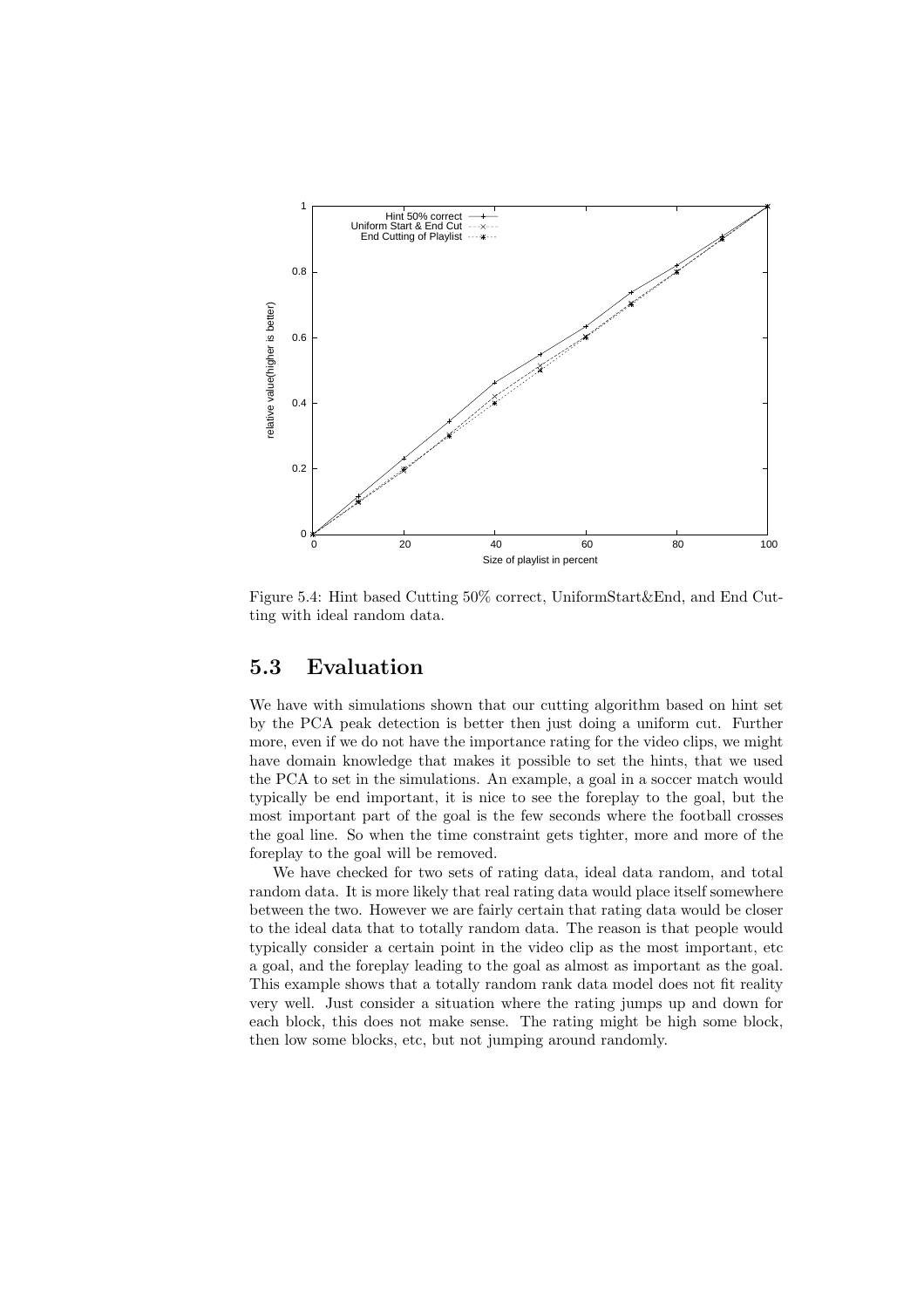Still with random data, our algorithm is better then the other two cutting algorithms. We think it is very likely that real rating data would land closer to our ideal data, then totally random data.

Another important aspect of the hint model and our hint based cutting algorithm is the fact that the hint which is set based on domain knowledge does not need to be correct all the time. The higher correctness percentage on the hints the better our algorithm will perform in maintaining the rating of the videoclips. Still we have shown in Figure 5.4 that we perform better then the other cutting algorithms even if we only have the hints correct 50% of the time.

Our hint model uses 3 different importance curves. However, it is not a problem extending this model to for instance 5 curves. See Figure 5.5 for an example of a possible extended hint model. An extended hint model is a model that has more curves then the three we defined. This would be a natural adaption of the model, if there is lets say 5 different typical importance curves for the videoclips. However, if we extend it, we must be able to set the hints accordingly based on domain knowledge. If we can manage to set the hints correcly the extended hint model will of course beat our current model that only uses 3 different curves. The reason why we did not go for this extended model is that we think for a Davvi based system in the soccer domain, vidoeclips fits the front, middle or end important curves very well.



Figure 5.5: This figure shows an extended hint model, that goes from 3 to 5 types of importance curves.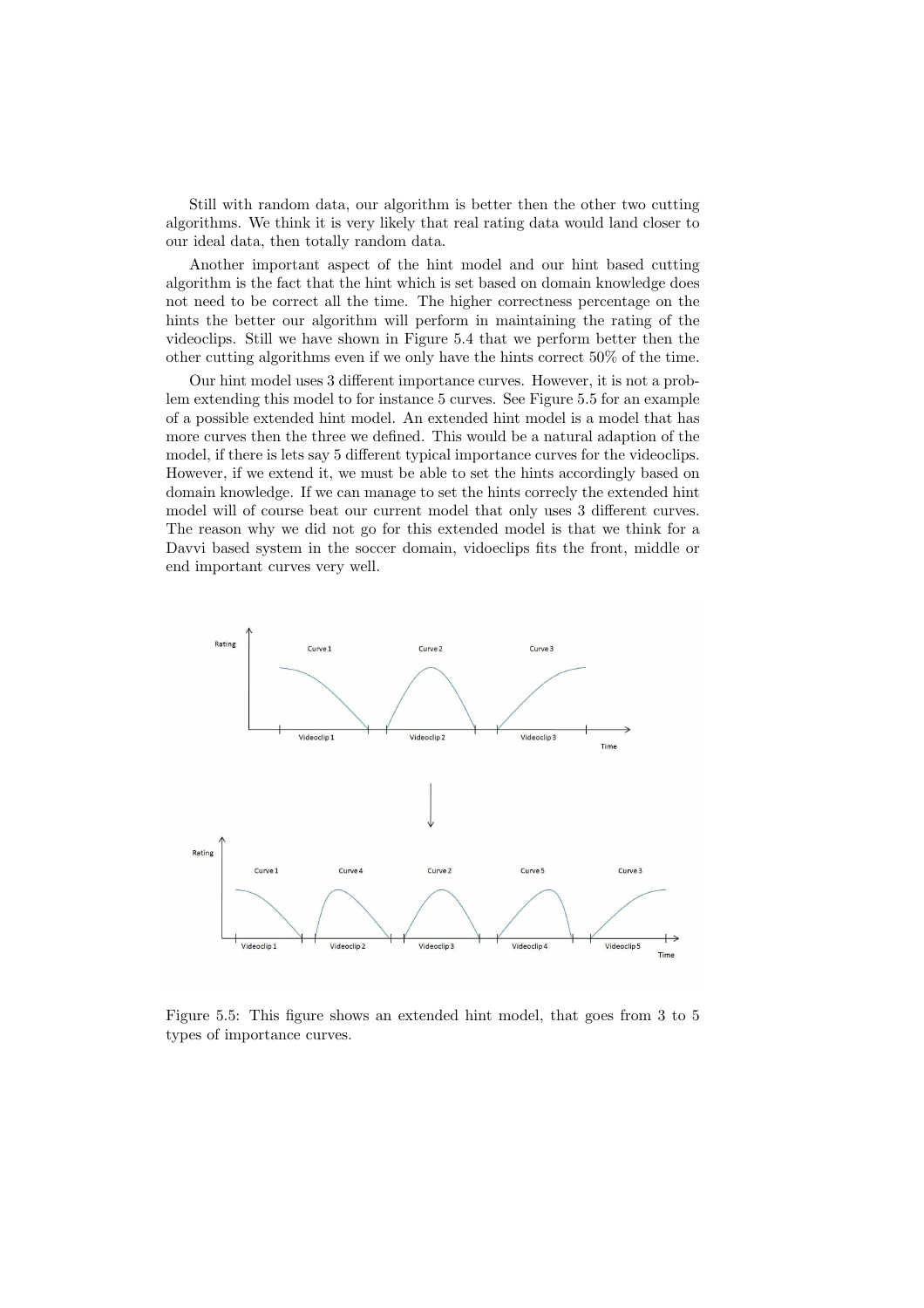The only thing we are not certain about is if we should use the curves 1, 2, and 3 or if the curves 4, 2 and 5 (see Figure 5.5) would give a better view of how the importance rating should be in a 3-curve hint model. The question is whether the most important part of the videoclip is entirely at the start or slighly after the start of the videoclip, the choice is between curve 1 or curve 4. And the same issue occurs at the end. If the most important part is entirely at end or is it slightly before the end, the choice is between curve 3 and 5.

As far as implementation goes, it is slightly more complex to support curves 4 and 5 compared to curves 1 and 3. With curve 1 and 3 we just cut by removing blocks from the side that had a low rating. If we were to implement cutting based on curve 4 and 5, it would be possible to cut like this, for each time we cut, we remove one block at the start and two or three blocks at the end for curve 4, and do the opposite for curve 5.

With simulations there is always the problem that we write the code that generate the data which we presents. So we need to be objective in how to write the code, so we do not write simulation code that slightly favors what we want to achieve. A part of the reason for the different models in Chapter 4, were to see if the different cutting algorithms performed differently under other settings. We acknowledge that there are probably more models or situations that should have been considered for completeness. However, we had to limit the simulations some what. We also acknowledge that we did not implement the entire PCA algorithm, we focused on the peak detection and the block elimination parts of the algorithm. However, based on how we wrote the simulations, the other parts of the PCA would not have affect the result, the way we see it.

A large potential source of error is the fact that we had to generate the rating data for the peak detection algorithm in particular. Still the simulations shows that given a certain type of data, that we believe is likely, our cutting algorithm works better then the others.

### 5.4 Summary

In this chapter we have presented the hint model and the hint-based cutting algorithm. We have shown that our hint-based cutting algorithm outperforms uniform start & end cut, and end cutting of playlist. We have also shown that our hint based solution does not need to have the hint set correct all the time to outperform the other cutting algorithms.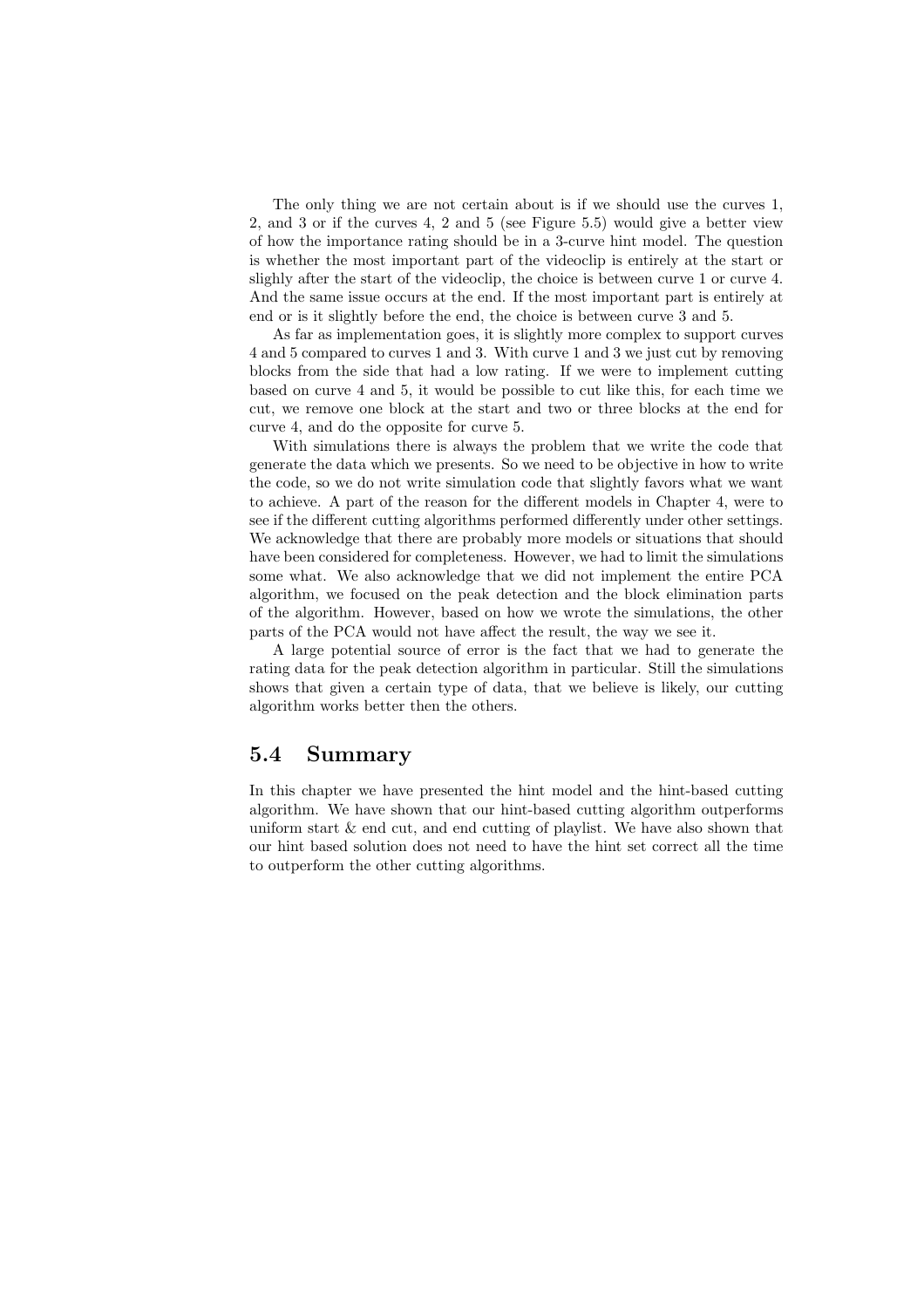# Chapter 6 Case Study

The hint based cutting algorithm, which we presented in Chapter 6 was designed for a Davvi based system. Davvi has a video storage solution where videoclips are divided into two second segments. Due to that design choice, it will be easy to fit our cutting algorithm into that system. To get a new cut of the videoclip we only have to modify the list of the segments that belongs to the videoclip. However, now we are going to look at current streaming based systems, to see how our cutting algorithm easily can be adopted on top of current streaming solutions. An assumption in this case study is that the existing streaming system have a type field similar to Davvi, so it is possible to set the hint based on the type field.

## 6.1 System Overview

We will look at a SMIL based streaming system. In Figure 6.1 we can see the system architecture, that we will use in this case study. We can see how the client-server communication is in a simple streaming system. The client requests a metadata file from the server. (1) The client receives the metadata file from server. (2) Based on the metadata file the client requests the streaming to start (3). The client receive streaming data from the video storage on the server. (4)

#### 6.1.1 Client Side

What we need to add is the ability to reduce the playlist on the client side. The clients graphical user interface (GUI) will at the top have a text box for input of search terms and an OK button that will send the search term(s) to the server. The server will return a playlist in the form of a SMIL metadata file. The GUI will make the time information available for the client (see Figure 6.2 ). Underneath the input text box there will be a slider that the client can move left and right to decide how long the cut down version of the playlist shall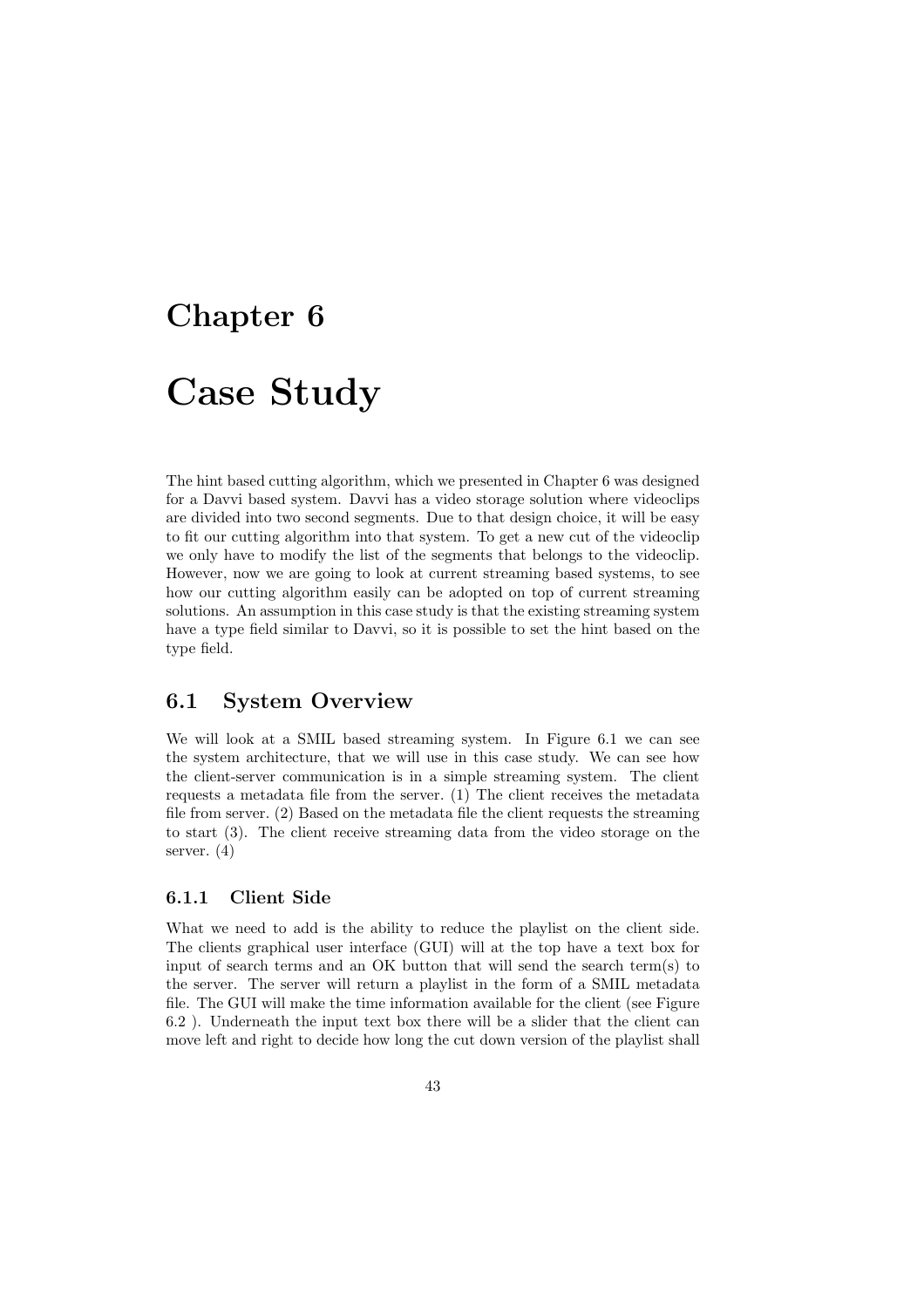

Figure 6.1: System architecture.

be. Below the silder the original playlist returned from the server will be shown. The total length of the playlist will be shown in the duration field to the right of the slider, and the slider will be positioned to the right side, since it will not be possible to ask for a longer version of the playlist then the sum of the duration of the video clips in the playlist.

#### 6.1.2 Server Side

In SMIL based streaming systems we would on the client side send the amount that needs to be cut to the server side. On the server side we would run code similar to this:

```
def hintBasedCutting(playlist,amount):
   elements=len(playlist)
   perVideo=float(amount/float(elements))
   res=[]
   for p in playlist:
        if p[1]==0:
            res.append(cutStart(p,perVideo))
        elif p[1]==1:
            res.append(cutEven(p,perVideo))
        else:
            res.append(cutEnd(p,perVideo))
```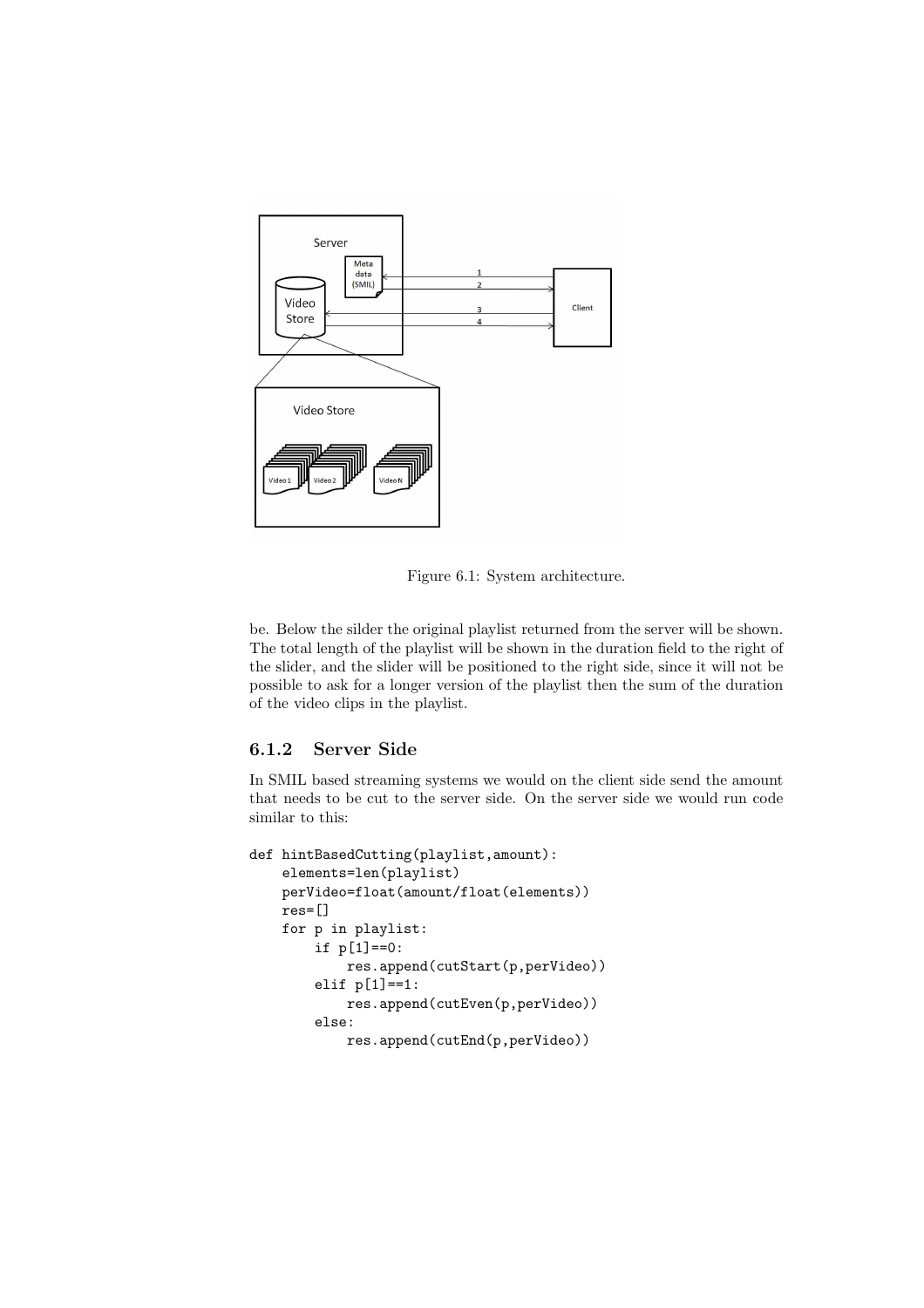| SilverlightApplication1 | 合                                                                                |                        | □ (■ ▼ Page ▼ | 沙 |
|-------------------------|----------------------------------------------------------------------------------|------------------------|---------------|---|
| C. Ronaldo              | Ok                                                                               |                        |               |   |
|                         |                                                                                  | Modifed Total time: 62 |               |   |
|                         | Percent of clips to take along: 50%<br>Playlist based on search term: C. Ronaldo |                        |               |   |
|                         | C.Ronoaldo Goal                                                                  | 50                     | 30            |   |
|                         | .<br>C.Ronaldo Freekick                                                          | 35                     | 18            |   |
|                         | <u> Barat da barat da barat da ba</u>                                            |                        |               |   |
|                         | C.Ronaldo Red Card                                                               | 27                     | 14            |   |
|                         |                                                                                  |                        |               |   |
|                         |                                                                                  |                        |               |   |

Figure 6.2: Early example of the GUI.

```
res.append("\t\t</seq>\n")
    return res
def cutStart(data,perVideo):
```

```
src=data[2]
tmp="\t\t\t<"+src[0:len(src)-1]
tmp+=" clipBegin=\""+str(perVideo)
tmp+= "s\\" clipEnd=\\" "+str(data[0])+ "s\\" />\n"
```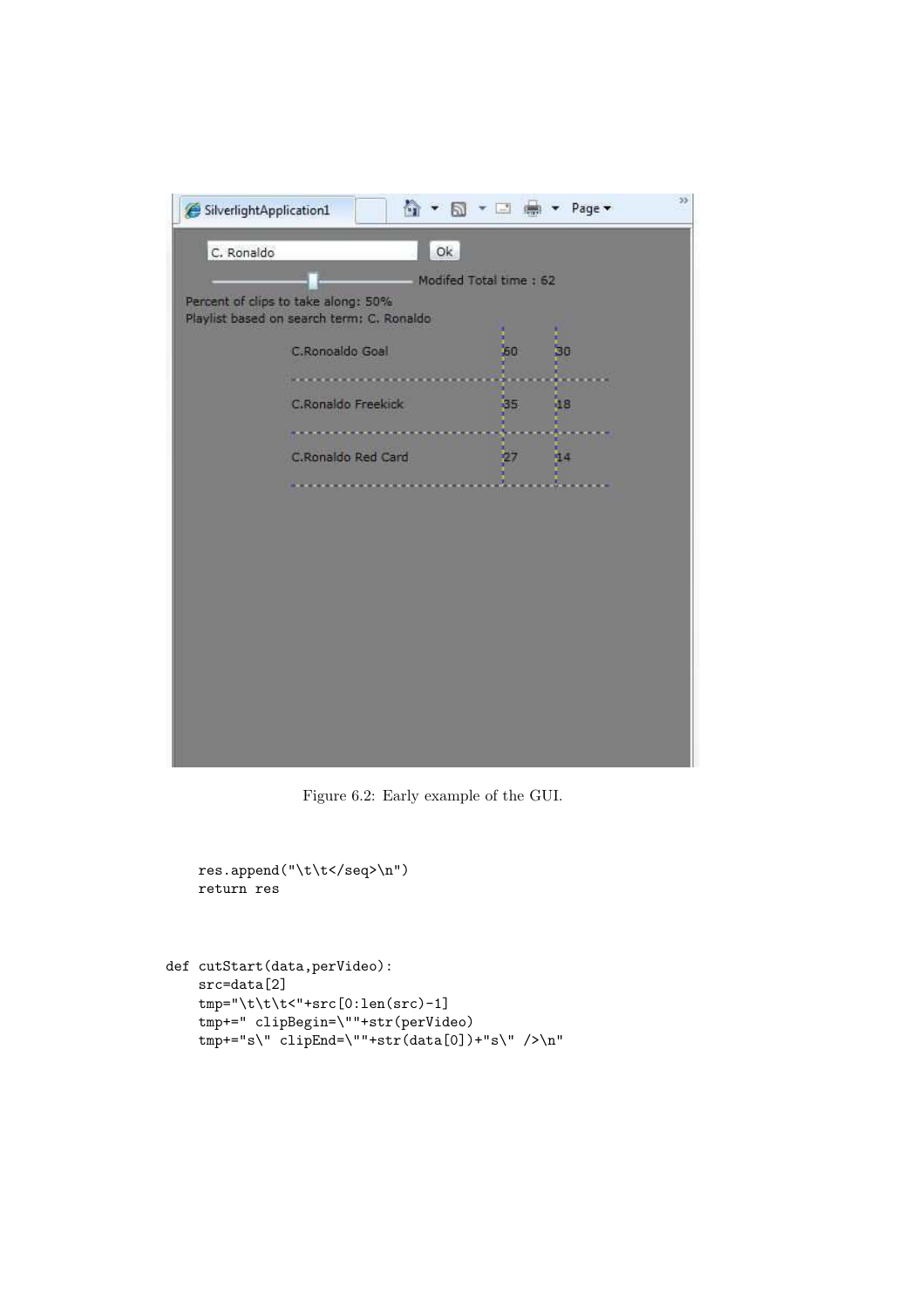```
return tmp
def cutEven(data,perVideo):
    start=perVideo/2.0
    end=perVideo/2.0
    src=data[2]
    tmp="\t\t\t<"+src[0:len(src)-1]
    tmp+=" clipBegin=\""+str(start)
    tmp+= "s\\" clibEnd=\\"++str(data[0]-end)+ "s\\" />\n<math>n</math>"return tmp
def cutEnd(data,perVideo):
    src=data[2]
    tmp="\t\t\t<"+src[0:len(src)-1]
    tmp+=" clipBegin=\""+str(0)
    tmp+="s\" clipEnd=\""+str(data[0]-perVideo)+"s\" />\n"
    return tmp
```
The code modifies the server side metadata files. After the server side script has been run, it is possible to use the default communication pattern between client and server as described above. The new SMIL playlist would be used instead of the original to enable streaming of the reduced playlist. Full source code is on the CD-Rom. However the rest of the code handles reading of files and XML parsing so it is not that interesting.

We have implemented a python script that can reduce the length of a SMIL playlist. The python script takes as input a SMIL playlist containing resource links to Real Video (RV) formatted video clips and a cut duration. The python script then generates a new SMIL playlist file where we have divided the amount we needed to cut to each video. This solution uses our hint-based cutting algorithm. There are 3 different cut modes: cutStart, cutEnd and CutEven. They cut at the start, at the end and cutEven cuts both at the start and the end. Cutting in this setting means adding clipbegin and clipend and calculating new start and end times for the videoclips.

Figure 6.3 shows us the original SMIL metadata file, we had to slightly modifiy it, we have added two lines of comments per resouce link, it is length and hint. The python script will read the comments and based on the length and hint information run the hint based cutting algorithm. With hint set to zero, it means that the clip should be cut in the beginning. Hint set to one, means that the clip should be cut from both sides, and finally hint set to two means that the clip should be cut from the end.

To convert the original SMIL metadata files to the the format that our hintbased cutting algorithm expects, we would have to run a script that adds the hint and length information to the already existing SMIL metadata files on the servers. The length information is not a problem, it should be easy enought to extract from the video files or it might already be in the metadata files. The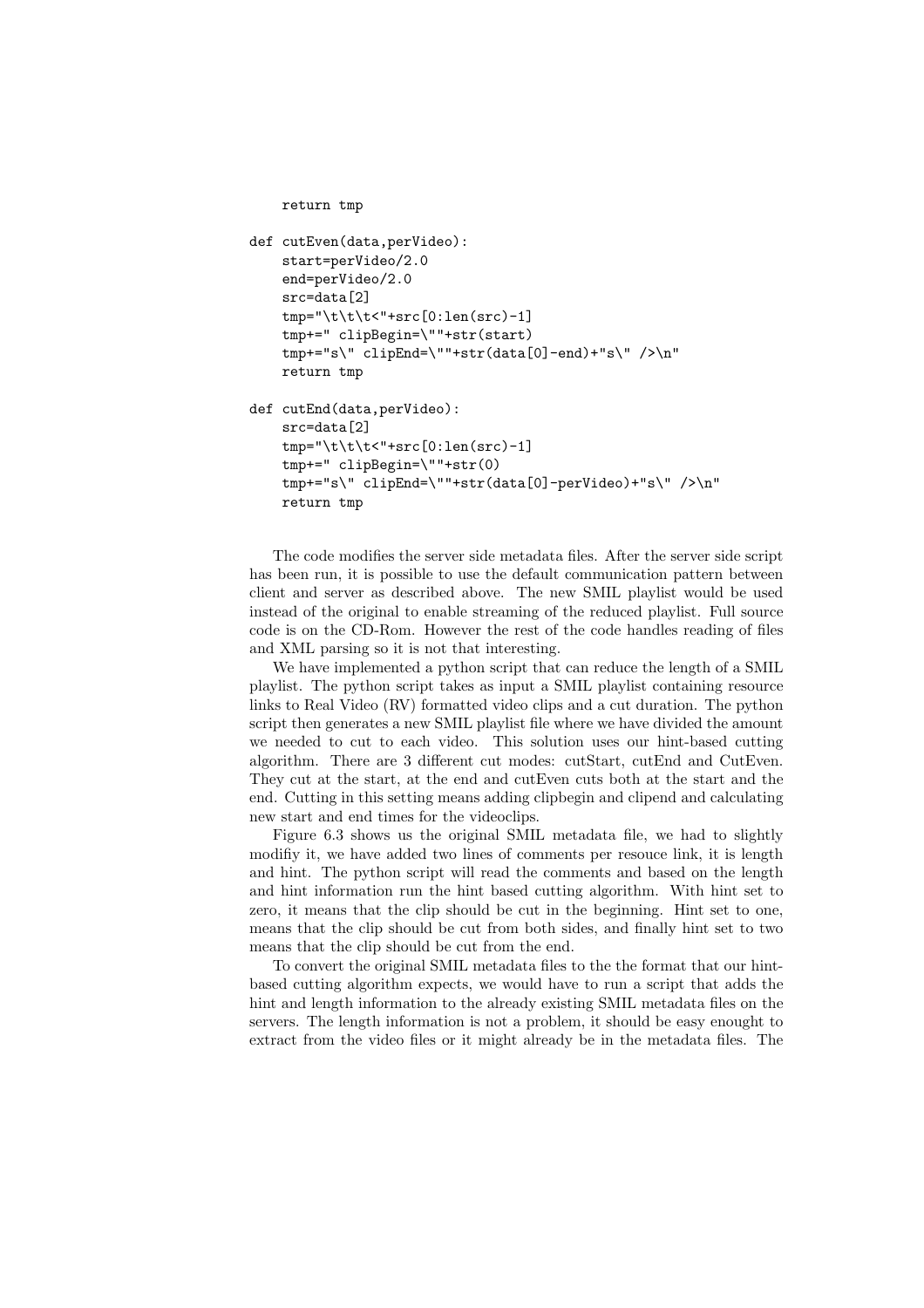

Figure 6.3: SMIL playlist before cutting algorithm has been run.

hint information can be set based on the type field. However, lets look at other possible ways, it is possible to set the hint either with manual annotation in smaller systems. Another solution would be to allow the users to give feedback on the videoclips, whether they are front, middle, or end important.

| cop/CoD.rv" region="video_region" regPoint="center" regAlign="center" clipBegin="40.0s" clipEnd="63s" />    |  |
|-------------------------------------------------------------------------------------------------------------|--|
| "cop/IronMan.rv" region="video_region" regPoint="center" regAlign="center" clipBegin="20.0s" clipEnd="43.0s |  |
| cop/Hulk.rv" region="video_region" regPoint="center" regAlign="center  clipBegin="0s" clipEnd="90.0s" />    |  |
|                                                                                                             |  |

Figure 6.4: Clipbegin and Clipend added in SMIL playlist after cutting algorithm has been run.

Figure 6.4 shows us the a part of the SMIL metadata after the cutting algorithm has been ran. We can see in the marked area that clipbegin and clipend have been added. Based on this information the SMIL compatible systems like Real Player [13] knows that it should start to play from the clipbegin and stop at clipend. If this SMIL playlist was on a server with the videoclips setup for streaming, for instance over the Real Time Streaming Protocol (RTSP) [18]. We would stream down the new cut of the playlist, that was created by our python script. In the streaming setting the client would only receive the data for the parts of the videoclips that was specified in the SMIL metadata file on the server.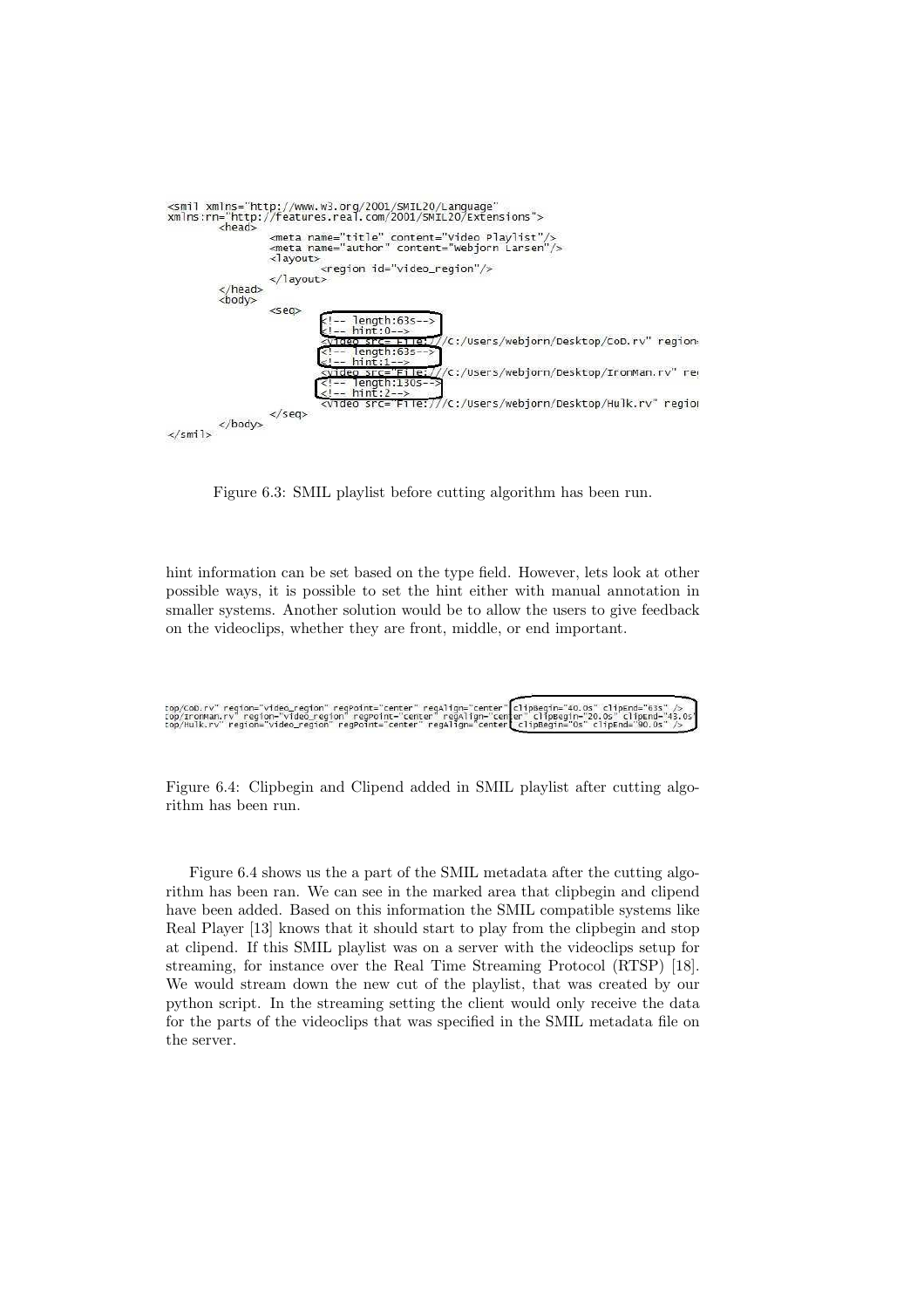## 6.2 Findings of the Case Study

This case study shows how easy our hint-based cutting algorithm can be put to use also in other settings then Davvi based systems. We managed to adapt it to a SMIL based streaming system by just writing around 100 lines of code. This shows that our solution has a general applicability.

To test and verify the Python script we played the SMIL playlists in Real Player. The output playlist from our Python script would play a reduced version of the original playlist. This shows an easy way to automatically cut video playlists. This made visual tests of the cutting algorithm possible.

There needs to be a minimum size on the videoclips in the system. We came to this conclusion when we were testing our cutting algorithm in the SMIL-based prototype cutting for RealPlayer. We have not found a single limit, because it might be individual for each person and it might also be different between domains. At a certain point a videoclip will be cut down to a duration that is so small that it will no longer give the intended meaning to the viewer. When this happens the rating for the videoclip will be zero. This means that there is a size threshold, and when the uniform cutting across the videoclips have cut a videoclip down to the threshold, the videoclip needs to be excluded from further cutting. In the end all the videoclips in the playlist will be cut down to the size threshold and we must instead start to remove whole videoclips, if we have to further reduce the duration of the playlist.

## 6.3 Summary

In this chapter we looked at how we can use our hint based cutting algorithm on current streaming systems. We decided to look at the much used SMIL format. It is a common metadata format for streaming. We have shown that our algorithm does not need a huge rewrite of current systems to be used. It only requires a simple client side GUI and a few lines of code on the server side to rewrite the metadata file according to the new time constraint. Then the normal client-server communication pattern can be used on the new SMIL metadata file instead.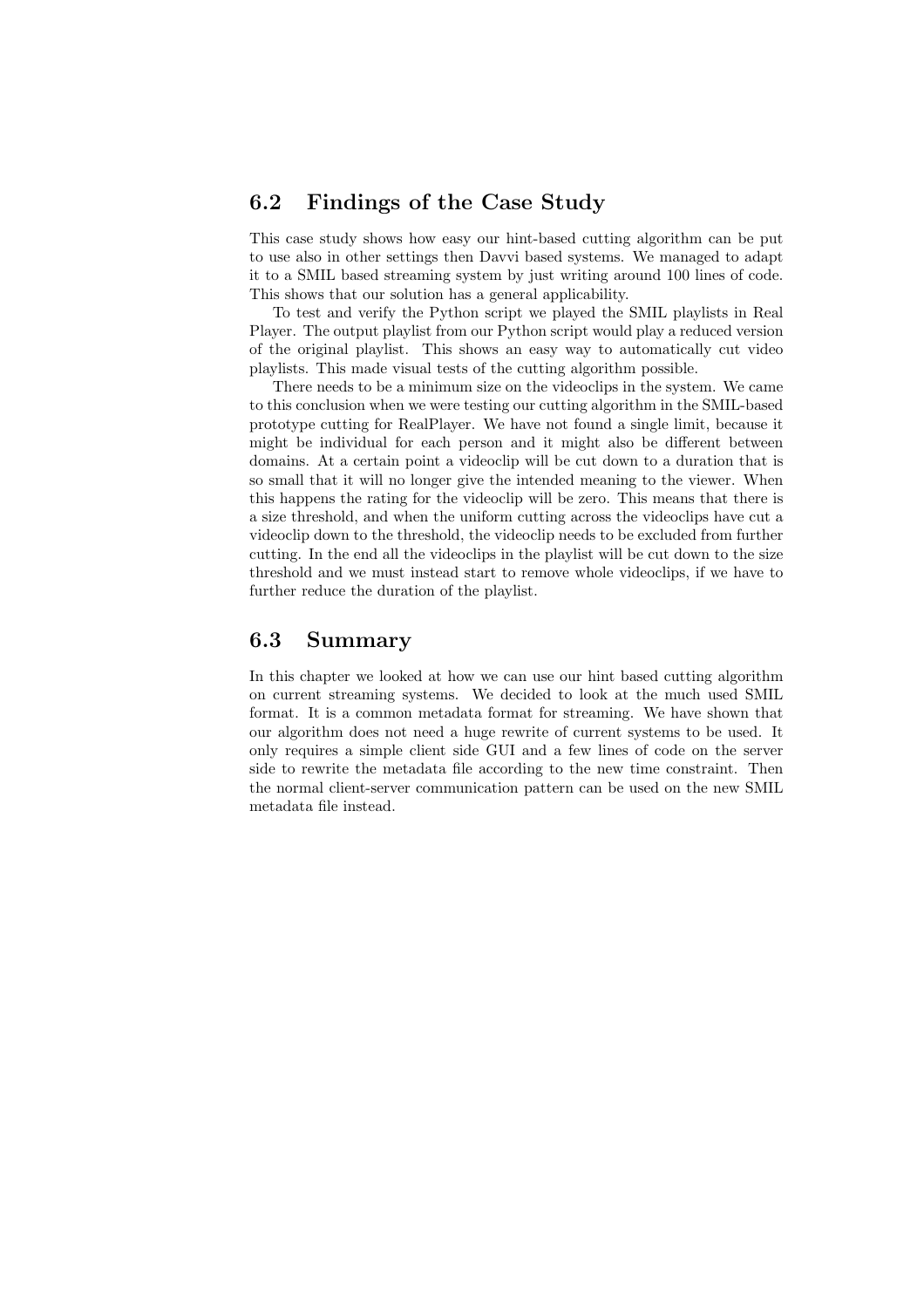## Chapter 7

## Concluding Remarks

In this thesis we have adressed the problem of watching vidoes when the user has only a limited time available. The goal of this thesis is to come up with a cutting algorithm that is better then the default algorithm end cutting of playlist. The motivation for this was that we saw the need for the ability to reduce the size of video playlists to fit within a user defined time constraint and reduce the size of the videoclips for transfer to mobile devices. The cutting algorithm should be possible to implement in a Davvi based system, see Section 1.1 for a description of the Davvi system.

We started out by defining the natural rating model for videoclips in Section 3.1. We called it the priority curve model. Having found the Priority Curve Algorithm when looking at video summarization in Chapter 2. This algorithm was a natural candidate to use the Priority Curve model, being designed for a similar kind of model. We ran a series of simulations to see the behavior of this algorithm and concluded that it was not suited to cut videoclips to a specific size in a Davvi system. In particular, Davvi does not have the needed rating data for the videoclips to support the creation of priority curves, which the PCA algorithm needs.

In Chapter 4 we therefore describe and define how cutting can be done in Davvi's single rank per videoclip model. In Section 4.1 we define the models that were missing in the Davvi paper to be able to run simulations to check the behavior of three naive cutting algorithms: end cutting of playlist, uniform start & end cut , and lowest rank first. In Section 4.2 we present the simulation results by showing graphs of how the total rating in the playlists develops as the playlists are cut in size. We showed that, uniform start  $\&$  end cut is best among the three cutting algorithms for playlists with normal distributed videoclip length. For playlists with expo-variance videoclip length distribution it was lowest rank first that was the best of the three algorithms.

The hint model and the hint based cutting algorithm is presented in Chapter 5. The reason for coming up with this new model was that the priority curves was not possible to support in a Davvi based system. The three naive cutting algorithm that was possible under Davvi's single ranked model was too simple.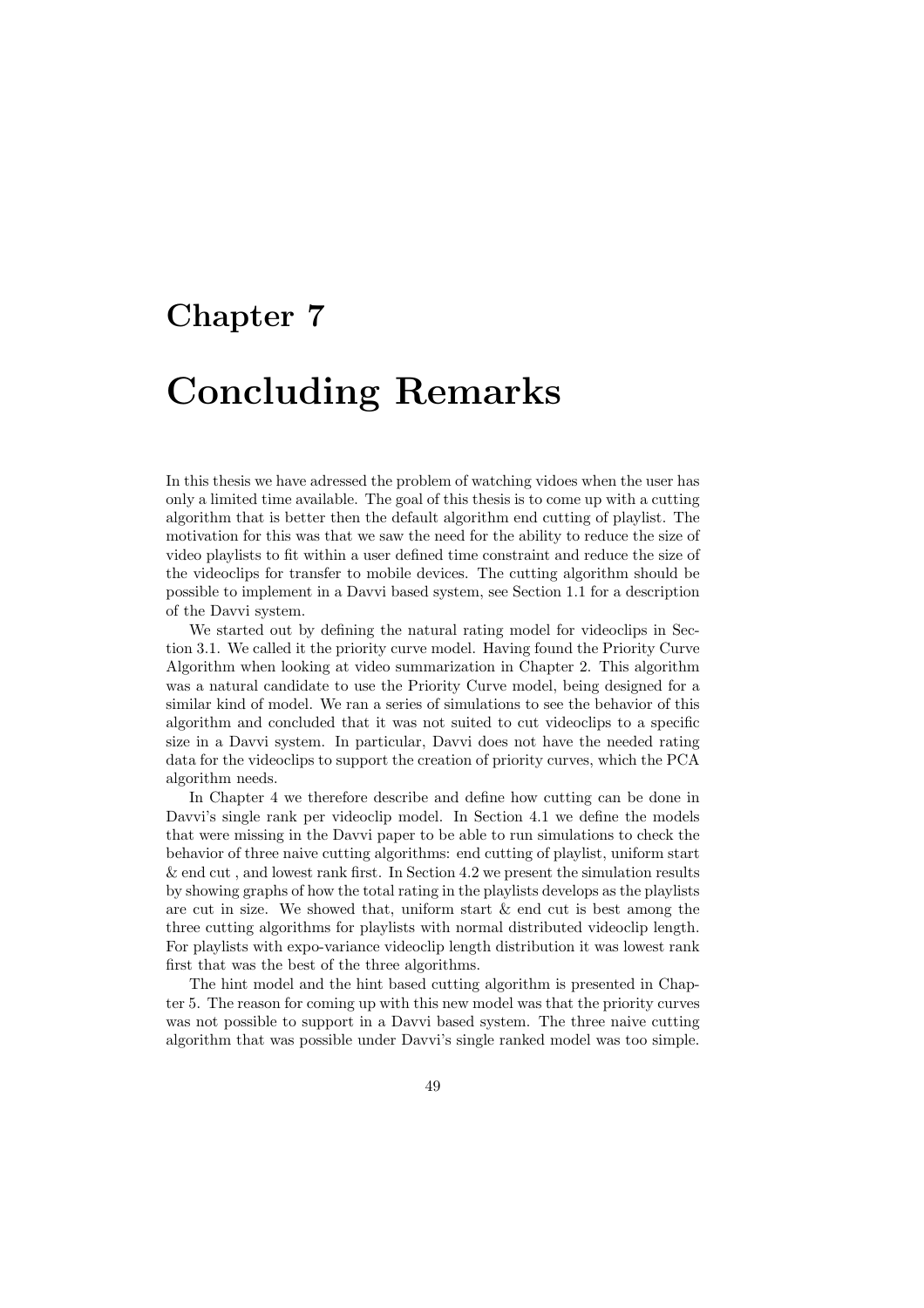It was not possible to do reasoning based cutting decisions. So in Section 5.1 we define the hint model. In the hint model, every priority curve can be mapped over to one out of three possible curves: front, middle or end important. The mapping is based on where in the priority curve the highest peak is found. This means that we have reduced the number of possible rating curves from infinite to three curves. The reason we call it the hint model is that in Davvi we are going to set the hint of how to perform the cutting based on domain knowledge. This can be done because the Davvi search index have a type field.

In Section 5.2 we present simulation results that shows that our hint based cutting algorithm is better then uniform start & end cut and end cutting of playlist algorithm. We also show that the hint does not need to be correct all the time for the hint based model to be better then the naive cutting algorithms. If the hint is correct 50% of the time, it is enough to outperform the naive cutting algorithms.

In Chapter 6 we have a case study of how we can use the hint based cutting algorithm in current streaming systems. This shows that our algorithm is not only possible to implement in a Davvi based system, but also have applicability in a more general setting.

## 7.1 Conclusion

In this thesis we show that it is possible to cut down the length of a playlist automatically and in a better manner then the default solution end cutting of playlist. We have further defined and described how cutting of playlists can be done in a Davvi based system. By covering three naive cutting algorithms for Davvi under different ranking models and distributions of videoclip length. We have also shown that the ideal model, priority curves at this time is not a good solution, because we do not have the rating data available to make Priority Curves for every videoclip. We also show that PCA cannot in general cut a playlist reliably down to an arbitrarily size.

We have based on the research done in this thesis designed a new cutting algorithm call hint-based cutting, for a Davvi based system that is better at maintaining total rating in the videoclip then any of the naive cutting algorithms.

If techniques to automate the creation of priority curves becomes available in the future our hint based cutting algorithm can use this rating data to better calculate whether the videoclip is front, middle, or end important. So it is capable of not just handling todays situation but can also put to use better rating models that might be realistic in the future. However, at this point in time, we at best have domain knowledge that might give us a hint as to whether the videoclip is front, middle or end important.

Our cutting algorithm hint based cutting does not care how the hints are set, we used PCA's peak detection in our simulations, but if it is set based on domain knowledge, we can still run the uniform cutting algorithm based on this hint information.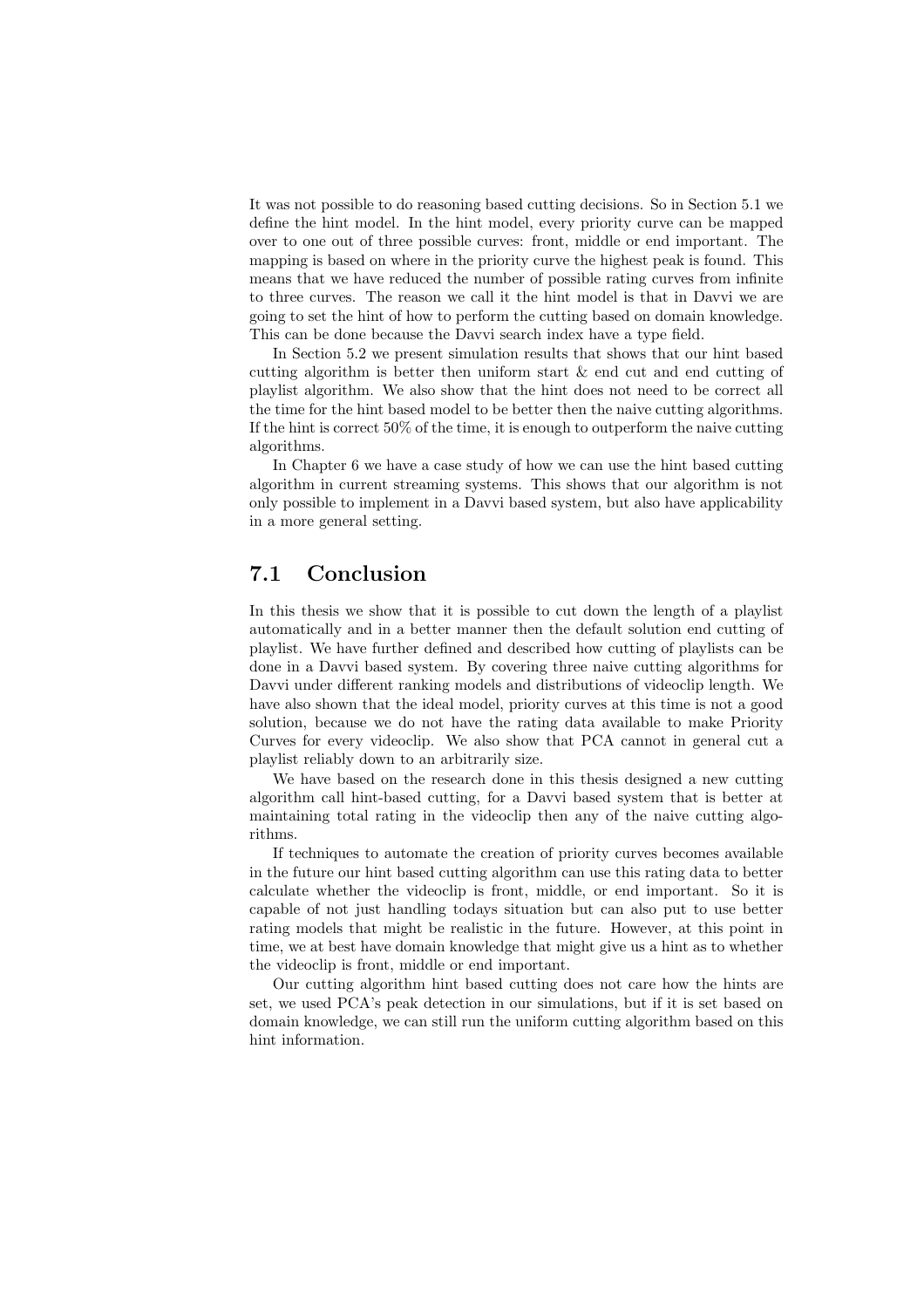This means that our solution covers all the scenarios. If we have priority curves available, we can use peak detection to find out if the most significant part of the video is at the front, middle or end of the videoclip. If we have domain knowledge, we can still set the hints based on that, and even if we do not have anything except one rating per videoclip, our simulations for uniform start & end cutting have shown that it is the best choice amongst the naive cutting algorithms we have considered for normal distributed videoclip length. This means that our solution is performing very well in the majority of the scenarios we have considered.

## 7.2 Future Work

To gain even better understanding of how our hint-based cutting algorithm would behave in a real-life deployment scenario, the next step would be to conduct a user survey. Such an user survey should let the users decide whether they liked best the reduced playlists generated by the hint based cuttting algorithm or end cutting of playlist algorithm.

Looking into how accurate we can set hints based on domain knowledge for a Davvi based system would also be interesting. Since the hint based cutting algorithm is somewhat dependent on the ability to set correct hints.

One of the problem when streaming video to mobile phones is the data transfer cost. The data-plans offered by a typical mobile subscription are not very good at the moment. It will either cost a lot of money or the speed will be decreased because a download limit has been reached. One of the reasons for these subscriptions are the capacity in the mobile networks. The bandwidth in an area is shared between all mobile users connected to the same cell tower. So a pricing scheme that makes people chose to only use their data-plan when they really need it is beneficial to maintain capacity in the mobile network. This means that we do not want to download or stream video data we are not going to watch. Based on our work it is possible to implement systems that will more efficently use the bandwidth and download limit in the subscriptions, because it is possible to cut the video prior to starting the download or the streaming. It would be interesting to explore how our approach can be used in this context.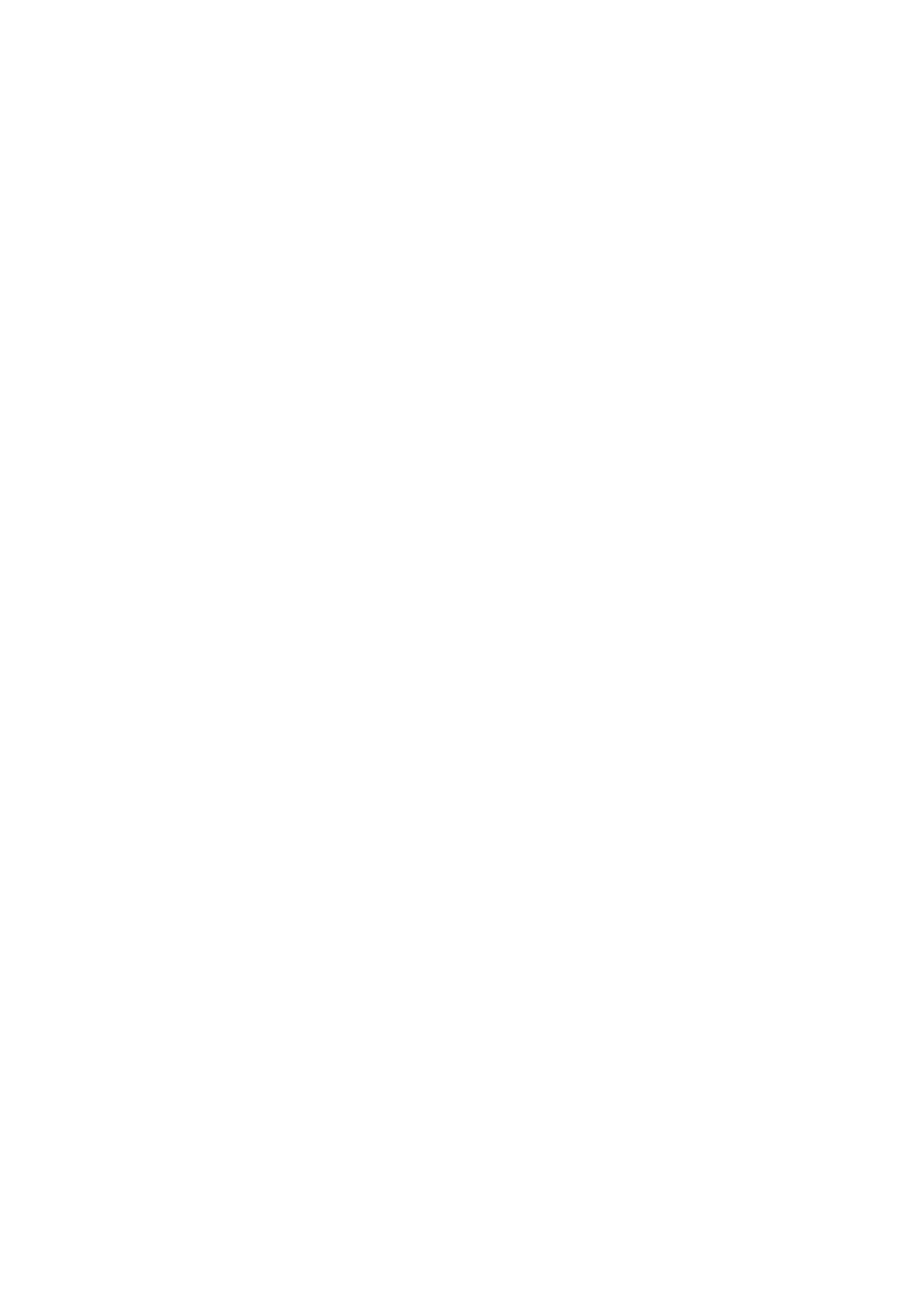## Bibliography

- [1] Nicola Adami, Sergio Benini, and Riccardo Leonardi. An overview of video shot clustering and summarization techniques for mobile applications. In *MobiMedia '06: Proceedings of the 2nd international conference on Mobile multimedia communications*, pages 1–6, New York, NY, USA, 2006. ACM.
- [2] Rene Beier and Berthold Vöcking. Random knapsack in expected polynomial time. In *STOC '03: Proceedings of the thirty-fifth annual ACM symposium on Theory of computing*, pages 232–241, New York, NY, USA, 2003. ACM.
- [3] Hans-Tore Bjerkaas. Nrk nett tv. Website. http://www1.nrk.no/nett-tv.
- [4] A. Amir D. Ponceleon C. M. Taskiran, Z. Pizlo and E. J. Delp. Automated video program summarization using speech transcripts. *IEEE Trans. Multimedia*, 8(4):775–791, 2006.
- [5] David L. Calhoun and Susan D. Whiting. Television, internet and mobile usage in the U.S. A2/M2 Three Screen Report 1Q 2009, The Nielsen Company, Online Publication at http://blog.nielsen.com/nielsenwire/ wp-content/uploads/2009/05/nielsen\_threescreenreport\_q109.pdf, May 2009.
- [6] D. E. Comer, David Gries, Michael C. Mulder, Allen Tucker, A. Joe Turner, and Paul R. Young. Computing as a discipline. *Commun. ACM*, 32(1):9–23, 1989.
- [7] Microsoft Corporation. Smooth streaming: The official microsoft iss site. Software. http://www.iis.net/download/smoothstreaming.
- [8] Thierry Michel et al. Synchronized multimedia integration language. Website. http://www.w3.org/TR/SMIL3/.
- [9] M. Fayzullin, V. S. Subrahmanian, M. Albanese, and A. Picariello. The priority curve algorithm for video summarization. In *MMDB '04: Proceedings of the 2nd ACM international workshop on Multimedia databases*, pages 28–35, New York, NY, USA, 2004. ACM.